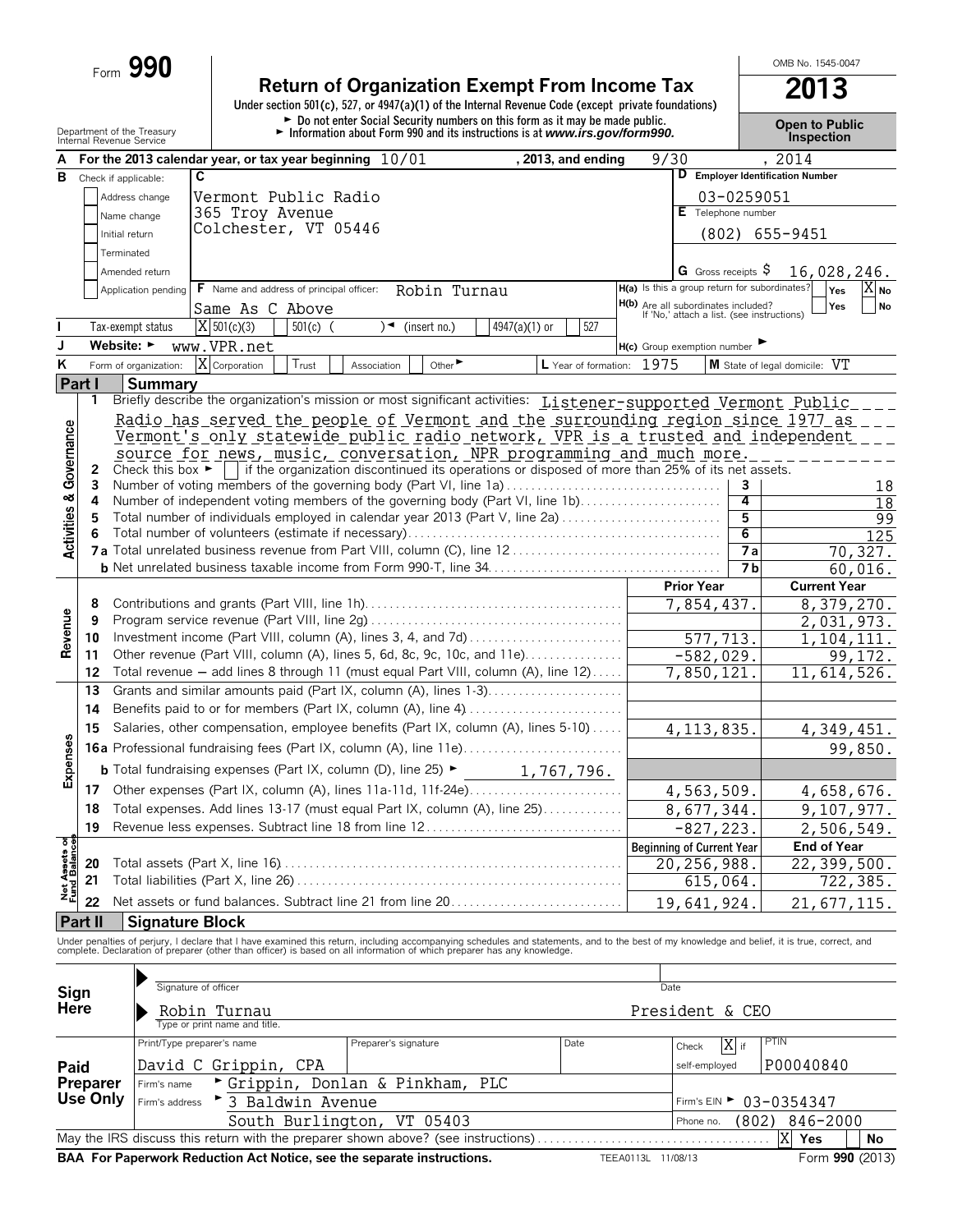|            |                | Form 990 (2013) Vermont Public Radio                       |                                                                                                                                                                                                                                                                                                                                                                                                                                                                                                                                                                                                                                                                                                                                                                                           |                                              | 03-0259051<br>Page 2 |
|------------|----------------|------------------------------------------------------------|-------------------------------------------------------------------------------------------------------------------------------------------------------------------------------------------------------------------------------------------------------------------------------------------------------------------------------------------------------------------------------------------------------------------------------------------------------------------------------------------------------------------------------------------------------------------------------------------------------------------------------------------------------------------------------------------------------------------------------------------------------------------------------------------|----------------------------------------------|----------------------|
|            | Part III       |                                                            | <b>Statement of Program Service Accomplishments</b>                                                                                                                                                                                                                                                                                                                                                                                                                                                                                                                                                                                                                                                                                                                                       |                                              |                      |
|            |                |                                                            |                                                                                                                                                                                                                                                                                                                                                                                                                                                                                                                                                                                                                                                                                                                                                                                           |                                              | X                    |
| 1          |                | Briefly describe the organization's mission:               |                                                                                                                                                                                                                                                                                                                                                                                                                                                                                                                                                                                                                                                                                                                                                                                           |                                              |                      |
|            | See Schedule O |                                                            |                                                                                                                                                                                                                                                                                                                                                                                                                                                                                                                                                                                                                                                                                                                                                                                           |                                              |                      |
|            |                |                                                            |                                                                                                                                                                                                                                                                                                                                                                                                                                                                                                                                                                                                                                                                                                                                                                                           |                                              |                      |
|            |                |                                                            |                                                                                                                                                                                                                                                                                                                                                                                                                                                                                                                                                                                                                                                                                                                                                                                           |                                              |                      |
|            |                |                                                            | 2 Did the organization undertake any significant program services during the year which were not listed on the prior                                                                                                                                                                                                                                                                                                                                                                                                                                                                                                                                                                                                                                                                      |                                              |                      |
|            |                |                                                            |                                                                                                                                                                                                                                                                                                                                                                                                                                                                                                                                                                                                                                                                                                                                                                                           |                                              | X<br>Yes<br>No       |
|            |                | If 'Yes,' describe these new services on Schedule O.       |                                                                                                                                                                                                                                                                                                                                                                                                                                                                                                                                                                                                                                                                                                                                                                                           |                                              |                      |
| 3          |                |                                                            | Did the organization cease conducting, or make significant changes in how it conducts, any program services?                                                                                                                                                                                                                                                                                                                                                                                                                                                                                                                                                                                                                                                                              |                                              | X<br>Yes<br>No       |
|            |                | If 'Yes,' describe these changes on Schedule O.            |                                                                                                                                                                                                                                                                                                                                                                                                                                                                                                                                                                                                                                                                                                                                                                                           |                                              |                      |
|            |                |                                                            | Describe the organization's program service accomplishments for each of its three largest program services, as measured by expenses.<br>Section 501(c)(3) and 501(c)(4) organizations and section 4947(a)(1) trusts are required to report the amount of grants and allocations to<br>others, the total expenses, and revenue, if any, for each program service reported.                                                                                                                                                                                                                                                                                                                                                                                                                 |                                              |                      |
|            | 4a (Code:      |                                                            | ) (Expenses $\frac{1}{9}$ 6, 147, 252, including grants of $\frac{1}{9}$                                                                                                                                                                                                                                                                                                                                                                                                                                                                                                                                                                                                                                                                                                                  | ) (Revenue \$                                | $2,031,973.$ )       |
|            |                | throughout the day.                                        | Vermont Public Radio serves Vermont and beyond with two broadcast networks: VPR for<br>news and information and VPR classical for classical music. Vermont Public Radio is<br>an independent non-commercial content producer and provider, both on-air and on-line.<br>The radio signals extend from Montreal, Quebec south to Massachusetts, and from<br>western New Hamshire to eastern New York. VPR and VPR Classical combined have a<br>weekly audience of over 200,000 people and www.vpr.net serves more than 100,000<br>visitors each month. VPR programs include some of the most listened to public radio<br>programming in the country - Morning Edition and All Things considered, as well as<br>VPR's locally produced news hour, Vermont Edition, and regional news updates |                                              |                      |
|            |                |                                                            |                                                                                                                                                                                                                                                                                                                                                                                                                                                                                                                                                                                                                                                                                                                                                                                           |                                              |                      |
|            | $4b$ (Code:    | ) (Expenses $\frac{1}{2}$                                  |                                                                                                                                                                                                                                                                                                                                                                                                                                                                                                                                                                                                                                                                                                                                                                                           | including grants of $\beta$ (Revenue $\beta$ |                      |
|            |                |                                                            |                                                                                                                                                                                                                                                                                                                                                                                                                                                                                                                                                                                                                                                                                                                                                                                           |                                              |                      |
|            |                |                                                            |                                                                                                                                                                                                                                                                                                                                                                                                                                                                                                                                                                                                                                                                                                                                                                                           | _______________________________              |                      |
|            | $4c$ (Code:    |                                                            | $(1, 5)$ (Expenses $\frac{1}{5}$ including grants of $\frac{1}{5}$ ) (Revenue $\frac{1}{5}$                                                                                                                                                                                                                                                                                                                                                                                                                                                                                                                                                                                                                                                                                               |                                              |                      |
|            |                |                                                            |                                                                                                                                                                                                                                                                                                                                                                                                                                                                                                                                                                                                                                                                                                                                                                                           |                                              |                      |
|            |                |                                                            |                                                                                                                                                                                                                                                                                                                                                                                                                                                                                                                                                                                                                                                                                                                                                                                           |                                              |                      |
|            |                |                                                            |                                                                                                                                                                                                                                                                                                                                                                                                                                                                                                                                                                                                                                                                                                                                                                                           |                                              |                      |
|            |                |                                                            |                                                                                                                                                                                                                                                                                                                                                                                                                                                                                                                                                                                                                                                                                                                                                                                           |                                              |                      |
|            |                |                                                            |                                                                                                                                                                                                                                                                                                                                                                                                                                                                                                                                                                                                                                                                                                                                                                                           |                                              |                      |
|            | (Expenses      | 4d Other program services. (Describe in Schedule O.)<br>\$ | including grants of $\frac{1}{2}$                                                                                                                                                                                                                                                                                                                                                                                                                                                                                                                                                                                                                                                                                                                                                         | ) (Revenue \$                                |                      |
|            |                | 4 e Total program service expenses ▶                       | 6, 147, 252.                                                                                                                                                                                                                                                                                                                                                                                                                                                                                                                                                                                                                                                                                                                                                                              |                                              |                      |
| <b>BAA</b> |                |                                                            | TEEA0102L 07/02/13                                                                                                                                                                                                                                                                                                                                                                                                                                                                                                                                                                                                                                                                                                                                                                        |                                              | Form 990 (2013)      |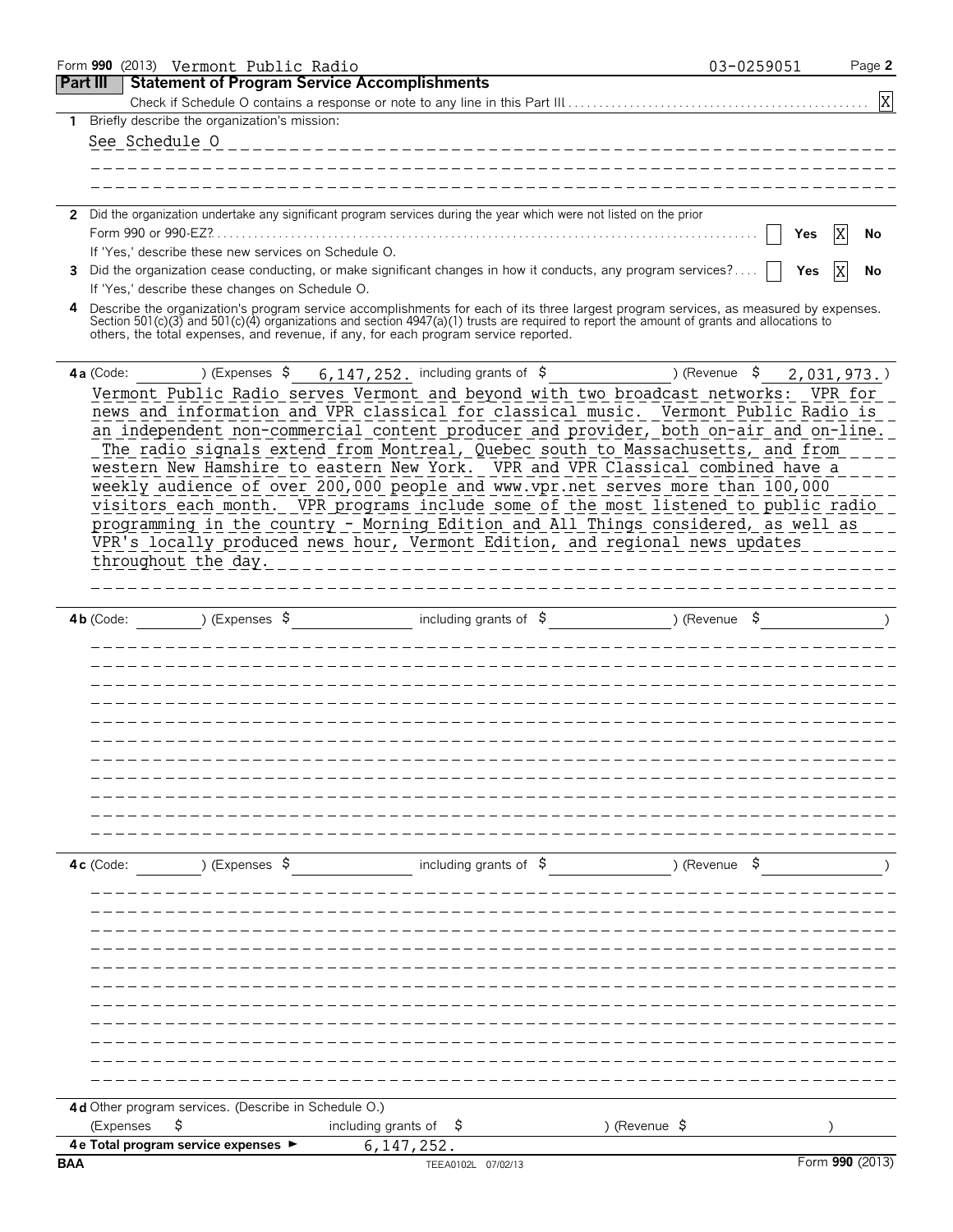Form **990** (2013) Page **3** Vermont Public Radio 03-0259051

|    | <b>Checklist of Required Schedules</b><br><b>Part IV</b>                                                                                                                                                                                          |                 |             |    |
|----|---------------------------------------------------------------------------------------------------------------------------------------------------------------------------------------------------------------------------------------------------|-----------------|-------------|----|
|    |                                                                                                                                                                                                                                                   |                 | <b>Yes</b>  | No |
| 1  | Is the organization described in section 501(c)(3) or 4947(a)(1) (other than a private foundation)? If 'Yes,' complete                                                                                                                            | $\mathbf{1}$    | X           |    |
| 2  | Is the organization required to complete Schedule B, Schedule of Contributors (see instructions)?                                                                                                                                                 | $\overline{2}$  | $\mathbf X$ |    |
| 3  | Did the organization engage in direct or indirect political campaign activities on behalf of or in opposition to candidates                                                                                                                       | 3               |             | X  |
| 4  | Section 501(c)(3) organizations. Did the organization engage in lobbying activities, or have a section 501(h) election                                                                                                                            | 4               |             | Χ  |
| 5  | Is the organization a section 501(c)(4), 501(c)(5), or 501(c)(6) organization that receives membership dues,<br>assessments, or similar amounts as defined in Revenue Procedure 98-19? If 'Yes,' complete Schedule C, Part III                    | 5               |             | Χ  |
| 6  | Did the organization maintain any donor advised funds or any similar funds or accounts for which donors have the right to provide advice on the distribution or investment of amounts in such funds or accounts? If 'Yes,' com                    | 6               |             | Χ  |
| 7  | Did the organization receive or hold a conservation easement, including easements to preserve open space, the                                                                                                                                     | 7               |             | Χ  |
| 8  | Did the organization maintain collections of works of art, historical treasures, or other similar assets? If 'Yes,'                                                                                                                               | 8               |             | X  |
| 9  | Did the organization report an amount in Part X, line 21, for escrow or custodial account liability; serve as a custodian<br>for amounts not listed in Part X; or provide credit counseling, debt management, credit repair, or debt negotiation  | 9               |             | X  |
|    | 10 Did the organization, directly or through a related organization, hold assets in temporarily restricted endowments,<br>permanent endowments, or quasi-endowments? If 'Yes,' complete Schedule D, Part V.                                       | 10              | X           |    |
| 11 | If the organization's answer to any of the following questions is 'Yes', then complete Schedule D, Parts VI, VII, VIII, IX,<br>or X as applicable.                                                                                                |                 |             |    |
|    | a Did the organization report an amount for land, buildings and equipment in Part X, line 10? If 'Yes,' complete Schedule                                                                                                                         | 11a             | X           |    |
|    | <b>b</b> Did the organization report an amount for investments - other securities in Part X, line 12 that is 5% or more of its total                                                                                                              | 11 <sub>b</sub> |             | Χ  |
|    | c Did the organization report an amount for investments - program related in Part X, line 13 that is 5% or more of its total                                                                                                                      | 11c             |             | Χ  |
|    | d Did the organization report an amount for other assets in Part X, line 15 that is 5% or more of its total assets reported                                                                                                                       | 11d             | X           |    |
|    | e Did the organization report an amount for other liabilities in Part X, line 25? If 'Yes,' complete Schedule D, Part X                                                                                                                           | 11e             |             | X  |
|    | f Did the organization's separate or consolidated financial statements for the tax year include a footnote that addresses<br>the organization's liability for uncertain tax positions under FIN 48 (ASC 740)? If 'Yes,' complete                  | 11f             | Χ           |    |
|    | <b>12a</b> Did the organization obtain separate, independent audited financial statements for the tax vear? If 'Yes,' complete                                                                                                                    | 12a             | Χ           |    |
|    | <b>b</b> Was the organization included in consolidated, independent audited financial statements for the tax year? If 'Yes,' and<br>if the organization answered 'No' to line 12a, then completing Schedule D, Parts XI and XII is optional       | 12 <sub>b</sub> |             | Χ  |
| 13 |                                                                                                                                                                                                                                                   | 13              |             | Χ  |
|    | 14a Did the organization maintain an office, employees, or agents outside of the United States?                                                                                                                                                   | 14a             |             | X  |
|    | <b>b</b> Did the organization have aggregate revenues or expenses of more than \$10,000 from grantmaking, fundraising,<br>business, investment, and program service activities outside the United States, or aggregate foreign investments valued | 14b             |             | Χ  |
|    | 15 Did the organization report on Part IX, column (A), line 3, more than \$5,000 of grants or other assistance to or for any                                                                                                                      | 15              |             | Χ  |
| 16 | Did the organization report on Part IX, column (A), line 3, more than \$5,000 of aggregate grants or other assistance to                                                                                                                          | 16              |             | X  |
|    | 17 Did the organization report a total of more than \$15,000 of expenses for professional fundraising services on Part IX,                                                                                                                        | 17              | Χ           |    |
| 18 | Did the organization report more than \$15,000 total of fundraising event gross income and contributions on Part VIII,                                                                                                                            | 18              |             | Χ  |
|    | 19 Did the organization report more than \$15,000 of gross income from gaming activities on Part VIII, line 9a? If 'Yes,'                                                                                                                         | 19              |             | Χ  |
|    |                                                                                                                                                                                                                                                   | 20              |             | Χ  |
|    | <b>b</b> If 'Yes' to line 20a, did the organization attach a copy of its audited financial statements to this return?                                                                                                                             | 20 <sub>b</sub> |             |    |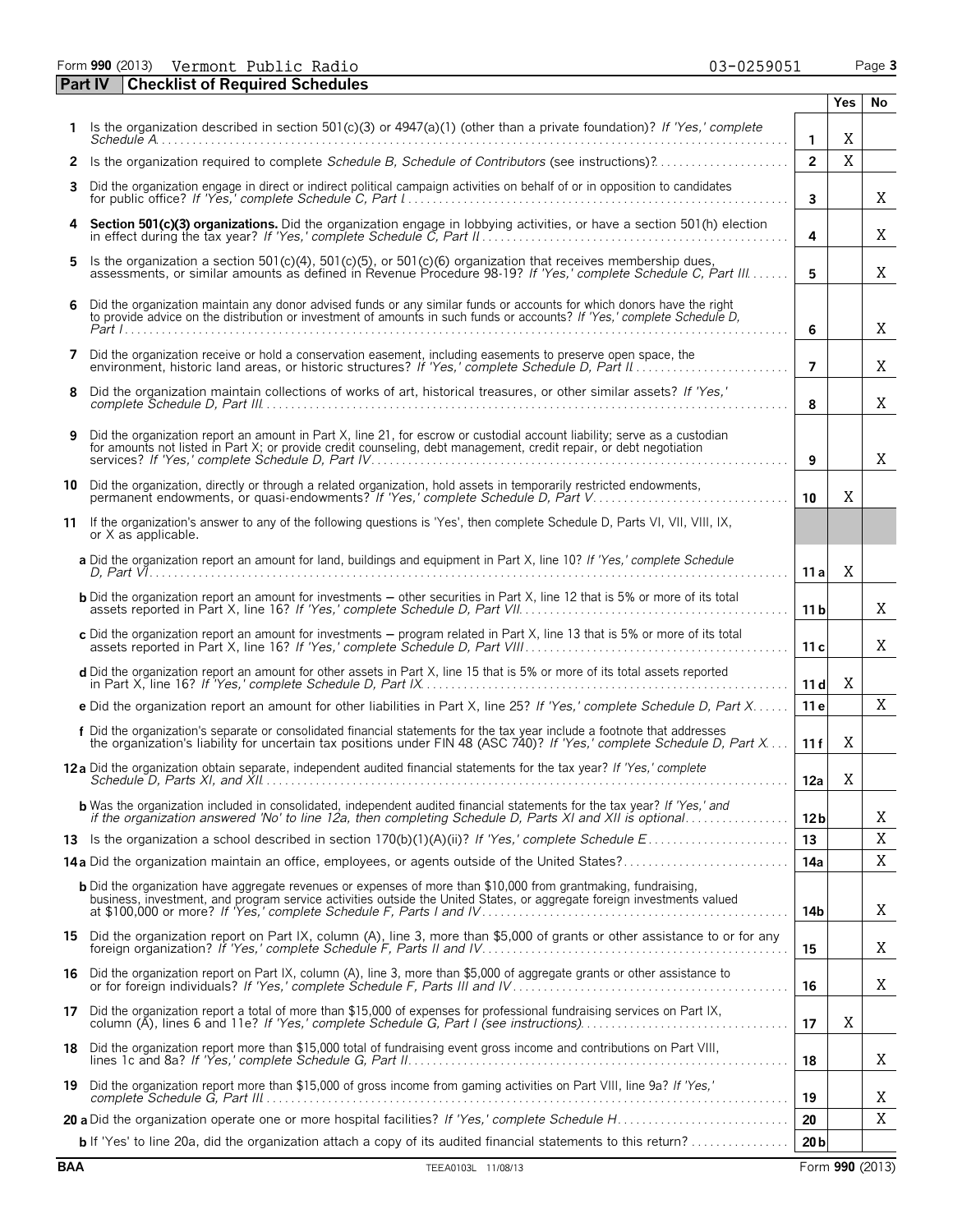Form **990** (2013) Page **4** Vermont Public Radio 03-0259051

|     | <b>Checklist of Required Schedules</b> (continued)<br><b>Part IV</b>                                                                                                                                                                                  |                 |                |                 |
|-----|-------------------------------------------------------------------------------------------------------------------------------------------------------------------------------------------------------------------------------------------------------|-----------------|----------------|-----------------|
|     |                                                                                                                                                                                                                                                       |                 | Yes            | No              |
|     | 21 Did the organization report more than \$5,000 of grants or other assistance to any domestic organizations or                                                                                                                                       | 21              |                | X               |
|     | 22 Did the organization report more than \$5,000 of grants or other assistance to individuals in the United States on Part                                                                                                                            | 22              |                | X               |
|     | 23 Did the organization answer 'Yes' to Part VII, Section A, line 3, 4, or 5 about compensation of the organization's current<br>and former officers, directors, trustees, key employees, and highest compensated employees? If 'Yes,' complete       |                 | Χ              |                 |
|     |                                                                                                                                                                                                                                                       | 23              |                |                 |
|     | 24 a Did the organization have a tax-exempt bond issue with an outstanding principal amount of more than \$100,000 as of<br>the last day of the year, that was issued after December 31, 2002? If 'Yes,' answer lines 24b through 24d and             | 24a             |                | X               |
|     | <b>b</b> Did the organization invest any proceeds of tax-exempt bonds beyond a temporary period exception?                                                                                                                                            | 24 <sub>b</sub> |                |                 |
|     | c Did the organization maintain an escrow account other than a refunding escrow at any time during the year to defease                                                                                                                                |                 |                |                 |
|     | d Did the organization act as an 'on behalf of' issuer for bonds outstanding at any time during the year?                                                                                                                                             | 24c<br>24d      |                |                 |
|     |                                                                                                                                                                                                                                                       |                 |                |                 |
|     | 25 a Section 501(c)(3) and 501(c)(4) organizations. Did the organization engage in an excess benefit transaction with a                                                                                                                               | 25a             |                | X               |
|     | b Is the organization aware that it engaged in an excess benefit transaction with a disqualified person in a prior year, and<br>that the transaction has not been reported on any of the organization's prior Forms 990 or 990-EZ? If 'Yes,' complete | 25 <sub>b</sub> |                | Χ               |
|     | 26 Did the organization report any amount on Part X, line 5, 6, or 22 for receivables from or payables to any current or<br>former officers, directors, trustees, key employees, highest compensated employees, or disqualified persons?              | 26              |                | X               |
| 27  | Did the organization provide a grant or other assistance to an officer, director, trustee, key employee, substantial<br>contributor or employee thereof, a grant selection committee member, or to a 35% controlled entity or family member           | 27              |                | X               |
|     | 28 Was the organization a party to a business transaction with one of the following parties (see Schedule L, Part IV<br>instructions for applicable filing thresholds, conditions, and exceptions):                                                   |                 |                |                 |
|     | a A current or former officer, director, trustee, or key employee? If 'Yes,' complete Schedule L, Part IV                                                                                                                                             | 28a             |                | Χ               |
|     | <b>b</b> A family member of a current or former officer, director, trustee, or key employee? If 'Yes,' complete                                                                                                                                       | 28b             |                | X               |
|     | c An entity of which a current or former officer, director, trustee, or key employee (or a family member thereof) was an                                                                                                                              | 28c             |                | X               |
| 29  | Did the organization receive more than \$25,000 in non-cash contributions? If 'Yes,' complete Schedule M                                                                                                                                              | 29              | $\overline{X}$ |                 |
| 30  | Did the organization receive contributions of art, historical treasures, or other similar assets, or qualified conservation                                                                                                                           | 30              |                | X               |
| 31  | Did the organization liquidate, terminate, or dissolve and cease operations? If 'Yes,' complete Schedule N, Part I                                                                                                                                    | 31              |                | $\overline{X}$  |
|     | 32 Did the organization sell, exchange, dispose of, or transfer more than 25% of its net assets? If 'Yes,' complete                                                                                                                                   | 32              |                | Χ               |
|     | 33 Did the organization own 100% of an entity disregarded as separate from the organization under Regulations sections                                                                                                                                | 33              |                | X               |
|     | 34 Was the organization related to any tax-exempt or taxable entity? If 'Yes,' complete Schedule R, Parts II, III, IV,                                                                                                                                | 34              |                | Χ               |
|     |                                                                                                                                                                                                                                                       | 35a             |                | $\overline{X}$  |
|     | <b>b</b> If 'Yes' to line 35a, did the organization receive any payment from or engage in any transaction with a controlled                                                                                                                           | 35 <sub>b</sub> |                |                 |
| 36  | Section 501(c)(3) organizations. Did the organization make any transfers to an exempt non-charitable related                                                                                                                                          | 36              |                | X               |
| 37  | Did the organization conduct more than 5% of its activities through an entity that is not a related organization and that is                                                                                                                          | 37              |                | X               |
| 38  | Did the organization complete Schedule O and provide explanations in Schedule O for Part VI, lines 11b and 19?                                                                                                                                        | 38              | X              |                 |
| BAA |                                                                                                                                                                                                                                                       |                 |                | Form 990 (2013) |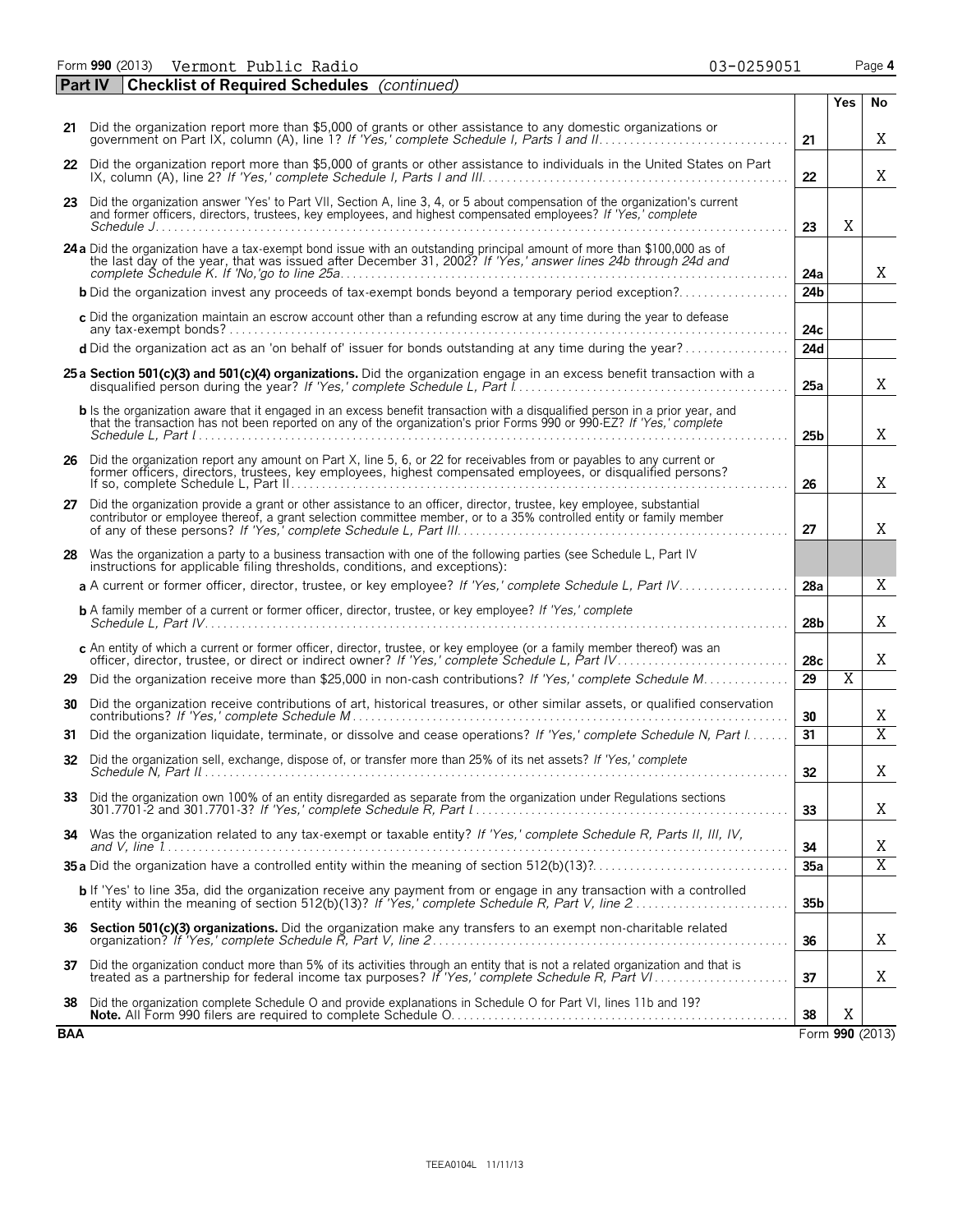|                                                                                                                                                                                                                                | Form 990 (2013) Vermont Public Radio<br>03-0259051                                                                                                                                                                                                                          |          |                 |                       | Page 5         |  |  |  |  |
|--------------------------------------------------------------------------------------------------------------------------------------------------------------------------------------------------------------------------------|-----------------------------------------------------------------------------------------------------------------------------------------------------------------------------------------------------------------------------------------------------------------------------|----------|-----------------|-----------------------|----------------|--|--|--|--|
|                                                                                                                                                                                                                                | <b>Statements Regarding Other IRS Filings and Tax Compliance</b><br>Part V                                                                                                                                                                                                  |          |                 |                       |                |  |  |  |  |
|                                                                                                                                                                                                                                | Check if Schedule O contains a response or note to any line in this Part V                                                                                                                                                                                                  |          |                 |                       |                |  |  |  |  |
|                                                                                                                                                                                                                                |                                                                                                                                                                                                                                                                             |          |                 | Yes.                  | No             |  |  |  |  |
|                                                                                                                                                                                                                                | <b>1a</b> Enter the number reported in Box 3 of Form 1096. Enter -0- if not applicable<br>1 a                                                                                                                                                                               | 30       |                 |                       |                |  |  |  |  |
|                                                                                                                                                                                                                                | <b>b</b> Enter the number of Forms W-2G included in line 1a. Enter $-0$ - if not applicable $\ldots$<br>1 <sub>b</sub>                                                                                                                                                      | $\Omega$ |                 |                       |                |  |  |  |  |
|                                                                                                                                                                                                                                | c Did the organization comply with backup withholding rules for reportable payments to vendors and reportable gaming                                                                                                                                                        |          | 1 <sub>c</sub>  | Χ                     |                |  |  |  |  |
|                                                                                                                                                                                                                                | 2a Enter the number of employees reported on Form W-3, Transmittal of Wage and Tax State-                                                                                                                                                                                   |          |                 |                       |                |  |  |  |  |
|                                                                                                                                                                                                                                | ments, filed for the calendar year ending with or within the year covered by this return<br>2a                                                                                                                                                                              | 99       |                 | Χ                     |                |  |  |  |  |
|                                                                                                                                                                                                                                | <b>b</b> If at least one is reported on line 2a, did the organization file all required federal employment tax returns?                                                                                                                                                     |          | 2 <sub>b</sub>  |                       |                |  |  |  |  |
|                                                                                                                                                                                                                                | Note. If the sum of lines 1a and 2a is greater than 250, you may be required to e-file (see instructions)                                                                                                                                                                   |          |                 | Χ                     |                |  |  |  |  |
|                                                                                                                                                                                                                                | 3a Did the organization have unrelated business gross income of \$1,000 or more during the year?                                                                                                                                                                            |          | 3a              | $\overline{\text{X}}$ |                |  |  |  |  |
|                                                                                                                                                                                                                                |                                                                                                                                                                                                                                                                             |          | 3 <sub>b</sub>  |                       |                |  |  |  |  |
| 4 a At any time during the calendar year, did the organization have an interest in, or a signature or other authority over, a financial account in a foreign country (such as a bank account, securities account, or other fin |                                                                                                                                                                                                                                                                             |          |                 |                       |                |  |  |  |  |
|                                                                                                                                                                                                                                | <b>b</b> If 'Yes,' enter the name of the foreign country: ►                                                                                                                                                                                                                 |          |                 |                       |                |  |  |  |  |
|                                                                                                                                                                                                                                | See instructions for filing requirements for Form TD F 90-22.1, Report of Foreign Bank and Financial Accounts.                                                                                                                                                              |          |                 |                       |                |  |  |  |  |
|                                                                                                                                                                                                                                | <b>5a</b> Was the organization a party to a prohibited tax shelter transaction at any time during the tax year?                                                                                                                                                             |          | 5 a             |                       | Χ              |  |  |  |  |
|                                                                                                                                                                                                                                | <b>b</b> Did any taxable party notify the organization that it was or is a party to a prohibited tax shelter transaction?                                                                                                                                                   |          | 5 <sub>b</sub>  |                       | X              |  |  |  |  |
|                                                                                                                                                                                                                                |                                                                                                                                                                                                                                                                             |          | 5c              |                       |                |  |  |  |  |
|                                                                                                                                                                                                                                | 6 a Does the organization have annual gross receipts that are normally greater than \$100,000, and did the organization solicit any contributions that were not tax deductible as charitable contributions?                                                                 |          | 6 a             |                       | Χ              |  |  |  |  |
|                                                                                                                                                                                                                                | b If 'Yes,' did the organization include with every solicitation an express statement that such contributions or gifts were                                                                                                                                                 |          | 6b              |                       |                |  |  |  |  |
|                                                                                                                                                                                                                                | 7 Organizations that may receive deductible contributions under section 170(c).                                                                                                                                                                                             |          |                 |                       |                |  |  |  |  |
|                                                                                                                                                                                                                                | a Did the organization receive a payment in excess of \$75 made partly as a contribution and partly for goods and                                                                                                                                                           |          | 7а              |                       | Χ              |  |  |  |  |
|                                                                                                                                                                                                                                |                                                                                                                                                                                                                                                                             |          | 7 <sub>b</sub>  |                       |                |  |  |  |  |
|                                                                                                                                                                                                                                | c Did the organization sell, exchange, or otherwise dispose of tangible personal property for which it was required to file                                                                                                                                                 |          | 7 с             |                       | Χ              |  |  |  |  |
|                                                                                                                                                                                                                                |                                                                                                                                                                                                                                                                             |          |                 |                       |                |  |  |  |  |
|                                                                                                                                                                                                                                | e Did the organization receive any funds, directly or indirectly, to pay premiums on a personal benefit contract?                                                                                                                                                           |          | 7е              |                       | Χ              |  |  |  |  |
|                                                                                                                                                                                                                                | f Did the organization, during the year, pay premiums, directly or indirectly, on a personal benefit contract?                                                                                                                                                              |          | 7f              |                       | $\overline{X}$ |  |  |  |  |
|                                                                                                                                                                                                                                | g If the organization received a contribution of qualified intellectual property, did the organization file Form 8899                                                                                                                                                       |          | 7g              |                       |                |  |  |  |  |
|                                                                                                                                                                                                                                | h If the organization received a contribution of cars, boats, airplanes, or other vehicles, did the organization file a                                                                                                                                                     |          | 7h              |                       |                |  |  |  |  |
|                                                                                                                                                                                                                                | Sponsoring organizations maintaining donor advised funds and section 509(a)(3) supporting organizations. Did the<br>supporting organization, or a donor advised fund maintained by a sponsoring organization, have excess busines<br>holdings at any time during the year?. |          | 8               |                       |                |  |  |  |  |
| 9                                                                                                                                                                                                                              | Sponsoring organizations maintaining donor advised funds.                                                                                                                                                                                                                   |          |                 |                       |                |  |  |  |  |
|                                                                                                                                                                                                                                |                                                                                                                                                                                                                                                                             |          | 9а              |                       |                |  |  |  |  |
|                                                                                                                                                                                                                                |                                                                                                                                                                                                                                                                             |          | 9 b             |                       |                |  |  |  |  |
|                                                                                                                                                                                                                                | 10 Section 501(c)(7) organizations. Enter:                                                                                                                                                                                                                                  |          |                 |                       |                |  |  |  |  |
|                                                                                                                                                                                                                                | a Initiation fees and capital contributions included on Part VIII, line 12<br>10a                                                                                                                                                                                           |          |                 |                       |                |  |  |  |  |
|                                                                                                                                                                                                                                | <b>b</b> Gross receipts, included on Form 990, Part VIII, line 12, for public use of club facilities<br>10 <sub>b</sub>                                                                                                                                                     |          |                 |                       |                |  |  |  |  |
|                                                                                                                                                                                                                                | 11 Section 501(c)(12) organizations. Enter:                                                                                                                                                                                                                                 |          |                 |                       |                |  |  |  |  |
|                                                                                                                                                                                                                                | 11a                                                                                                                                                                                                                                                                         |          |                 |                       |                |  |  |  |  |
|                                                                                                                                                                                                                                | <b>b</b> Gross income from other sources (Do not net amounts due or paid to other sources                                                                                                                                                                                   |          |                 |                       |                |  |  |  |  |
|                                                                                                                                                                                                                                | 11 <sub>b</sub><br>12a Section 4947(a)(1) non-exempt charitable trusts. Is the organization filing Form 990 in lieu of Form 1041?                                                                                                                                           |          | 12 a            |                       |                |  |  |  |  |
|                                                                                                                                                                                                                                |                                                                                                                                                                                                                                                                             |          |                 |                       |                |  |  |  |  |
|                                                                                                                                                                                                                                | <b>b</b> If 'Yes,' enter the amount of tax-exempt interest received or accrued during the year<br>12 <sub>b</sub>                                                                                                                                                           |          |                 |                       |                |  |  |  |  |
|                                                                                                                                                                                                                                | 13 Section 501(c)(29) qualified nonprofit health insurance issuers.                                                                                                                                                                                                         |          |                 |                       |                |  |  |  |  |
|                                                                                                                                                                                                                                |                                                                                                                                                                                                                                                                             |          | 13a             |                       |                |  |  |  |  |
|                                                                                                                                                                                                                                | Note. See the instructions for additional information the organization must report on Schedule O.                                                                                                                                                                           |          |                 |                       |                |  |  |  |  |
|                                                                                                                                                                                                                                | <b>b</b> Enter the amount of reserves the organization is required to maintain by the states in<br>which the organization is licensed to issue qualified health plans<br>13 <sub>b</sub>                                                                                    |          |                 |                       |                |  |  |  |  |
|                                                                                                                                                                                                                                | 13c                                                                                                                                                                                                                                                                         |          |                 |                       |                |  |  |  |  |
|                                                                                                                                                                                                                                |                                                                                                                                                                                                                                                                             |          | 14 a            |                       | Χ              |  |  |  |  |
|                                                                                                                                                                                                                                | b If 'Yes,' has it filed a Form 720 to report these payments? If 'No,' provide an explanation in Schedule O                                                                                                                                                                 |          | 14 <sub>b</sub> |                       |                |  |  |  |  |
| <b>BAA</b>                                                                                                                                                                                                                     | TEEA0105L 07/02/13                                                                                                                                                                                                                                                          |          | Form 990 (2013) |                       |                |  |  |  |  |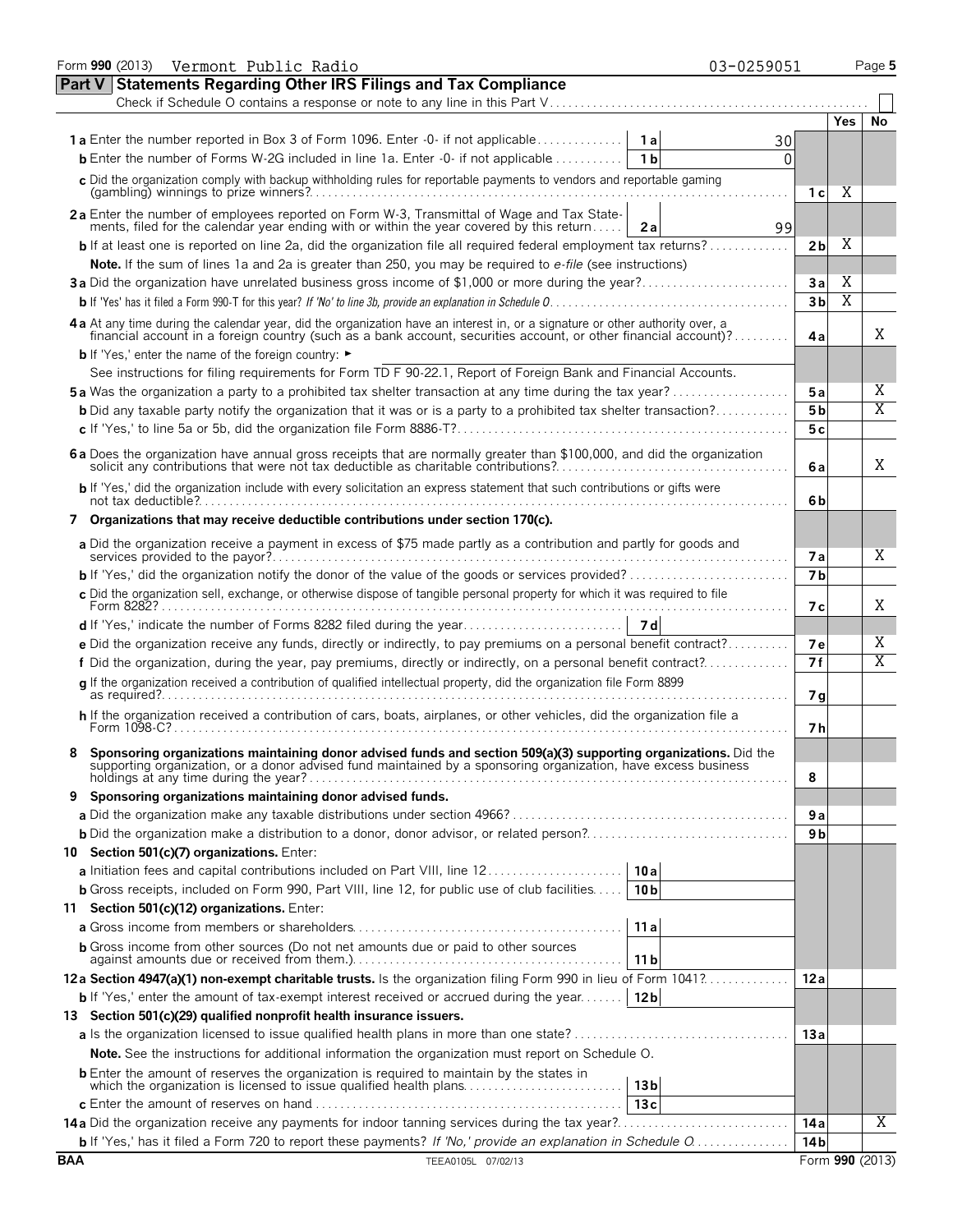|            | Schedule O. See instructions.                                                                                                                                                                                                                                                                                                         |                 |                       | X              |
|------------|---------------------------------------------------------------------------------------------------------------------------------------------------------------------------------------------------------------------------------------------------------------------------------------------------------------------------------------|-----------------|-----------------------|----------------|
|            |                                                                                                                                                                                                                                                                                                                                       |                 |                       |                |
|            | <b>Section A. Governing Body and Management</b>                                                                                                                                                                                                                                                                                       |                 | <b>Yes</b>            | No             |
|            | <b>1a</b> Enter the number of voting members of the governing body at the end of the tax year <b>1a</b><br>18<br>If there are material differences in voting rights among members<br>of the governing body, or if the governing body delegated broad authority to an executive committee or similar committee, explain in Schedule O. |                 |                       |                |
|            | <b>b</b> Enter the number of voting members included in line 1a, above, who are independent    1b<br>18                                                                                                                                                                                                                               |                 |                       |                |
|            | 2 Did any officer, director, trustee, or key employee have a family relationship or a business relationship with any other                                                                                                                                                                                                            | $\mathbf{2}$    |                       | Χ              |
| 3          | Did the organization delegate control over management duties customarily performed by or under the direct supervision                                                                                                                                                                                                                 |                 |                       |                |
|            | of officers, directors or trustees, or key employees to a management company or other person?<br>Did the organization make any significant changes to its governing documents                                                                                                                                                         | 3               |                       | Χ              |
|            |                                                                                                                                                                                                                                                                                                                                       | 4               |                       | Χ              |
| 5.         | Did the organization become aware during the year of a significant diversion of the organization's assets?                                                                                                                                                                                                                            | 5               |                       | $\mathbf X$    |
|            |                                                                                                                                                                                                                                                                                                                                       | 6               |                       | $\overline{X}$ |
|            | 7a Did the organization have members, stockholders, or other persons who had the power to elect or appoint one or more                                                                                                                                                                                                                | 7а              |                       | Χ              |
|            | <b>b</b> Are any governance decisions of the organization reserved to (or subject to approval by) members,                                                                                                                                                                                                                            | 7 b             |                       | Χ              |
| 8          | Did the organization contemporaneously document the meetings held or written actions undertaken during the year by<br>the following:                                                                                                                                                                                                  |                 |                       |                |
|            |                                                                                                                                                                                                                                                                                                                                       | 8a              | X                     |                |
|            |                                                                                                                                                                                                                                                                                                                                       | 8 <sub>b</sub>  | $\overline{X}$        |                |
|            | 9 Is there any officer, director, trustee, or key employee listed in Part VII, Section A, who cannot be reached at the                                                                                                                                                                                                                | 9               |                       | Χ              |
|            | Section B. Policies (This Section B requests information about policies not required by the Internal Revenue Code.)                                                                                                                                                                                                                   |                 |                       |                |
|            |                                                                                                                                                                                                                                                                                                                                       |                 | <b>Yes</b>            | No             |
|            |                                                                                                                                                                                                                                                                                                                                       | 10 a            |                       | X              |
|            | b If 'Yes,' did the organization have written policies and procedures governing the activities of such chapters, affiliates, and branches to ensure their                                                                                                                                                                             | 10 b            |                       |                |
|            |                                                                                                                                                                                                                                                                                                                                       | 11a             |                       | Χ              |
|            | <b>b</b> Describe in Schedule O the process, if any, used by the organization to review this Form 990. See Schedule O                                                                                                                                                                                                                 |                 |                       |                |
|            |                                                                                                                                                                                                                                                                                                                                       | 12a             | X                     |                |
|            | <b>b</b> Were officers, directors, or trustees, and key employees required to disclose annually interests that could give rise                                                                                                                                                                                                        |                 |                       |                |
|            | c Did the organization regularly and consistently monitor and enforce compliance with the policy? If 'Yes,' describe in                                                                                                                                                                                                               | 12 <sub>b</sub> | Χ                     |                |
|            |                                                                                                                                                                                                                                                                                                                                       | 12c             | Χ                     |                |
|            |                                                                                                                                                                                                                                                                                                                                       | 13              | $\overline{X}$        |                |
|            |                                                                                                                                                                                                                                                                                                                                       | 14              | $\overline{\text{X}}$ |                |
|            | 15 Did the process for determining compensation of the following persons include a review and approval by independent<br>persons, comparability data, and contemporaneous substantiation of the deliberation and decision?                                                                                                            |                 |                       |                |
|            |                                                                                                                                                                                                                                                                                                                                       | 15a             | X                     |                |
|            |                                                                                                                                                                                                                                                                                                                                       | 15 <sub>b</sub> | $\overline{\text{X}}$ |                |
|            | If 'Yes' to line 15a or 15b, describe the process in Schedule O. (See instructions.)                                                                                                                                                                                                                                                  |                 |                       |                |
|            | 16 a Did the organization invest in, contribute assets to, or participate in a joint venture or similar arrangement with a                                                                                                                                                                                                            | 16 a            |                       | Χ              |
|            | b If 'Yes,' did the organization follow a written policy or procedure requiring the organization to evaluate its<br>participation in joint venture arrangements under applicable federal tax law, and taken steps to safeguard the                                                                                                    | 16 b            |                       |                |
|            | <b>Section C. Disclosure</b>                                                                                                                                                                                                                                                                                                          |                 |                       |                |
| 17         | List the states with which a copy of this Form 990 is required to be filed ►<br>NY NH MA                                                                                                                                                                                                                                              |                 |                       |                |
|            | 18 Section 6104 requires an organization to make its Forms 1023 (or 1024 if applicable), 990, and 990-T (501(c)(3)s only) available for public<br>inspection. Indicate how you make these available. Check all that apply.                                                                                                            |                 |                       |                |
|            | X<br>Another's website<br>Upon request<br>Other (explain in Schedule O)<br>Own website                                                                                                                                                                                                                                                |                 |                       |                |
|            | 19 Describe in Schedule O whether (and if so, how) the organization makes its governing documents, conflict of interest policy, and financial statements available to<br>the public during the tax year.<br>See Schedule O                                                                                                            |                 |                       |                |
| 20         | State the name, physical address, and telephone number of the person who possesses the books and records of the organization:                                                                                                                                                                                                         |                 |                       |                |
| <b>BAA</b> | Madelyn Cataford 365 Troy Avenue Colchester VT 05446 802-654-4305<br>TEEA0106L 07/02/13                                                                                                                                                                                                                                               | Form 990 (2013) |                       |                |
|            |                                                                                                                                                                                                                                                                                                                                       |                 |                       |                |

**Part VI Governance, Management and Disclosure** *For each 'Yes' response to lines 2 through 7b below, and for a 'No' response to line 8a, 8b, or 10b below, describe the circumstances, processes, or changes in*

|  | 13-0259051 |  |  |  |  |  |
|--|------------|--|--|--|--|--|
|  |            |  |  |  |  |  |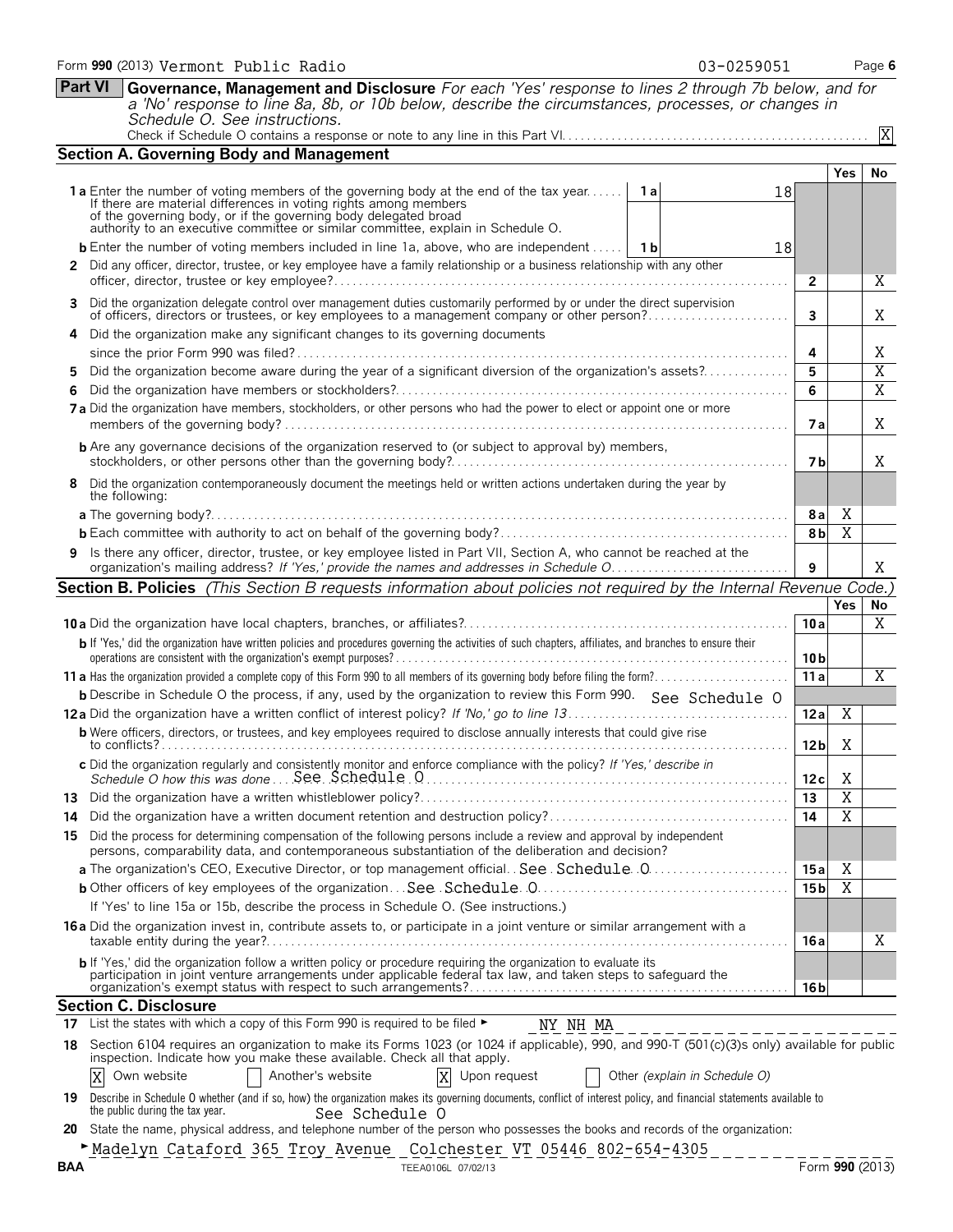| Form 990 (2013) Vermont Public Radio                                                                                                                                                                                           | 03-0259051                                                                                 | Page 7 |  |  |  |  |  |  |  |
|--------------------------------------------------------------------------------------------------------------------------------------------------------------------------------------------------------------------------------|--------------------------------------------------------------------------------------------|--------|--|--|--|--|--|--|--|
| Part VII   Compensation of Officers, Directors, Trustees, Key Employees, Highest Compensated Employees, and<br><b>Independent Contractors</b>                                                                                  |                                                                                            |        |  |  |  |  |  |  |  |
|                                                                                                                                                                                                                                |                                                                                            |        |  |  |  |  |  |  |  |
|                                                                                                                                                                                                                                | Section A. Officers, Directors, Trustees, Key Employees, and Highest Compensated Employees |        |  |  |  |  |  |  |  |
| 1 a Complete this table for all persons required to be listed. Report compensation for the calendar year ending with or within the<br>organization's tax year.                                                                 |                                                                                            |        |  |  |  |  |  |  |  |
| • List all of the organization's current officers, directors, trustees (whether individuals or organizations), regardless of amount of<br>compensation. Enter $-0$ - in columns (D), (E), and (F) if no compensation was paid. |                                                                                            |        |  |  |  |  |  |  |  |
| $\bullet$ List all of the organization's current key employees if any See instructions for definition of 'key employee'                                                                                                        |                                                                                            |        |  |  |  |  |  |  |  |

II of the organization's **current** key employees, if any. See instructions for definition of 'key employee.

? List the organization's five **current** highest compensated employees (other than an officer, director, trustee, or key employee) who received reportable compensation (Box 5 of Form W-2 and/or Box 7 of Form 1099-MISC) of more than \$100,000 from the organization and any related organizations.

? List all of the organization's **former** officers, key employees, and highest compensated employees who received more than \$100,000 of reportable compensation from the organization and any related organizations.

? List all of the organization's **former directors or trustees** that received, in the capacity as a former director or trustee of the

organization, more than \$10,000 of reportable compensation from the organization and any related organizations.

List persons in the following order: individual trustees or directors; institutional trustees; officers; key employees; highest compensated employees; and former such persons.

Check this box if neither the organization nor any related organization compensated any current officer, director, or trustee.

|                       |                        |                                                                                          |                                   |                      | (C)     |                 |                                                                                                          |        |                                                            |                                          |                                                                          |
|-----------------------|------------------------|------------------------------------------------------------------------------------------|-----------------------------------|----------------------|---------|-----------------|----------------------------------------------------------------------------------------------------------|--------|------------------------------------------------------------|------------------------------------------|--------------------------------------------------------------------------|
| (A)<br>Name and Title |                        | (B)<br>Average<br>hours per                                                              |                                   |                      |         |                 | Position (do not check more than<br>one box, unless person is both an<br>officer and a director/trustee) |        | (D)<br>Reportable<br>compensation from<br>the organization | (E)<br>Reportable<br>compensation from   | (F)<br>Estimated<br>amount of other                                      |
|                       |                        | week (list<br>any hours<br>for related<br>organiza-<br>tions<br>below<br>dotted<br>line) | Individual trustee<br>or director | nstitutional trustee | Officer | ΚΘλ<br>aubloyee | Highest compensated<br>employee                                                                          | Former | (W-2/1099-MISC)                                            | related organizations<br>(W-2/1099-MISC) | compensation<br>from the<br>organization<br>and related<br>organizations |
|                       | (1) Charlie Kireker    | $\sqrt{2}$                                                                               |                                   |                      |         |                 |                                                                                                          |        |                                                            |                                          |                                                                          |
|                       | Treasurer & VC         | $\pmb{0}$                                                                                | X                                 |                      | X       |                 |                                                                                                          |        | $\mathbf 0$ .                                              | 0.                                       | $\boldsymbol{0}$ .                                                       |
|                       | (2) Peter Swift        | $\overline{c}$                                                                           |                                   |                      |         |                 |                                                                                                          |        |                                                            |                                          |                                                                          |
|                       | Secretary              | $\boldsymbol{0}$                                                                         | X                                 |                      | X       |                 |                                                                                                          |        | $\mathbf 0$ .                                              | $\mathbf 0$ .                            | $\boldsymbol{0}$ .                                                       |
|                       | (3) Dawn Andrews       | $\sqrt{2}$                                                                               |                                   |                      |         |                 |                                                                                                          |        |                                                            |                                          |                                                                          |
|                       | Director               | 0                                                                                        | X                                 |                      |         |                 |                                                                                                          |        | 0.                                                         | 0.                                       | $\boldsymbol{0}$ .                                                       |
|                       | (4) April Cornell      | $\overline{2}$                                                                           |                                   |                      |         |                 |                                                                                                          |        |                                                            |                                          |                                                                          |
|                       | Director               | 0                                                                                        | Χ                                 |                      |         |                 |                                                                                                          |        | $\theta$ .                                                 | $\mathbf{0}$ .                           | $\boldsymbol{0}$ .                                                       |
|                       | (5) Perez Ehrich       | $\overline{c}$                                                                           |                                   |                      |         |                 |                                                                                                          |        |                                                            |                                          |                                                                          |
|                       | Chairman, Dir          | 0                                                                                        | Χ                                 |                      |         |                 |                                                                                                          |        | 0.                                                         | $\mathbf 0$ .                            | $\boldsymbol{0}$ .                                                       |
|                       | (6) Marsha Fonteyn     | $\overline{c}$                                                                           |                                   |                      |         |                 |                                                                                                          |        |                                                            |                                          |                                                                          |
|                       | Director               | 0                                                                                        | X                                 |                      |         |                 |                                                                                                          |        | 0.                                                         | 0.                                       | 0.                                                                       |
|                       | (7) Elizabeth Glenshaw | $\overline{2}$                                                                           |                                   |                      |         |                 |                                                                                                          |        |                                                            |                                          |                                                                          |
|                       | Director               | 0                                                                                        | Χ                                 |                      |         |                 |                                                                                                          |        | 0.                                                         | $\mathbf 0$ .                            | $0$ .                                                                    |
|                       | (8) Doug Griswold      | $\overline{2}$                                                                           |                                   |                      |         |                 |                                                                                                          |        |                                                            |                                          |                                                                          |
|                       | Director               | 0                                                                                        | Χ                                 |                      |         |                 |                                                                                                          |        | $\overline{0}$ .                                           | $\mathbf 0$ .                            | 0.                                                                       |
|                       | (9) Ted Adler          | $\sqrt{2}$                                                                               |                                   |                      |         |                 |                                                                                                          |        |                                                            |                                          |                                                                          |
|                       | Director               | 0                                                                                        | Χ                                 |                      |         |                 |                                                                                                          |        | 0.                                                         | 0.                                       | 0.                                                                       |
|                       | (10) Scott Mcardle     | $\overline{2}$                                                                           |                                   |                      |         |                 |                                                                                                          |        |                                                            |                                          |                                                                          |
|                       | Director               | 0                                                                                        | X                                 |                      |         |                 |                                                                                                          |        | 0.                                                         | 0.                                       | $\boldsymbol{0}$ .                                                       |
|                       | (11) Bill Stetson      | $\overline{2}$                                                                           |                                   |                      |         |                 |                                                                                                          |        |                                                            |                                          |                                                                          |
|                       | Director               | 0                                                                                        | $\mathbf X$                       |                      |         |                 |                                                                                                          |        | 0.                                                         | 0.                                       | $\boldsymbol{0}$ .                                                       |
|                       | (12) Chuck Maniscalco  | $\overline{c}$                                                                           |                                   |                      |         |                 |                                                                                                          |        |                                                            |                                          |                                                                          |
|                       | Director               | 0                                                                                        | X                                 |                      |         |                 |                                                                                                          |        | 0.                                                         | 0.                                       | 0.                                                                       |
|                       | (13) Bob Young         | $\overline{2}$                                                                           |                                   |                      |         |                 |                                                                                                          |        |                                                            |                                          |                                                                          |
|                       | Director               | $\pmb{0}$                                                                                | $\mathbf X$                       |                      |         |                 |                                                                                                          |        | 0.                                                         | $\mathbf 0$ .                            | $\boldsymbol{0}$ .                                                       |
|                       | (14) Tom Johnson       | $\overline{c}$                                                                           |                                   |                      |         |                 |                                                                                                          |        |                                                            |                                          |                                                                          |
|                       | Director               | 0                                                                                        | X                                 |                      |         |                 |                                                                                                          |        | 0.                                                         | 0.                                       | $\boldsymbol{0}$ .                                                       |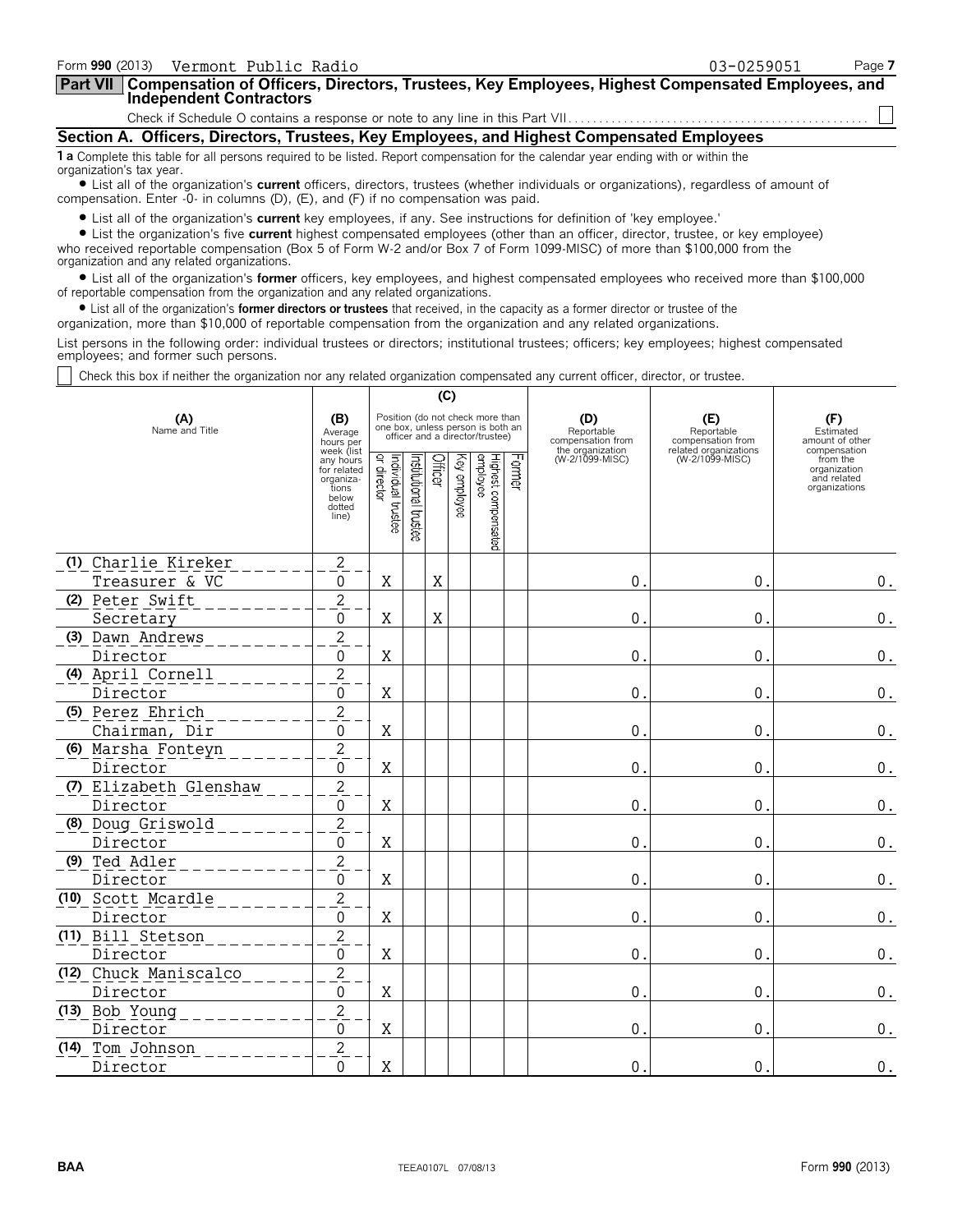|            | Part VII Section A. Officers, Directors, Trustees, Key Employees, and Highest Compensated Employees (continued)                                                                                                                                        |                                                                                                 |                                   |                      |         |              |                                                                                                 |        |                                        |                                          |   |                                                                          |
|------------|--------------------------------------------------------------------------------------------------------------------------------------------------------------------------------------------------------------------------------------------------------|-------------------------------------------------------------------------------------------------|-----------------------------------|----------------------|---------|--------------|-------------------------------------------------------------------------------------------------|--------|----------------------------------------|------------------------------------------|---|--------------------------------------------------------------------------|
|            |                                                                                                                                                                                                                                                        | (B)                                                                                             |                                   |                      | (C)     |              |                                                                                                 |        |                                        |                                          |   |                                                                          |
|            | (A)<br>Name and title                                                                                                                                                                                                                                  | Average<br>hours<br>per                                                                         |                                   |                      |         | Position     | (do not check more than one<br>box, unless person is both an<br>officer and a director/trustee) |        | (D)<br>Reportable<br>compensation from | (E)<br>Reportable<br>compensation from   |   | (F)<br>Estimated<br>amount of other                                      |
|            |                                                                                                                                                                                                                                                        | week<br>(list any<br>hours<br>for<br>related<br>organiza<br>- tions<br>below<br>dotted<br>line) | Individual trustee<br>or director | hstitutional trustee | Officer | Key employee | Highest compensated<br>employee                                                                 | Former | the organization<br>(W-2/1099-MISC)    | related organizations<br>(W-2/1099-MISC) |   | compensation<br>from the<br>organization<br>and related<br>organizations |
|            | (15) Mary Powell                                                                                                                                                                                                                                       | $\overline{2}$                                                                                  |                                   |                      |         |              |                                                                                                 |        |                                        |                                          |   |                                                                          |
|            | Director                                                                                                                                                                                                                                               | 0                                                                                               | X                                 |                      |         |              |                                                                                                 |        | 0.                                     | 0.                                       |   | $0$ .                                                                    |
|            | (16) Andrea Rogers                                                                                                                                                                                                                                     | $\overline{2}$                                                                                  |                                   |                      |         |              |                                                                                                 |        |                                        |                                          |   |                                                                          |
|            | Director                                                                                                                                                                                                                                               | 0                                                                                               | X                                 |                      |         |              |                                                                                                 |        | 0.                                     | 0.                                       |   | $0$ .                                                                    |
|            | (17) Stan Fishkin<br>Director                                                                                                                                                                                                                          | $\overline{c}$<br>0                                                                             | X                                 |                      |         |              |                                                                                                 |        | 0.                                     | 0.                                       |   | $0$ .                                                                    |
|            | (18) Steve Swayne<br>___________<br>Director                                                                                                                                                                                                           | $\overline{\mathbf{c}}$<br>0                                                                    | X                                 |                      |         |              |                                                                                                 |        | 0.                                     | 0.                                       |   | 0.                                                                       |
|            | (19) Robin Turnau<br>---------                                                                                                                                                                                                                         | 40                                                                                              |                                   |                      |         |              |                                                                                                 |        |                                        |                                          |   |                                                                          |
|            | President & CEO                                                                                                                                                                                                                                        | 0                                                                                               |                                   |                      | X       |              |                                                                                                 |        | 152,630.                               | 0.                                       |   | 24,262.                                                                  |
|            | (20) Brian Donahue                                                                                                                                                                                                                                     | 40                                                                                              |                                   |                      |         |              |                                                                                                 |        |                                        |                                          |   |                                                                          |
|            | CFO, VP                                                                                                                                                                                                                                                | 0                                                                                               |                                   |                      | X       |              |                                                                                                 |        | 115,456.                               | 0.                                       |   | 22,580.                                                                  |
|            | (21) Brendan Kinney<br>_ _ _ _ _ _ _ _ _<br>Vice President                                                                                                                                                                                             | 40<br>0                                                                                         |                                   |                      | X       |              |                                                                                                 |        | 105,808.                               | 0.                                       |   | 22,178.                                                                  |
|            | (22) John Van Hoesen                                                                                                                                                                                                                                   | 40                                                                                              |                                   |                      |         |              |                                                                                                 |        |                                        |                                          |   |                                                                          |
|            | ----------<br>Vice President                                                                                                                                                                                                                           | $\Omega$                                                                                        |                                   |                      | Χ       |              |                                                                                                 |        | 120,563.                               | $0$ .                                    |   | 13,285.                                                                  |
| (23)       | _______________                                                                                                                                                                                                                                        |                                                                                                 |                                   |                      |         |              |                                                                                                 |        |                                        |                                          |   |                                                                          |
| (24)       | ______________________                                                                                                                                                                                                                                 |                                                                                                 |                                   |                      |         |              |                                                                                                 |        |                                        |                                          |   |                                                                          |
| (25)       |                                                                                                                                                                                                                                                        |                                                                                                 |                                   |                      |         |              |                                                                                                 |        |                                        |                                          |   |                                                                          |
|            | 1 b Sub-total.                                                                                                                                                                                                                                         |                                                                                                 |                                   |                      |         |              |                                                                                                 |        | 494, 457.                              | 0.                                       |   | 82,305.                                                                  |
|            |                                                                                                                                                                                                                                                        |                                                                                                 |                                   |                      |         |              |                                                                                                 | ▶      | 0.                                     | 0.                                       |   | $0$ .                                                                    |
|            |                                                                                                                                                                                                                                                        |                                                                                                 |                                   |                      |         |              |                                                                                                 |        | 494, 457.                              | $\overline{0}$                           |   | 82,305.                                                                  |
|            | 2 Total number of individuals (including but not limited to those listed above) who received more than \$100,000 of reportable compensation                                                                                                            |                                                                                                 |                                   |                      |         |              |                                                                                                 |        |                                        |                                          |   |                                                                          |
|            | from the organization $\blacktriangleright$<br>4                                                                                                                                                                                                       |                                                                                                 |                                   |                      |         |              |                                                                                                 |        |                                        |                                          |   |                                                                          |
|            |                                                                                                                                                                                                                                                        |                                                                                                 |                                   |                      |         |              |                                                                                                 |        |                                        |                                          |   | Yes<br>No                                                                |
| 3          | Did the organization list any former officer, director, or trustee, key employee, or highest compensated employee                                                                                                                                      |                                                                                                 |                                   |                      |         |              |                                                                                                 |        |                                        |                                          | 3 | Χ                                                                        |
| 4          | For any individual listed on line 1a, is the sum of reportable compensation and other compensation from                                                                                                                                                |                                                                                                 |                                   |                      |         |              |                                                                                                 |        |                                        |                                          |   |                                                                          |
|            | the organization and related organizations greater than \$150,000? If 'Yes' complete Schedule J for                                                                                                                                                    |                                                                                                 |                                   |                      |         |              |                                                                                                 |        |                                        |                                          | 4 | Χ                                                                        |
| 5.         | Did any person listed on line 1a receive or accrue compensation from any unrelated organization or individual                                                                                                                                          |                                                                                                 |                                   |                      |         |              |                                                                                                 |        |                                        |                                          | 5 | Χ                                                                        |
|            | <b>Section B. Independent Contractors</b>                                                                                                                                                                                                              |                                                                                                 |                                   |                      |         |              |                                                                                                 |        |                                        |                                          |   |                                                                          |
|            | Complete this table for your five highest compensated independent contractors that received more than \$100,000 of<br>compensation from the organization. Report compensation for the calendar year ending with or within the organization's tax year. |                                                                                                 |                                   |                      |         |              |                                                                                                 |        |                                        |                                          |   |                                                                          |
|            | (A)<br>Name and business address                                                                                                                                                                                                                       |                                                                                                 |                                   |                      |         |              |                                                                                                 |        | (B)<br>Description of services         |                                          |   | (C)<br>Compensation                                                      |
|            |                                                                                                                                                                                                                                                        |                                                                                                 |                                   |                      |         |              |                                                                                                 |        |                                        |                                          |   |                                                                          |
|            |                                                                                                                                                                                                                                                        |                                                                                                 |                                   |                      |         |              |                                                                                                 |        |                                        |                                          |   |                                                                          |
|            |                                                                                                                                                                                                                                                        |                                                                                                 |                                   |                      |         |              |                                                                                                 |        |                                        |                                          |   |                                                                          |
|            | 2 Total number of independent contractors (including but not limited to those listed above) who received more than                                                                                                                                     |                                                                                                 |                                   |                      |         |              |                                                                                                 |        |                                        |                                          |   |                                                                          |
|            | \$100,000 of compensation from the organization $\blacktriangleright$ 0                                                                                                                                                                                |                                                                                                 |                                   |                      |         |              |                                                                                                 |        |                                        |                                          |   |                                                                          |
| <b>BAA</b> |                                                                                                                                                                                                                                                        |                                                                                                 | TEEA0108L 11/11/13                |                      |         |              |                                                                                                 |        |                                        |                                          |   | Form 990 (2013)                                                          |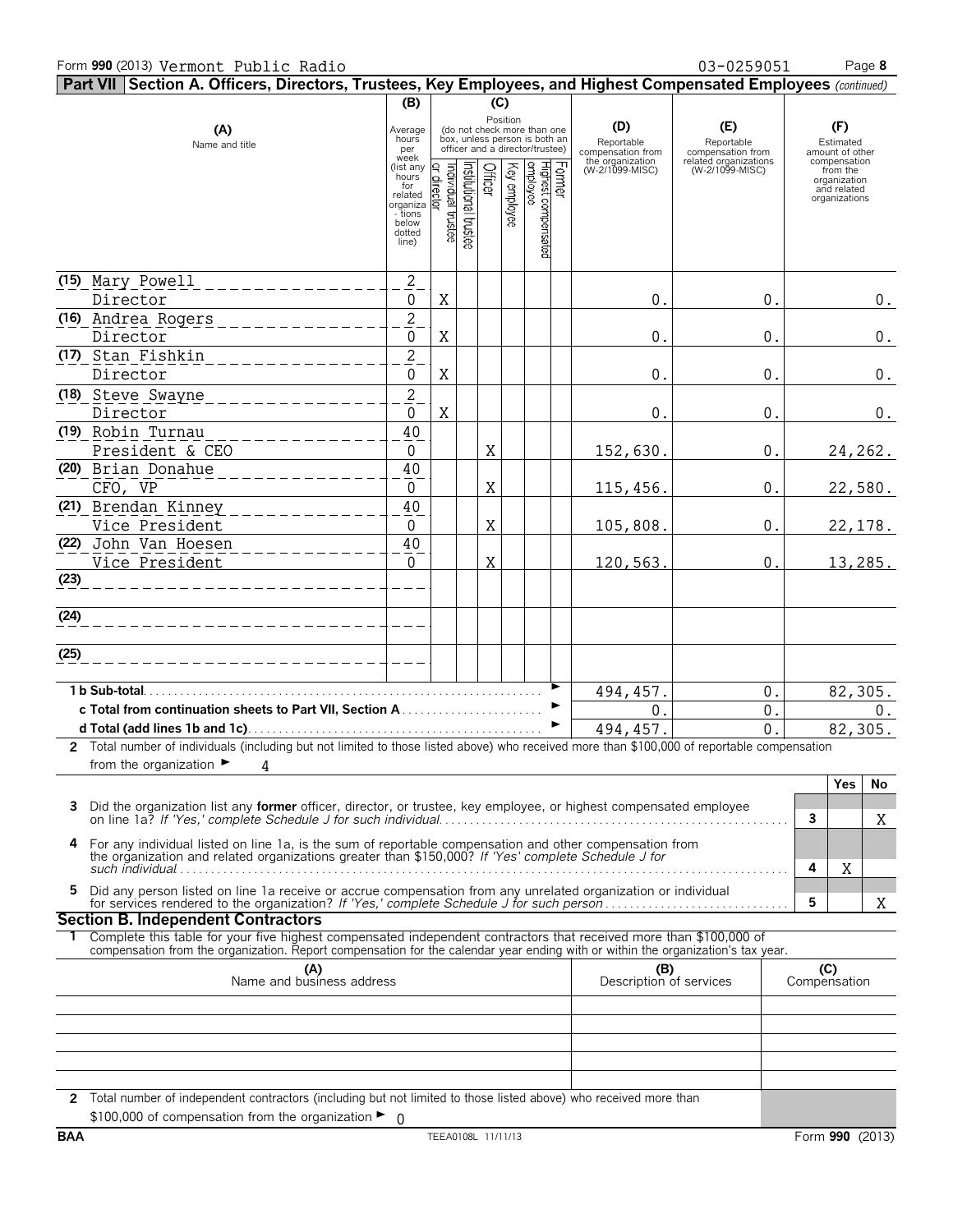Check if Schedule O contains a response or note to any line in this Part VIII. . . . . . . . . . . . . . . . . . . . . . . . . . . . . . . . . . . . . . . . . . . . . . . . .

|                                                                                                               | <b>. GIL VIII</b><br>UMMINININ VI INGVUI                                                                                                                                                                                                                                                                                                                                                                                                                                                                                       |                                            |                                                    |                                                    |                                                                  |
|---------------------------------------------------------------------------------------------------------------|--------------------------------------------------------------------------------------------------------------------------------------------------------------------------------------------------------------------------------------------------------------------------------------------------------------------------------------------------------------------------------------------------------------------------------------------------------------------------------------------------------------------------------|--------------------------------------------|----------------------------------------------------|----------------------------------------------------|------------------------------------------------------------------|
|                                                                                                               |                                                                                                                                                                                                                                                                                                                                                                                                                                                                                                                                | (A)<br>Total revenue                       | (B)<br>Related or<br>exempt<br>function<br>revenue | $\overline{C}$<br>Unrelated<br>business<br>revenue | (D)<br>Revenue<br>excluded from tax<br>under sections<br>512-514 |
| PROGRAM SERVICE REVENUE   CONTRIBUTIONS, GIFTS, GRANTS<br>PROGRAM SERVICE REVENUE   AND OTHER SIMILAR AMOUNTS | 1a Federated campaigns<br>1 a<br>1 <sub>b</sub><br><b>b</b> Membership dues<br>c Fundraising events<br>1 <sub>c</sub><br>d Related organizations<br>1 <sub>d</sub><br><b>e</b> Government grants (contributions) $\ldots$<br>1 e<br>f All other contributions, gifts, grants, and<br>similar amounts not included above<br>1 f<br>8,379,270.<br><b>g</b> Noncash contributions included in lines 1a-1f: \$<br>74,863.<br><b>Business Code</b><br>2a Underwriting ________<br>541800<br>b<br>_ _ _ _ _ _ _ _ _ _ _ _ _ _ _<br>C | 8,379,270.<br>2,031,973.                   |                                                    |                                                    | 2,031,973.                                                       |
|                                                                                                               | d<br>____________<br>f All other program service revenue                                                                                                                                                                                                                                                                                                                                                                                                                                                                       | 2,031,973.                                 |                                                    |                                                    |                                                                  |
|                                                                                                               | Investment income (including dividends, interest and<br>3<br>Income from investment of tax-exempt bond proceeds▶<br>4<br>5<br>(ii) Personal<br>(i) Real<br><b>6a</b> Gross rents<br>98,807.<br><b>b</b> Less: rental expenses<br>28,480.                                                                                                                                                                                                                                                                                       | 285, 183.                                  |                                                    |                                                    | 285, 183.                                                        |
|                                                                                                               | <b>c</b> Rental income or (loss) $\ldots$<br>70,327.<br>d Net rental income or (loss)<br>(i) Securities<br>(ii) Other<br>7 a Gross amount from sales of<br>assets other than inventory<br>5, 203, 509.<br>659.                                                                                                                                                                                                                                                                                                                 | 70,327.                                    |                                                    | 70,327.                                            |                                                                  |
|                                                                                                               | <b>b</b> Less: cost or other basis<br>and sales expenses    4, 385, 240.<br>c Gain or (loss)   818, 269.<br>659.                                                                                                                                                                                                                                                                                                                                                                                                               | 818,928.                                   |                                                    |                                                    | 818,928.                                                         |
| <b>OTHER REVENUE</b>                                                                                          | 8 a Gross income from fundraising events<br>(not including. $\sharp$<br>of contributions reported on line 1c).<br>See Part IV, line 18. a<br><b>b</b> Less: direct expenses<br>b<br>c Net income or (loss) from fundraising events $\dots\dots\dots$<br>9a Gross income from gaming activities.<br>See Part IV, line 19. a                                                                                                                                                                                                     |                                            |                                                    |                                                    |                                                                  |
|                                                                                                               | $b$ Less: direct expenses<br>b<br>c Net income or (loss) from gaming activities ►<br>10a Gross sales of inventory, less returns<br><b>b</b> Less: cost of goods sold <b>b</b><br><b>c</b> Net income or (loss) from sales of inventory<br>Miscellaneous Revenue<br><b>Business Code</b>                                                                                                                                                                                                                                        |                                            |                                                    |                                                    |                                                                  |
|                                                                                                               | 11a Change in ben. int. trust<br><b>b</b> Telecasting and other Inc<br>C<br><b>d</b> All other revenue $\ldots, \ldots, \ldots, \ldots$                                                                                                                                                                                                                                                                                                                                                                                        | <u>25,670.</u><br>3,175                    |                                                    |                                                    | 25,670.<br>3, 175.                                               |
| <b>BAA</b>                                                                                                    | e Total. Add lines 11a-11d                                                                                                                                                                                                                                                                                                                                                                                                                                                                                                     | 28,845<br>11,614,526<br>TEEA0109L 07/08/13 | 0.                                                 | 70,327                                             | 3, 164, 929.<br>Form 990 (2013)                                  |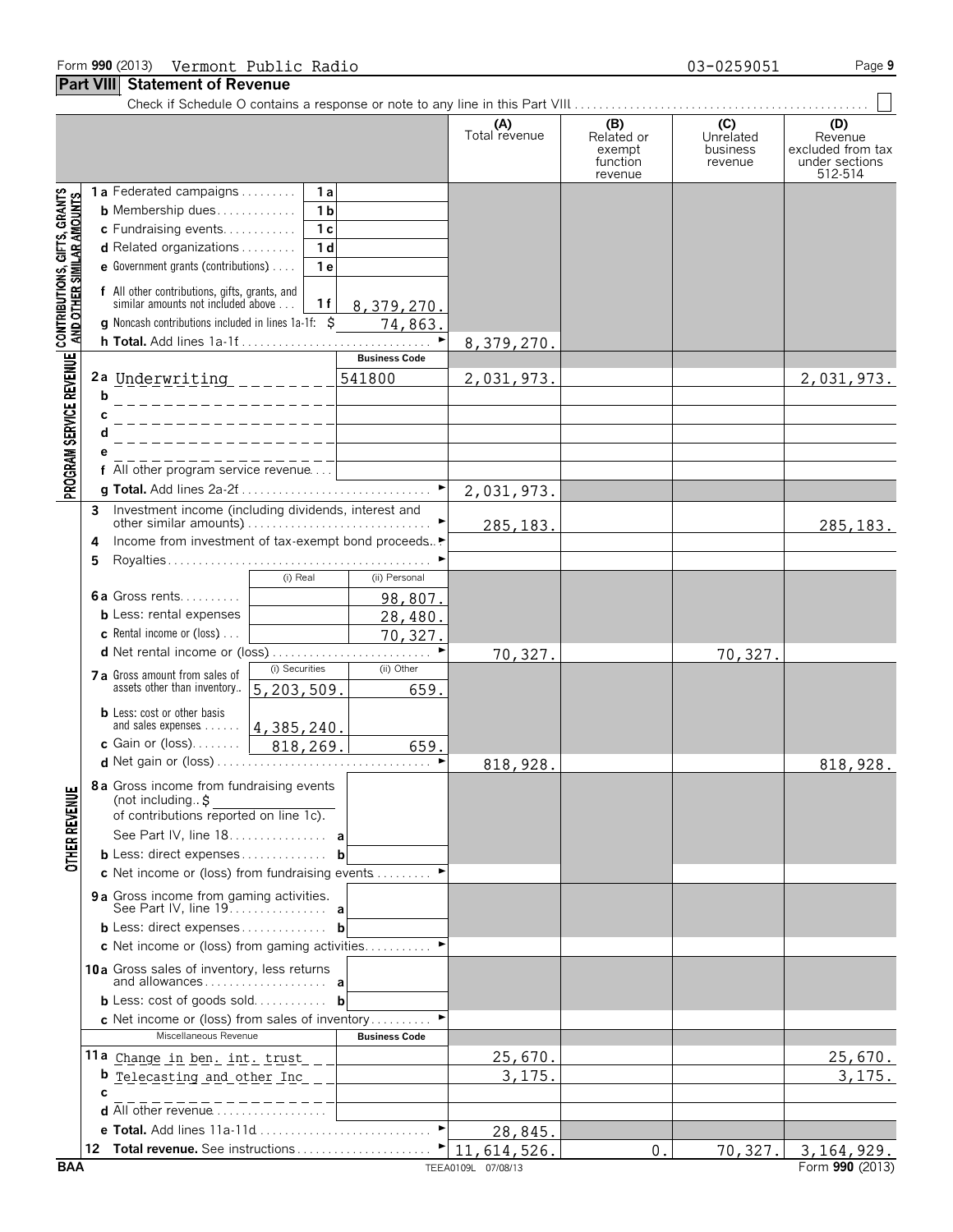### *Section 501(c)(3) and 501(c)(4) organizations must complete all columns. All other organizations must complete column (A).* Check if Schedule O contains a response or note to any line in this Part IX.. **Do not include amounts reported on lines**<br> **C) C)** C (D) C (D)<br> **6b, 7b, 8b, 9b, and 10b of Part VIII.** Total expenses Total expenses expenses expenses expenses expenses **1** Grants and other assistance to governments and organizations in the United States. See Part IV, line 21 . . . . . . . . . . . . . . . . . . . . . . . . . . . . Grants and other assistance to individuals in **2** the United States. See Part IV, line 22 . . . . . . **3** Grants and other assistance to governments, organizations, and individuals outside the United States. See Part IV, lines 15 and 16. . **4** Benefits paid to or for members. . . . . . . . . . . . . Compensation of current officers, directors, **5** trustees, and key employees.............. Compensation not included above, to **6** disqualified persons (as defined under section 4958(f)(1)) and persons described in section 4958(c)(3)(B). . . . . . . . . . . . . . . . . . . . **7** Other salaries and wages................. Pension plan accruals and contributions **8** (include section 401(k) and 403(b) employer contributions). . . . . . . . . . . . . . . . . . . . . . . . . . . . . . **9** Other employee benefits . . . . . . . . . **10** Payroll taxes . . . . . . . . . . . . . . . . . . . . . . . . . . . . . . **11** Fees for services (non-employees): **a** Management . . . . . . . . . . . . . . . . . . . . . . . . . . . . . . **b** Legal. . . . . . . . . . . . . . . . . . . . . . . . . . . . . . . . . . . . . . **c** Accounting. . . . . . . . . . . . . . . . . . . . . . . . . . . . . . . . **d** Lobbying............................ **e** Professional fundraising services. See Part IV, line 17. . . **f** Investment management fees. . . . . . . . . . . . . . . **g** Other. (If line 11g amt exceeds 10% of line 25, column (A) amount, list line 11g expenses on Schedule  $0$ )..... 12 Advertising and promotion................. **13** Office expenses. . . . . . . . . . . . . . . . . . . . . . . . . . . . **14** Information technology. . . . . . . . . . . . . . . . . . . . . **15** Royalties. . . . . . . . . . . . . . . . . . . . . . . . . . . . . . . . . . **16** Occupancy . . . . . . . . . . . . . . . **17** Travel. . . . . . . . . . . . . . . . . . . . . . . . . . . . . . . . . . . . . **18** Payments of travel or entertainment expenses for any federal, state, or local public officials. . . . . . . . . . . . . . . . . . . . . . . . . . . . . **19** Conferences, conventions, and meetings.... **20** Interest. . . . . . . . . . . . . . . . . . . . . . . . . . . . . . . . . . . . **21** Payments to affiliates. . . . . . . . . . . . . . . . . . . . . . **22** Depreciation, depletion, and amortization. . . . **23** Insurance . . . . . . . . . . . . . . . . . . . . . . . . . . . . . . . . . **24** Other expenses. Itemize expenses not covered above (List miscellaneous expenses in line 24e. If line 24e amount exceeds 10% of line 25, column (A) amount, list line 24e expenses on Schedule O.).................. **a** Program Acquisition Fees **b** Donated Supplies **c** Bad Debt **d** Miscellaneous**e** All other expenses. . . . . . . . . . . . . . . . . . . . . . . . . **25 Total functional expenses.** Add lines 1 through 24e. . . . **26 Joint costs.** Complete this line only if the organization reported in column (B) joint costs from a combined educational campaign and fundraising solicitation.<br>Check here  $\blacktriangleright \Box$  if following Check here  $\blacktriangleright$ 576,762. 123,369. 322,468. 130,925.  $0.$  0. 0. 0. 0. 2,752,166. 2,079,879. 220,899. 451,388. 109,255. 71,199. 18,641. 19,415. 629,258. 403,852. 109,796. 115,610. 282,010. 191,892. 40,183. 49,935.  $23,073.$  105. 105. 18,359. 4,609. 34,136. 34,136. 99,850. 99,850. 100,261. 100,261. 392,297. 156,167. 39,886. 196,244. 34,157. 24,202. 2,154. 7,801. 437,373. 97,119. 34,120. 306,134. 271,924. 215,015. 21,857. 35,052. 589,211. 500,474. 24,823. 63,914. 76,600. 56,460. 7,891. 12,249. 54,818. 29,291. 13,855. 11,672.  $6,158.$  2,510. 566,888. 463,159. 68,615. 35,114. 48,473. 18,048. 28,684. 1,741. 972,658. 972,658 918,900. 741,853. 64,619. 112,428.<br>107,877. 200 107.877. 107,877. 23,872. 21,682. 2,190. 9,107,977. 6,147,252. 1,192,929. 1,767,796.

SOP 98-2 (ASC 958-720). . . . . . . . . . . . . . . . .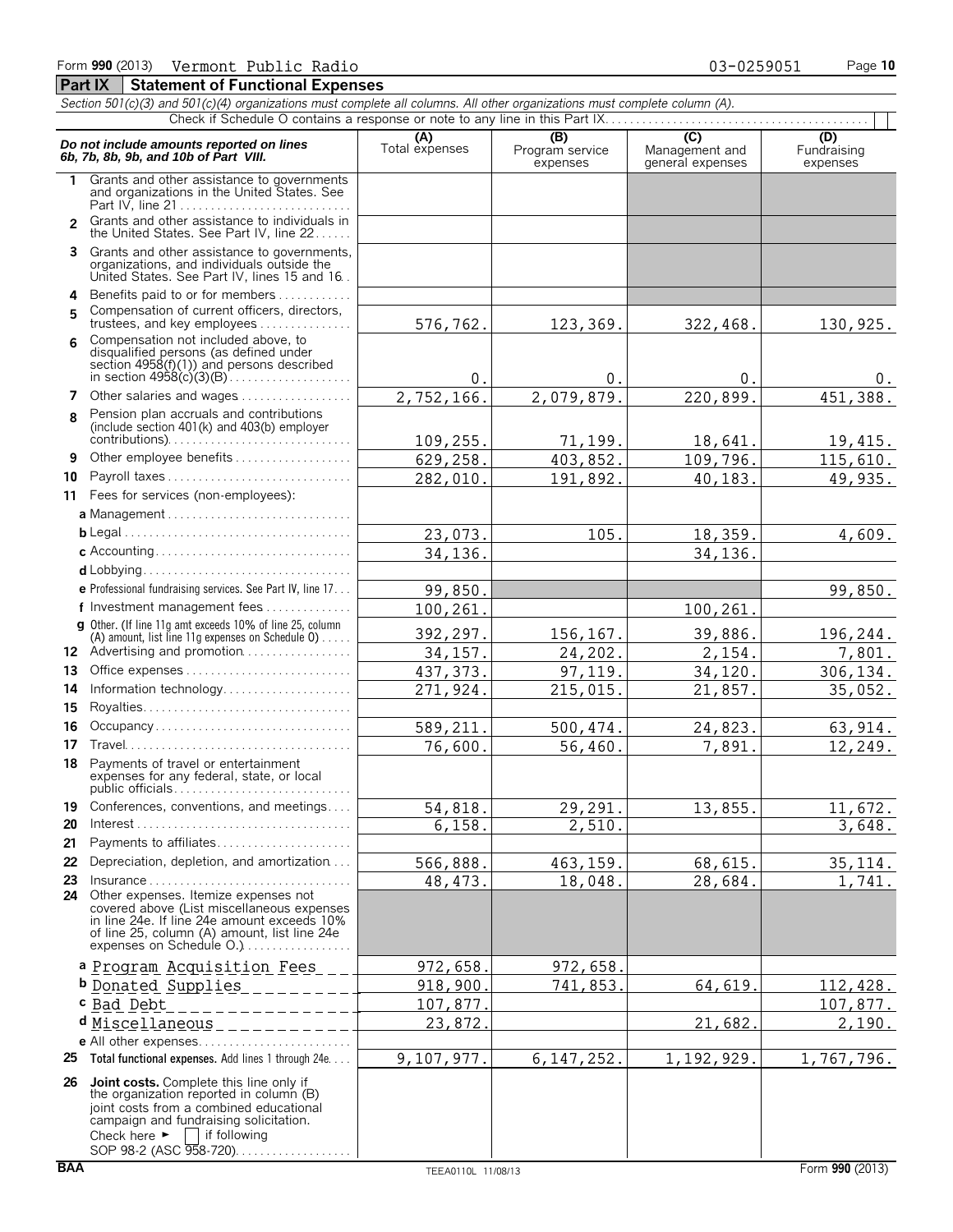## Form **990** (2013) Page **11** Vermont Public Radio 03-0259051 **Part X Balance Sheet**

Ŧ

|                            |          |                                                                                                                                                                                                                                                                                                                      |                             | (A)<br>Beginning of year |                         | (B)<br>End of year |
|----------------------------|----------|----------------------------------------------------------------------------------------------------------------------------------------------------------------------------------------------------------------------------------------------------------------------------------------------------------------------|-----------------------------|--------------------------|-------------------------|--------------------|
|                            | 1        |                                                                                                                                                                                                                                                                                                                      |                             | 73,591.                  | 1                       | 450,193.           |
|                            | 2        |                                                                                                                                                                                                                                                                                                                      |                             | 932,550                  | $\mathbf{2}$            | 1,021,810.         |
|                            | 3        |                                                                                                                                                                                                                                                                                                                      |                             | 334, 338.                | $\overline{\mathbf{3}}$ | 1,801,106.         |
|                            | 4        |                                                                                                                                                                                                                                                                                                                      |                             | 181,873.                 | 4                       | 217,835.           |
|                            | 5        | Loans and other receivables from current and former officers, directors,<br>trustees, key employees, and highest compensated employees. Complete                                                                                                                                                                     |                             |                          | 5                       |                    |
|                            | 6        | Loans and other receivables from other disqualified persons (as defined under<br>section 4958(f)(1)), persons described in section 4958(c)(3)(B), and contributing<br>employers and sponsoring organizations of section 501(c)(9) voluntary employees'<br>beneficiary organizations (see instructions). Complete Par |                             |                          | 6                       |                    |
|                            | 7        |                                                                                                                                                                                                                                                                                                                      |                             |                          | $\overline{7}$          |                    |
| <b>ASSETS</b>              | 8        |                                                                                                                                                                                                                                                                                                                      |                             |                          | 8                       |                    |
|                            | 9        |                                                                                                                                                                                                                                                                                                                      |                             | 142,615.                 | 9                       | 75,793.            |
|                            |          |                                                                                                                                                                                                                                                                                                                      |                             |                          |                         |                    |
|                            |          |                                                                                                                                                                                                                                                                                                                      | 10,620,243.                 |                          |                         |                    |
|                            |          |                                                                                                                                                                                                                                                                                                                      | 6,092,892.                  | 6,906,075.               | 10c                     | 4,527,351.         |
|                            | 11       |                                                                                                                                                                                                                                                                                                                      |                             | 9,393,988.               | 11                      | 10,200,957.        |
|                            | 12       |                                                                                                                                                                                                                                                                                                                      |                             | 163, 179.                | 12                      | 159,161.           |
|                            | 13       | Investments - program-related. See Part IV, line 11                                                                                                                                                                                                                                                                  |                             |                          | 13                      |                    |
|                            | 14       |                                                                                                                                                                                                                                                                                                                      |                             |                          | 14                      |                    |
|                            | 15       |                                                                                                                                                                                                                                                                                                                      |                             | 2,128,779.               | 15                      | 3,945,294.         |
|                            | 16       |                                                                                                                                                                                                                                                                                                                      |                             | 20,256,988               | 16                      | 22,399,500.        |
|                            | 17<br>18 |                                                                                                                                                                                                                                                                                                                      |                             | 420, 165.                | 17<br>18                | 454,525.           |
|                            | 19       |                                                                                                                                                                                                                                                                                                                      |                             | 31,899                   | 19                      | 73,569.            |
|                            | 20       |                                                                                                                                                                                                                                                                                                                      |                             |                          | 20                      |                    |
| ۲<br>ا                     | 21       | Escrow or custodial account liability. Complete Part IV of Schedule D.                                                                                                                                                                                                                                               |                             |                          | 21                      |                    |
| A<br>B<br>I<br>ト<br>ー<br>エ | 22       | Loans and other payables to current and former officers, directors, trustees,                                                                                                                                                                                                                                        |                             |                          | 22                      |                    |
|                            | 23       | Secured mortgages and notes payable to unrelated third parties                                                                                                                                                                                                                                                       |                             | 46,230.                  | 23                      |                    |
| $\frac{E}{S}$              | 24       | Unsecured notes and loans payable to unrelated third parties                                                                                                                                                                                                                                                         |                             | 116,770.                 | 24                      | 194,291.           |
|                            | 25       | Other liabilities (including federal income tax, payables to related third parties, and other liabilities not included on lines 17-24). Complete Part X of Schedule D.                                                                                                                                               |                             |                          | 25                      |                    |
|                            | 26       |                                                                                                                                                                                                                                                                                                                      |                             | 615,064.                 | 26                      | 722,385.           |
| Ę                          |          | Organizations that follow SFAS 117 (ASC 958), check here ►<br>lines 27 through 29, and lines 33 and 34.                                                                                                                                                                                                              | $\overline{X}$ and complete |                          |                         |                    |
|                            | 27       |                                                                                                                                                                                                                                                                                                                      |                             | 9,155,993.               | 27                      | 9,691,610.         |
| A<br>SHFI<br>S             | 28       |                                                                                                                                                                                                                                                                                                                      |                             | 1,264,919.               | 28                      | 4, 166, 201.       |
|                            | 29       |                                                                                                                                                                                                                                                                                                                      |                             | 9,221,012.               | 29                      | 7,819,304.         |
| o<br>R                     |          | Organizations that do not follow SFAS 117 (ASC 958), check here ►                                                                                                                                                                                                                                                    | $\perp$                     |                          |                         |                    |
|                            |          | and complete lines 30 through 34.                                                                                                                                                                                                                                                                                    |                             |                          |                         |                    |
| 모이                         | 30       |                                                                                                                                                                                                                                                                                                                      |                             |                          | 30                      |                    |
|                            | 31       | Paid-in or capital surplus, or land, building, or equipment fund                                                                                                                                                                                                                                                     |                             |                          | 31                      |                    |
|                            | 32       | Retained earnings, endowment, accumulated income, or other funds                                                                                                                                                                                                                                                     |                             |                          | 32                      |                    |
| <b>BALANCES</b>            | 33       |                                                                                                                                                                                                                                                                                                                      |                             | 19,641,924.              | 33                      | 21,677,115.        |
|                            | 34       |                                                                                                                                                                                                                                                                                                                      |                             | 20, 256, 988.            | 34                      | 22,399,500.        |
| <b>BAA</b>                 |          |                                                                                                                                                                                                                                                                                                                      |                             |                          |                         | Form 990 (2013)    |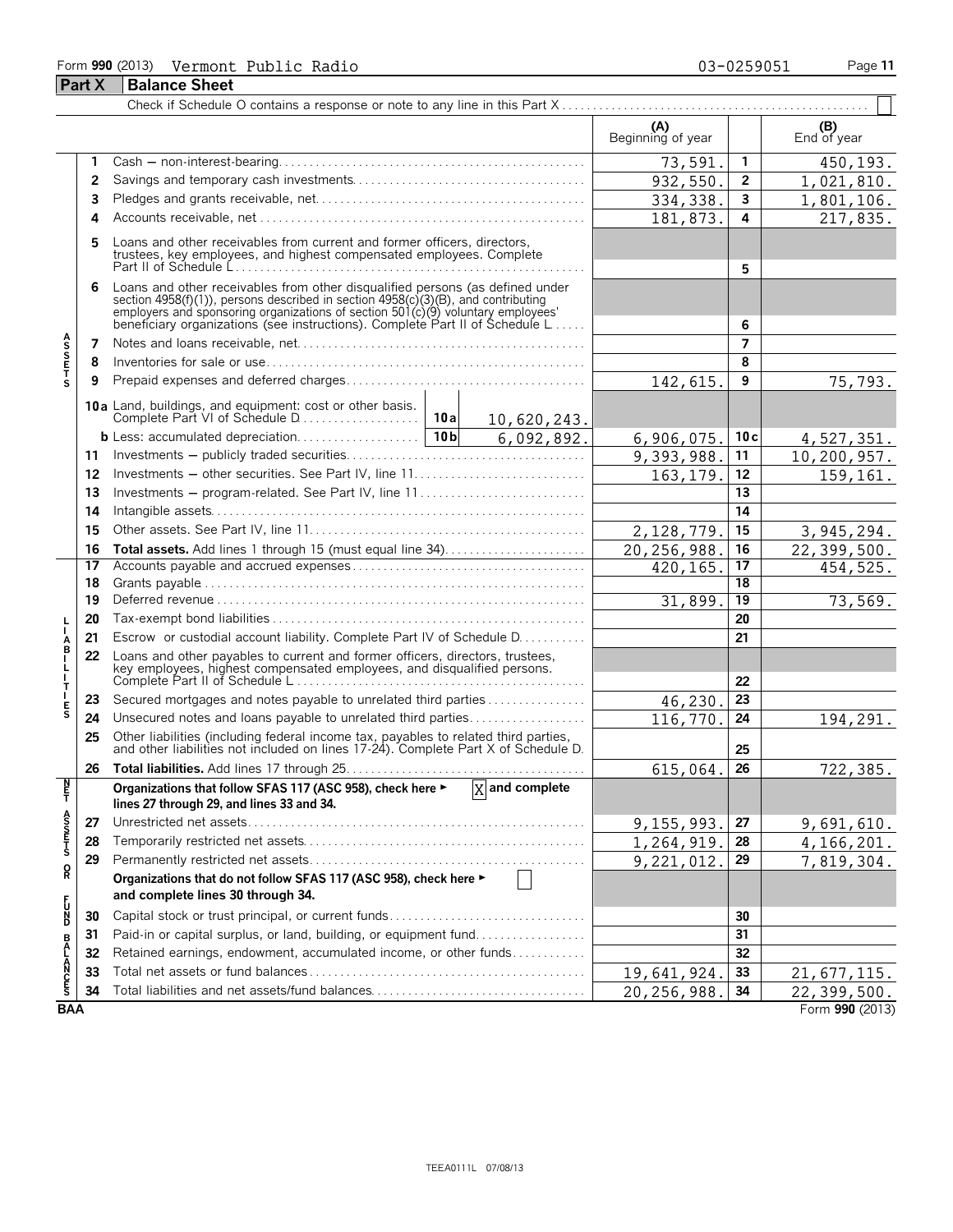|            | Form 990 (2013) Vermont Public Radio                                                                                                                                                                                             | 03-0259051              |                     | Page 12         |
|------------|----------------------------------------------------------------------------------------------------------------------------------------------------------------------------------------------------------------------------------|-------------------------|---------------------|-----------------|
|            | <b>Part XI</b><br><b>Reconciliation of Net Assets</b>                                                                                                                                                                            |                         |                     |                 |
|            |                                                                                                                                                                                                                                  |                         |                     |                 |
| 1          |                                                                                                                                                                                                                                  | $\mathbf{1}$            |                     | 11,614,526.     |
| 2          |                                                                                                                                                                                                                                  | $\overline{2}$          |                     | 9,107,977.      |
| 3          |                                                                                                                                                                                                                                  | $\overline{\mathbf{3}}$ |                     | 2,506,549.      |
| 4          | Net assets or fund balances at beginning of year (must equal Part X, line 33, column (A))                                                                                                                                        | 4                       |                     | 19,641,924.     |
| 5          |                                                                                                                                                                                                                                  | 5                       |                     | $-10,011.$      |
| 6          |                                                                                                                                                                                                                                  | 6                       |                     |                 |
| 7          |                                                                                                                                                                                                                                  | 7                       |                     |                 |
| 8          |                                                                                                                                                                                                                                  | 8                       |                     | $-461, 347.$    |
| 9          |                                                                                                                                                                                                                                  | 9                       |                     | 0.              |
| 10         | Net assets or fund balances at end of year. Combine lines 3 through 9 (must equal Part X, line 33,                                                                                                                               |                         |                     |                 |
|            |                                                                                                                                                                                                                                  | 10                      |                     | 21,677,115.     |
|            | <b>Part XII Financial Statements and Reporting</b>                                                                                                                                                                               |                         |                     |                 |
|            |                                                                                                                                                                                                                                  |                         |                     |                 |
|            |                                                                                                                                                                                                                                  |                         | <b>Yes</b>          | No              |
|            | 1 Accounting method used to prepare the Form 990:<br>  Cash<br>X Accrual<br>Other                                                                                                                                                |                         |                     |                 |
|            | If the organization changed its method of accounting from a prior year or checked 'Other,' explain<br>in Schedule O.                                                                                                             |                         |                     |                 |
|            | 2a Were the organization's financial statements compiled or reviewed by an independent accountant?                                                                                                                               |                         | 2a                  | Χ               |
|            | If 'Yes,' check a box below to indicate whether the financial statements for the year were compiled or reviewed on a<br>separate basis, consolidated basis, or both:                                                             |                         |                     |                 |
|            | Consolidated basis<br>Separate basis<br>Both consolidated and separate basis                                                                                                                                                     |                         |                     |                 |
|            | <b>b</b> Were the organization's financial statements audited by an independent accountant?                                                                                                                                      |                         | X<br>2 <sub>b</sub> |                 |
|            | If 'Yes,' check a box below to indicate whether the financial statements for the year were audited on a separate<br>basis, consolidated basis, or both:                                                                          |                         |                     |                 |
|            | X<br>Consolidated basis<br>Separate basis<br>Both consolidated and separate basis                                                                                                                                                |                         |                     |                 |
|            | c If 'Yes' to line 2a or 2b, does the organization have a committee that assumes responsibility for oversight of the audit,<br>review, or compilation of its financial statements and selection of an independent accountant?    |                         | X<br>2 c            |                 |
|            | If the organization changed either its oversight process or selection process during the tax year, explain<br>in Schedule O.                                                                                                     |                         |                     |                 |
|            | 3a As a result of a federal award, was the organization required to undergo an audit or audits as set forth in the Single                                                                                                        |                         | Зa                  | X               |
|            | <b>b</b> If 'Yes,' did the organization undergo the required audit or audits? If the organization did not undergo the required audit<br>or audits, explain why in Schedule O and describe any steps taken to undergo such audits |                         | 3 <sub>b</sub>      |                 |
| <b>BAA</b> |                                                                                                                                                                                                                                  |                         |                     | Form 990 (2013) |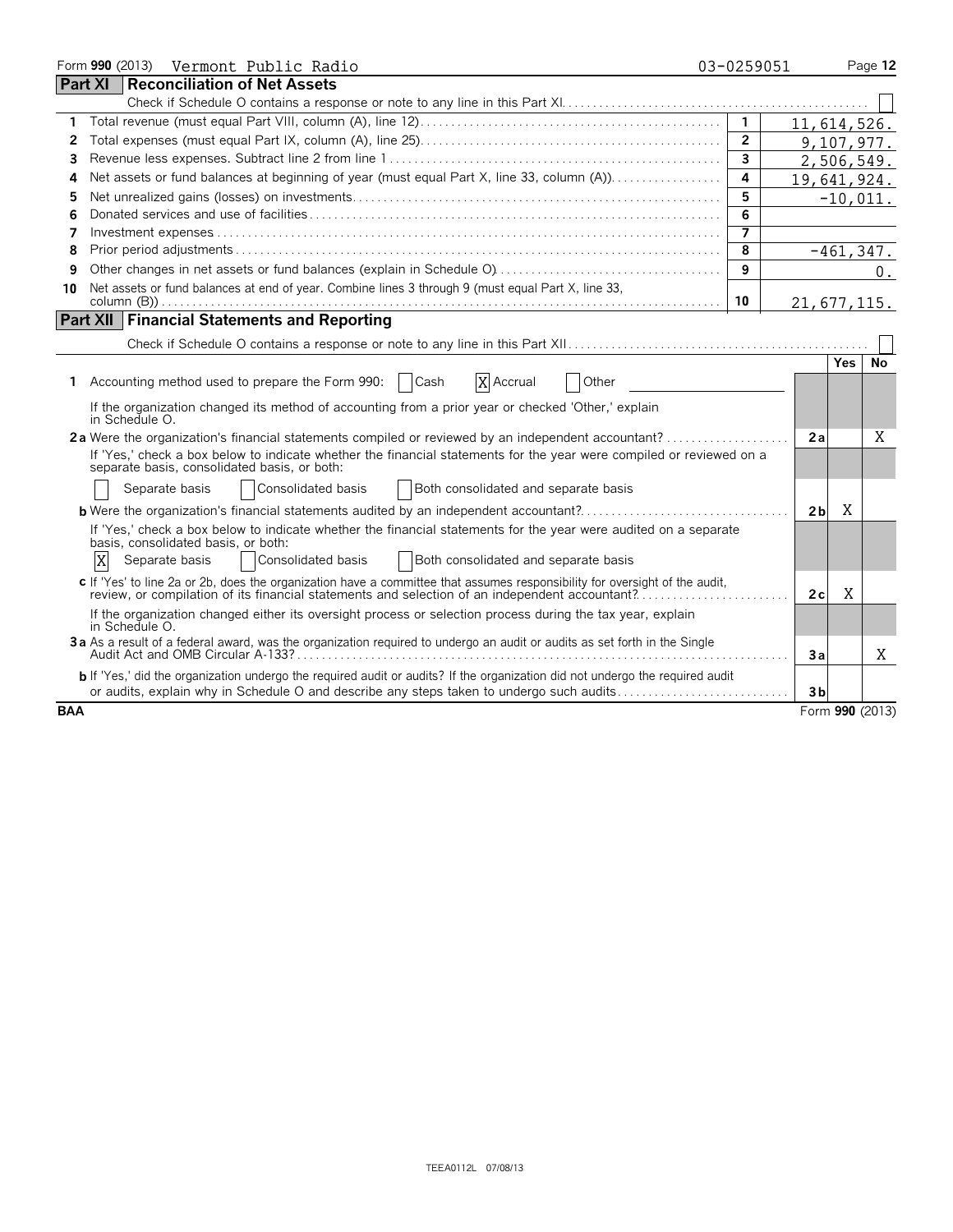| <b>Public Charity Status and Public Support</b> | OMB No. 1545-0047 |
|-------------------------------------------------|-------------------|
|                                                 |                   |

**SCHEDULE A**

**Complete if the organization is a section 501(c)(3) organization or a section 2013** 

|        |                                                                                                                                                                                                                                                                                                                                                                      | (FORM 990 OF 990-EZ)                     |   |         |                                                  | 4947(a)(1) nonexempt charitable trust.                                                                                                                                                                                                                                                                                                                                                                                                                                             |  |                       |                                                                 |                                                                                                  |    |            |                                                                    |                                        |         |    |
|--------|----------------------------------------------------------------------------------------------------------------------------------------------------------------------------------------------------------------------------------------------------------------------------------------------------------------------------------------------------------------------|------------------------------------------|---|---------|--------------------------------------------------|------------------------------------------------------------------------------------------------------------------------------------------------------------------------------------------------------------------------------------------------------------------------------------------------------------------------------------------------------------------------------------------------------------------------------------------------------------------------------------|--|-----------------------|-----------------------------------------------------------------|--------------------------------------------------------------------------------------------------|----|------------|--------------------------------------------------------------------|----------------------------------------|---------|----|
|        |                                                                                                                                                                                                                                                                                                                                                                      |                                          |   |         |                                                  | Attach to Form 990 or Form 990-EZ.                                                                                                                                                                                                                                                                                                                                                                                                                                                 |  |                       |                                                                 |                                                                                                  |    |            |                                                                    |                                        |         |    |
|        | Information about Schedule A (Form 990 or 990-EZ) and its instructions is<br>Department of the Treasury<br>Internal Revenue Service<br>at www.irs.gov/form990.                                                                                                                                                                                                       |                                          |   |         |                                                  |                                                                                                                                                                                                                                                                                                                                                                                                                                                                                    |  | <b>Open to Public</b> | Inspection                                                      |                                                                                                  |    |            |                                                                    |                                        |         |    |
|        | Name of the organization                                                                                                                                                                                                                                                                                                                                             |                                          |   |         |                                                  |                                                                                                                                                                                                                                                                                                                                                                                                                                                                                    |  |                       |                                                                 |                                                                                                  |    |            |                                                                    | Employer identification number         |         |    |
|        |                                                                                                                                                                                                                                                                                                                                                                      | Vermont Public Radio                     |   |         |                                                  |                                                                                                                                                                                                                                                                                                                                                                                                                                                                                    |  |                       |                                                                 |                                                                                                  |    |            | 03-0259051                                                         |                                        |         |    |
| Part I |                                                                                                                                                                                                                                                                                                                                                                      |                                          |   |         |                                                  | <b>Reason for Public Charity Status</b> (All organizations must complete this part.) See instructions.                                                                                                                                                                                                                                                                                                                                                                             |  |                       |                                                                 |                                                                                                  |    |            |                                                                    |                                        |         |    |
|        |                                                                                                                                                                                                                                                                                                                                                                      |                                          |   |         |                                                  | The organization is not a private foundation because it is: (For lines 1 through 11, check only one box.)                                                                                                                                                                                                                                                                                                                                                                          |  |                       |                                                                 |                                                                                                  |    |            |                                                                    |                                        |         |    |
| 1      |                                                                                                                                                                                                                                                                                                                                                                      |                                          |   |         |                                                  | A church, convention of churches or association of churches described in section 170(b)(1)(A)(i).                                                                                                                                                                                                                                                                                                                                                                                  |  |                       |                                                                 |                                                                                                  |    |            |                                                                    |                                        |         |    |
| 2      |                                                                                                                                                                                                                                                                                                                                                                      |                                          |   |         |                                                  | A school described in section 170(b)(1)(A)(ii). (Attach Schedule E.)                                                                                                                                                                                                                                                                                                                                                                                                               |  |                       |                                                                 |                                                                                                  |    |            |                                                                    |                                        |         |    |
| 3      |                                                                                                                                                                                                                                                                                                                                                                      |                                          |   |         |                                                  | A hospital or a cooperative hospital service organization described in section 170(b)(1)(A)(iii).                                                                                                                                                                                                                                                                                                                                                                                  |  |                       |                                                                 |                                                                                                  |    |            |                                                                    |                                        |         |    |
| 4      |                                                                                                                                                                                                                                                                                                                                                                      | name, city, and state:                   |   |         |                                                  | A medical research organization operated in conjunction with a hospital described in section 170(b)(1)(A)(iii). Enter the hospital's                                                                                                                                                                                                                                                                                                                                               |  |                       |                                                                 |                                                                                                  |    |            |                                                                    |                                        |         |    |
| 5      |                                                                                                                                                                                                                                                                                                                                                                      | $170(b)(1)(A)(iv)$ . (Complete Part II.) |   |         |                                                  | An organization operated for the benefit of a college or university owned or operated by a governmental unit described in section                                                                                                                                                                                                                                                                                                                                                  |  |                       |                                                                 |                                                                                                  |    |            |                                                                    |                                        |         |    |
| 6      |                                                                                                                                                                                                                                                                                                                                                                      |                                          |   |         |                                                  | A federal, state, or local government or governmental unit described in section 170(b)(1)(A)(v).                                                                                                                                                                                                                                                                                                                                                                                   |  |                       |                                                                 |                                                                                                  |    |            |                                                                    |                                        |         |    |
| 7      |                                                                                                                                                                                                                                                                                                                                                                      |                                          |   |         | in section 170(b)(1)(A)(vi). (Complete Part II.) | An organization that normally receives a substantial part of its support from a governmental unit or from the general public described                                                                                                                                                                                                                                                                                                                                             |  |                       |                                                                 |                                                                                                  |    |            |                                                                    |                                        |         |    |
| 8      |                                                                                                                                                                                                                                                                                                                                                                      |                                          |   |         |                                                  | A community trust described in section 170(b)(1)(A)(vi). (Complete Part II.)                                                                                                                                                                                                                                                                                                                                                                                                       |  |                       |                                                                 |                                                                                                  |    |            |                                                                    |                                        |         |    |
| 9      |                                                                                                                                                                                                                                                                                                                                                                      |                                          |   |         |                                                  | An organization that normally receives: (1) more than 33-1/3% of its support from contributions, membership fees, and gross receipts<br>from activities related to its exempt functions – subject to certain exceptions, and (2) no more than 33-1/3% of its support from gross<br>investment income and unrelated business taxable income (less section 511 tax) from businesses acquired by the organization after<br>June 30, 1975. See section 509(a)(2). (Complete Part III.) |  |                       |                                                                 |                                                                                                  |    |            |                                                                    |                                        |         |    |
| 10     |                                                                                                                                                                                                                                                                                                                                                                      |                                          |   |         |                                                  | An organization organized and operated exclusively to test for public safety. See section 509(a)(4).                                                                                                                                                                                                                                                                                                                                                                               |  |                       |                                                                 |                                                                                                  |    |            |                                                                    |                                        |         |    |
| 11     | An organization organized and operated exclusively for the benefit of, to perform the functions of, or carry out the purposes of one or<br>more publicly supported organizations described in section 509(a)(1) or section 509(a)(2). See section 509(a)(3). Check the box that<br>describes the type of supporting organization and complete lines 11e through 11h. |                                          |   |         |                                                  |                                                                                                                                                                                                                                                                                                                                                                                                                                                                                    |  |                       |                                                                 |                                                                                                  |    |            |                                                                    |                                        |         |    |
|        | a                                                                                                                                                                                                                                                                                                                                                                    | Type I                                   | b | Type II |                                                  | Type III - Functionally integrated<br>$\mathbf{c}$                                                                                                                                                                                                                                                                                                                                                                                                                                 |  |                       |                                                                 |                                                                                                  | d  |            |                                                                    | Type III – Non-functionally integrated |         |    |
| е      |                                                                                                                                                                                                                                                                                                                                                                      |                                          |   |         |                                                  | By checking this box, I certify that the organization is not controlled directly or indirectly by one or more disqualified persons                                                                                                                                                                                                                                                                                                                                                 |  |                       |                                                                 |                                                                                                  |    |            |                                                                    |                                        |         |    |
|        |                                                                                                                                                                                                                                                                                                                                                                      | section 509(a)(2).                       |   |         |                                                  | other than foundation managers and other than one or more publicly supported organizations described in section 509(a)(1) or                                                                                                                                                                                                                                                                                                                                                       |  |                       |                                                                 |                                                                                                  |    |            |                                                                    |                                        |         |    |
| f      |                                                                                                                                                                                                                                                                                                                                                                      |                                          |   |         |                                                  | If the organization received a written determination from the IRS that is a Type I, Type II or Type III supporting organization,                                                                                                                                                                                                                                                                                                                                                   |  |                       |                                                                 |                                                                                                  |    |            |                                                                    |                                        |         |    |
|        |                                                                                                                                                                                                                                                                                                                                                                      |                                          |   |         |                                                  |                                                                                                                                                                                                                                                                                                                                                                                                                                                                                    |  |                       |                                                                 |                                                                                                  |    |            |                                                                    |                                        |         |    |
| g      |                                                                                                                                                                                                                                                                                                                                                                      |                                          |   |         |                                                  | Since August 17, 2006, has the organization accepted any gift or contribution from any of the following persons?                                                                                                                                                                                                                                                                                                                                                                   |  |                       |                                                                 |                                                                                                  |    |            |                                                                    |                                        |         |    |
|        |                                                                                                                                                                                                                                                                                                                                                                      |                                          |   |         |                                                  |                                                                                                                                                                                                                                                                                                                                                                                                                                                                                    |  |                       |                                                                 |                                                                                                  |    |            |                                                                    |                                        | Yes     | No |
|        | (i)                                                                                                                                                                                                                                                                                                                                                                  |                                          |   |         |                                                  | A person who directly or indirectly controls, either alone or together with persons described in (ii) and (iii)                                                                                                                                                                                                                                                                                                                                                                    |  |                       |                                                                 |                                                                                                  |    |            |                                                                    | 11 g (i)                               |         |    |
|        | (ii)                                                                                                                                                                                                                                                                                                                                                                 |                                          |   |         |                                                  |                                                                                                                                                                                                                                                                                                                                                                                                                                                                                    |  |                       |                                                                 |                                                                                                  |    |            |                                                                    | 11 g (ii)                              |         |    |
|        |                                                                                                                                                                                                                                                                                                                                                                      |                                          |   |         |                                                  |                                                                                                                                                                                                                                                                                                                                                                                                                                                                                    |  |                       |                                                                 |                                                                                                  |    |            |                                                                    | 11 g (iii)                             |         |    |
| h      |                                                                                                                                                                                                                                                                                                                                                                      |                                          |   |         |                                                  | Provide the following information about the supported organization(s).                                                                                                                                                                                                                                                                                                                                                                                                             |  |                       |                                                                 |                                                                                                  |    |            |                                                                    |                                        |         |    |
|        |                                                                                                                                                                                                                                                                                                                                                                      | (i) Name of supported<br>organization    |   |         | (ii) EIN                                         | (iii) Type of organization<br>(described on lines 1-9<br>above or IRC section<br>(see instructions))                                                                                                                                                                                                                                                                                                                                                                               |  |                       | $(iv)$ is the<br>organization in<br>your governing<br>document? | (v) Did you notify<br>the organization in<br>column (i) listed in column (i) of your<br>support? |    | U.S.?      | $(vi)$ is the<br>organization in<br>column (i)<br>organized in the | (vii) Amount of monetary               | support |    |
|        |                                                                                                                                                                                                                                                                                                                                                                      |                                          |   |         |                                                  |                                                                                                                                                                                                                                                                                                                                                                                                                                                                                    |  | Yes                   | No                                                              | <b>Yes</b>                                                                                       | No | <b>Yes</b> | No                                                                 |                                        |         |    |
|        |                                                                                                                                                                                                                                                                                                                                                                      |                                          |   |         |                                                  |                                                                                                                                                                                                                                                                                                                                                                                                                                                                                    |  |                       |                                                                 |                                                                                                  |    |            |                                                                    |                                        |         |    |
| (A)    |                                                                                                                                                                                                                                                                                                                                                                      |                                          |   |         |                                                  |                                                                                                                                                                                                                                                                                                                                                                                                                                                                                    |  |                       |                                                                 |                                                                                                  |    |            |                                                                    |                                        |         |    |
|        |                                                                                                                                                                                                                                                                                                                                                                      |                                          |   |         |                                                  |                                                                                                                                                                                                                                                                                                                                                                                                                                                                                    |  |                       |                                                                 |                                                                                                  |    |            |                                                                    |                                        |         |    |
| (B)    |                                                                                                                                                                                                                                                                                                                                                                      |                                          |   |         |                                                  |                                                                                                                                                                                                                                                                                                                                                                                                                                                                                    |  |                       |                                                                 |                                                                                                  |    |            |                                                                    |                                        |         |    |
| (C)    |                                                                                                                                                                                                                                                                                                                                                                      |                                          |   |         |                                                  |                                                                                                                                                                                                                                                                                                                                                                                                                                                                                    |  |                       |                                                                 |                                                                                                  |    |            |                                                                    |                                        |         |    |
| (D)    |                                                                                                                                                                                                                                                                                                                                                                      |                                          |   |         |                                                  |                                                                                                                                                                                                                                                                                                                                                                                                                                                                                    |  |                       |                                                                 |                                                                                                  |    |            |                                                                    |                                        |         |    |
| (E)    |                                                                                                                                                                                                                                                                                                                                                                      |                                          |   |         |                                                  |                                                                                                                                                                                                                                                                                                                                                                                                                                                                                    |  |                       |                                                                 |                                                                                                  |    |            |                                                                    |                                        |         |    |
| Total  |                                                                                                                                                                                                                                                                                                                                                                      |                                          |   |         |                                                  |                                                                                                                                                                                                                                                                                                                                                                                                                                                                                    |  |                       |                                                                 |                                                                                                  |    |            |                                                                    |                                        |         |    |

**BAA For Paperwork Reduction Act Notice, see the Instructions for Form 990 or 990-EZ.** Schedule A (Form 990 or 990-EZ) 2013

÷,  $\equiv$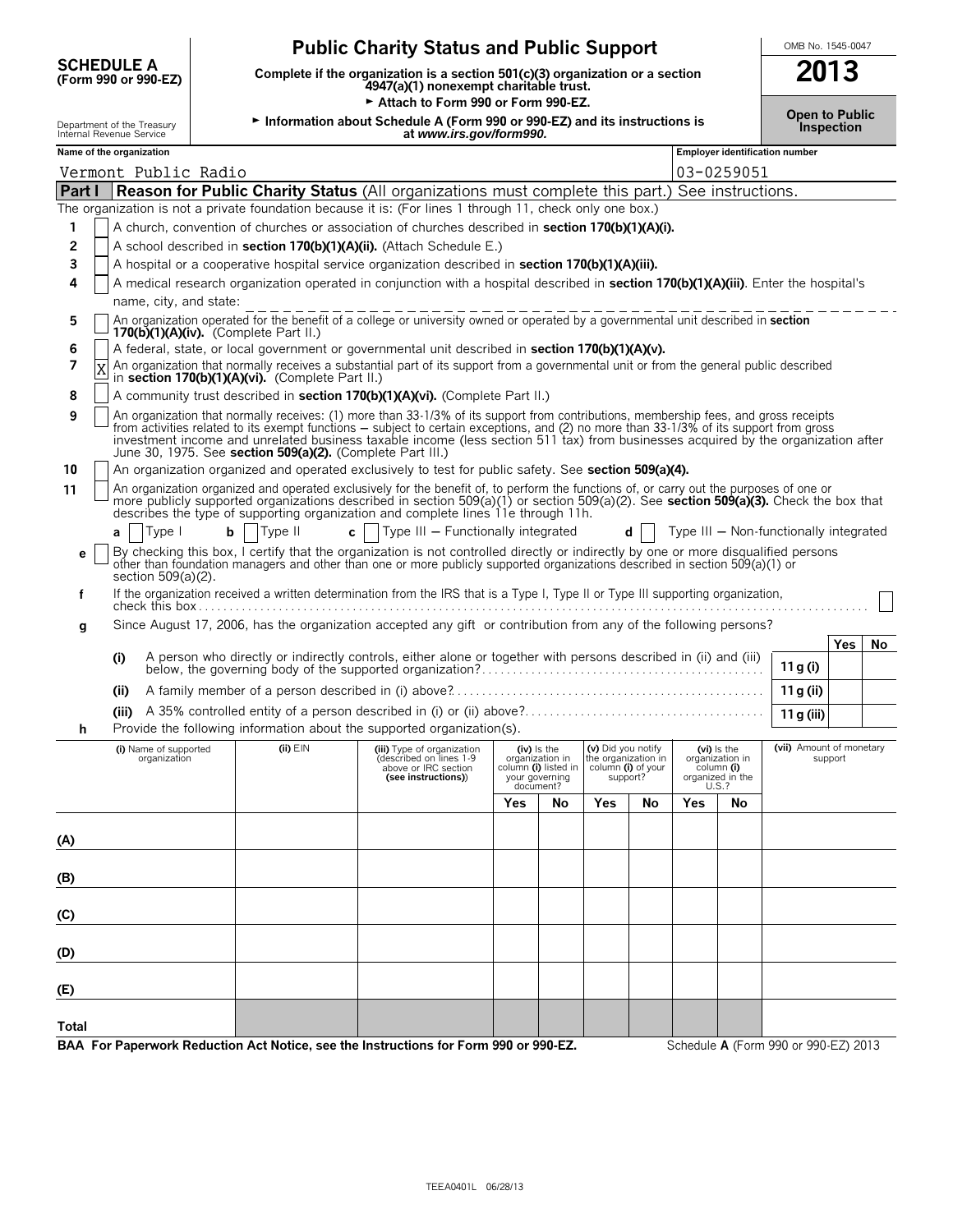**Part II Support Schedule for Organizations Described in Sections 170(b)(1)(A)(iv) and 170(b)(1)(A)(vi)** (Complete only if you checked the box on line 5, 7, or 8 of Part I or if the organization failed to qualify under Part III. If the organization fails to qualify under the tests listed below, please complete Part III.)

|    | <b>Section A. Public Support</b>                                                                                                                                                                                                                                                                                                                                                    |            |            |                                                     |              |                   |                                               |
|----|-------------------------------------------------------------------------------------------------------------------------------------------------------------------------------------------------------------------------------------------------------------------------------------------------------------------------------------------------------------------------------------|------------|------------|-----------------------------------------------------|--------------|-------------------|-----------------------------------------------|
|    | Calendar year (or fiscal year<br>beginning in) ▶                                                                                                                                                                                                                                                                                                                                    | (a) 2009   | (b) 2010   | $(c)$ 2011                                          | $(d)$ 2012   | (e) $2013$        | (f) Total                                     |
| 1. | Gifts, grants, contributions, and<br>membership fees received. (Do not<br>include any 'unusual grants.').                                                                                                                                                                                                                                                                           |            |            | 7, 226, 739. 7, 855, 511. 8, 657, 488. 7, 854, 437. |              |                   | 10411243.   42,005,418.                       |
|    | 2 Tax revenues levied for the<br>organization's benefit and<br>either paid to or expended<br>on its behalf                                                                                                                                                                                                                                                                          |            |            |                                                     |              |                   | 0.                                            |
|    | <b>3</b> The value of services or<br>facilities furnished by a<br>governmental unit to the<br>organization without charge                                                                                                                                                                                                                                                           |            |            |                                                     |              |                   | 0.                                            |
|    | 4 Total. Add lines 1 through 3                                                                                                                                                                                                                                                                                                                                                      | 7,226,739. | 7,855,511. | 8,657,488.                                          | 7,854,437.   | 10411243.         | 42,005,418.                                   |
|    | 5 The portion of total<br>contributions by each person<br>(other than a governmental<br>unit or publicly supported<br>organization) included on line 1<br>that exceeds 2% of the amount<br>shown on line 11, column (f)                                                                                                                                                             |            |            |                                                     |              |                   | $0$ .                                         |
|    | 6 Public support. Subtract line 5                                                                                                                                                                                                                                                                                                                                                   |            |            |                                                     |              |                   | 42,005,418.                                   |
|    | <b>Section B. Total Support</b>                                                                                                                                                                                                                                                                                                                                                     |            |            |                                                     |              |                   |                                               |
|    | Calendar year (or fiscal year<br>beginning in) $\rightarrow$                                                                                                                                                                                                                                                                                                                        | (a) 2009   | (b) 2010   | (c) 2011                                            | $(d)$ 2012   | (e) $2013$        | (f) Total                                     |
|    | 7 Amounts from line 4                                                                                                                                                                                                                                                                                                                                                               | 7,226,739. | 7,855,511. | 8,657,488.                                          | 7,854,437.   | 10411243.         | 42,005,418.                                   |
| 8  | Gross income from interest,<br>dividends, payments received<br>on securities loans, rents,<br>royalties and income from<br>similar sources                                                                                                                                                                                                                                          | 248,249.   | 144,948.   | 220,144.                                            | 220,105.     | 285, 183.         | 1,118,629.                                    |
| 9  | Net income from unrelated<br>business activities, whether or<br>not the business is regularly<br>carried on                                                                                                                                                                                                                                                                         | 41,526.    | 46,262.    | 34,208.                                             | 57,215.      | 70,327.           | 249,538.                                      |
|    | 10 Other income. Do not include<br>gain or loss from the sale of<br>capital assets (Explain in V.) See Part V.                                                                                                                                                                                                                                                                      | 25, 197.   | 8,577.     | 3,318.                                              | $-643, 237.$ | 28,845.           | $-577,300.$                                   |
|    | 11 Total support. Add lines 7<br>through $10$                                                                                                                                                                                                                                                                                                                                       |            |            |                                                     |              |                   | 42,796,285.                                   |
| 12 |                                                                                                                                                                                                                                                                                                                                                                                     |            |            |                                                     |              | $12 \overline{ }$ | 0.                                            |
|    | 13 First five years. If the Form 990 is for the organization's first, second, third, fourth, or fifth tax year as a section 501(c)(3)<br>organization, check this box and stop here.                                                                                                                                                                                                |            |            |                                                     |              |                   | $\blacktriangleright$ $\parallel$ $\parallel$ |
|    | Section C. Computation of Public Support Percentage                                                                                                                                                                                                                                                                                                                                 |            |            |                                                     |              |                   |                                               |
|    |                                                                                                                                                                                                                                                                                                                                                                                     |            |            |                                                     |              |                   | 98.15%                                        |
|    |                                                                                                                                                                                                                                                                                                                                                                                     |            |            |                                                     |              | 15                | 98.13%                                        |
|    | 16a 33-1/3% support test - 2013. If the organization did not check the box on line 13, and the line 14 is 33-1/3% or more, check this box<br>$\frac{33-173}{16}$ support test $\frac{2613}{16}$ . If the organization and not check the box of the 15, and the fire 14.3.33.173.16 in the contraction and stop here. The organization qualifies as a publicly supported organizatio |            |            |                                                     |              |                   |                                               |
|    | <b>b 33-1/3% support test - 2012.</b> If the organization did not check a box on line 13 or 16a, and line 15 is 33-1/3% or more, check this box                                                                                                                                                                                                                                     |            |            |                                                     |              |                   |                                               |
|    | 17a 10%-facts-and-circumstances test - 2013. If the organization did not check a box on line 13, 16a, or 16b, and line 14 is 10%<br>or more, and if the organization meets the 'facts-and-circumstances' test, check this box and <b>stop here.</b> Explain in Part IV how<br>the organization meets the 'facts-and-circumstances' test. The organization qualifies as a p          |            |            |                                                     |              |                   |                                               |
|    | <b>b 10%-facts-and-circumstances test - 2012.</b> If the organization did not check a box on line 13, 16a, 16b, or 17a, and line 15 is 10%<br>or more, and if the organization meets the 'facts-and-circumstances' test, check this box and stop here. Explain in Part IV how the organization meets the 'facts-and-circumstances' test. The organization qualifies as a pub        |            |            |                                                     |              |                   |                                               |
|    | 18 Private foundation. If the organization did not check a box on line 13, 16a, 16b, 17a, or 17b, check this box and see instructions ►                                                                                                                                                                                                                                             |            |            |                                                     |              |                   |                                               |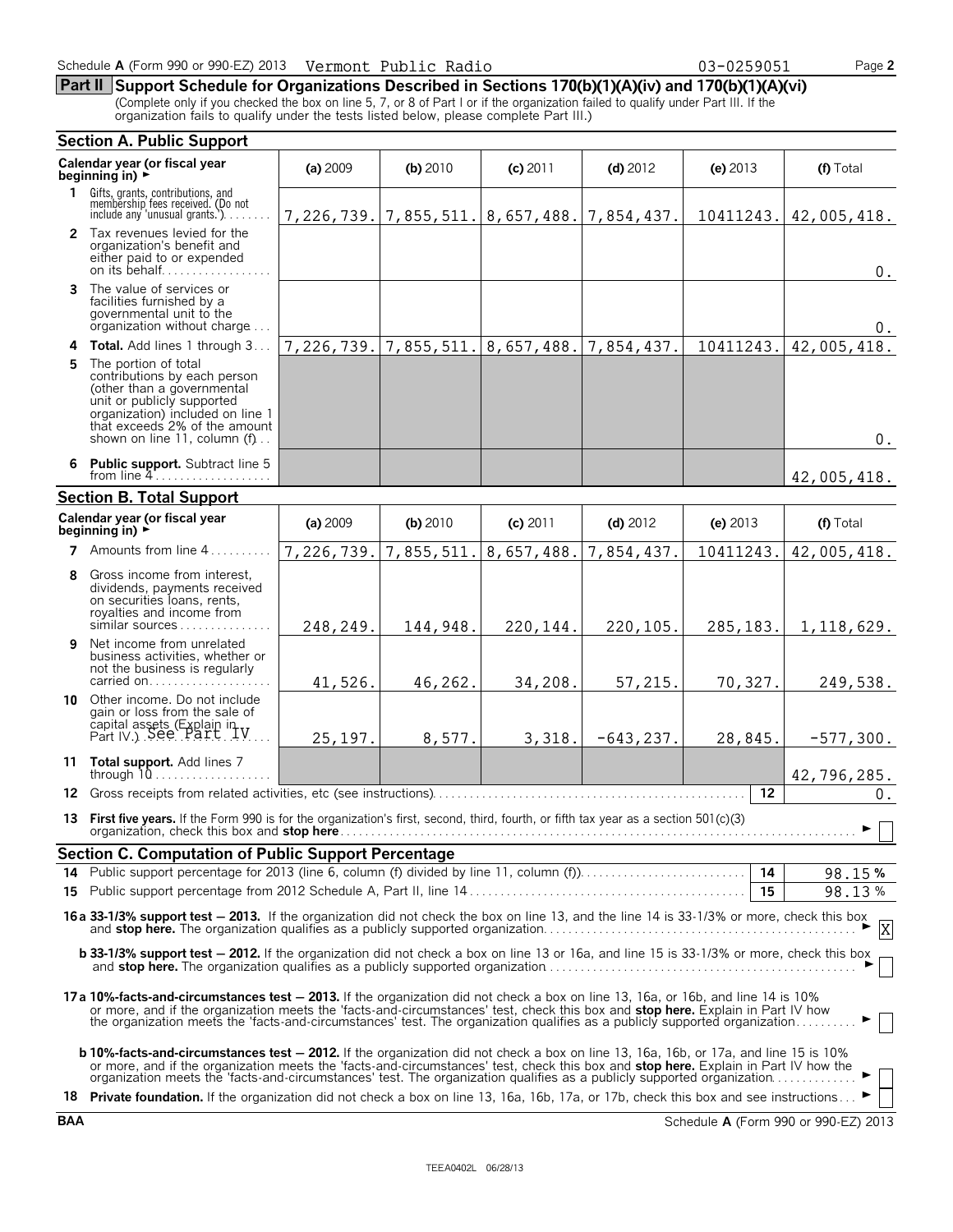## **Part III Support Schedule for Organizations Described in Section 509(a)(2)**

(Complete only if you checked the box on line 9 of Part I or if the organization failed to qualify under Part II. If the organization fails to qualify under the tests listed below, please complete Part II.)

|    | <b>Section A. Public Support</b>                                                                                                                                                                                                                                                                                                                                     |          |          |            |            |            |           |
|----|----------------------------------------------------------------------------------------------------------------------------------------------------------------------------------------------------------------------------------------------------------------------------------------------------------------------------------------------------------------------|----------|----------|------------|------------|------------|-----------|
|    | Calendar year (or fiscal yr beginning in) $\blacktriangleright$                                                                                                                                                                                                                                                                                                      | (a) 2009 | (b) 2010 | $(c)$ 2011 | $(d)$ 2012 | (e) $2013$ | (f) Total |
|    | Gifts, grants, contributions<br>and membership fees<br>received. (Do not include<br>any 'unusual grants.')                                                                                                                                                                                                                                                           |          |          |            |            |            |           |
|    | <b>2</b> Gross receipts from admis-<br>sions, merchandise sold or<br>services performed, or facilities<br>furnished in any activity that is<br>related to the organization's<br>tax-exempt purpose                                                                                                                                                                   |          |          |            |            |            |           |
|    | Gross receipts from activities<br>that are not an unrelated trade<br>or business under section 513.                                                                                                                                                                                                                                                                  |          |          |            |            |            |           |
| 4  | Tax revenues levied for the<br>organization's benefit and<br>either paid to or expended on<br>its behalf                                                                                                                                                                                                                                                             |          |          |            |            |            |           |
| 5. | The value of services or<br>facilities furnished by a<br>governmental unit to the<br>organization without charge                                                                                                                                                                                                                                                     |          |          |            |            |            |           |
|    | <b>6 Total.</b> Add lines 1 through 5<br><b>7 a</b> Amounts included on lines 1.<br>2, and 3 received from<br>disqualified persons                                                                                                                                                                                                                                   |          |          |            |            |            |           |
|    | <b>b</b> Amounts included on lines 2<br>and 3 received from other than<br>disqualified persons that<br>exceed the greater of \$5,000 or<br>1% of the amount on line 13                                                                                                                                                                                               |          |          |            |            |            |           |
|    | c Add lines 7a and $7b$                                                                                                                                                                                                                                                                                                                                              |          |          |            |            |            |           |
| 8  | <b>Public support</b> (Subtract line<br>7c from line 6.)                                                                                                                                                                                                                                                                                                             |          |          |            |            |            |           |
|    | <b>Section B. Total Support</b>                                                                                                                                                                                                                                                                                                                                      |          |          |            |            |            |           |
|    | Calendar year (or fiscal yr beginning in) ►                                                                                                                                                                                                                                                                                                                          | (a) 2009 | (b) 2010 | $(c)$ 2011 | $(d)$ 2012 | (e) $2013$ | (f) Total |
|    | <b>9</b> Amounts from line $6$<br><b>10 a</b> Gross income from interest,<br>dividends, payments received<br>on securities loans, rents,<br>royalties and income from<br>similar sources<br><b>b</b> Unrelated business taxable<br>income (less section 511<br>taxes) from businesses<br>acquired after June 30, 1975                                                |          |          |            |            |            |           |
|    | c Add lines 10a and 10b $\dots \dots$<br><b>11</b> Net income from unrelated business<br>activities not included in line 10b,<br>whether or not the business is<br>regularly carried on $\dots\dots\dots\dots\dots$                                                                                                                                                  |          |          |            |            |            |           |
|    | 12 Other income. Do not include<br>gain or loss from the sale of<br>capital assets (Explain in                                                                                                                                                                                                                                                                       |          |          |            |            |            |           |
|    | 13 Total Support. (Add Ins 9,10c, 11 and 12.)                                                                                                                                                                                                                                                                                                                        |          |          |            |            |            |           |
| 14 | First five years. If the Form 990 is for the organization's first, second, third, fourth, or fifth tax year as a section 501(c)(3)<br>organization, check this box and stop here Mathematical Contract Contract of the state of the state of the state of the state of the state of the state of the state of the state of the state of the state of the state of th |          |          |            |            |            |           |
|    | <b>Section C. Computation of Public Support Percentage</b>                                                                                                                                                                                                                                                                                                           |          |          |            |            |            |           |
|    |                                                                                                                                                                                                                                                                                                                                                                      |          |          |            |            | 15         | %         |
| 16 |                                                                                                                                                                                                                                                                                                                                                                      |          |          |            |            | 16         | ४         |
|    | Section D. Computation of Investment Income Percentage                                                                                                                                                                                                                                                                                                               |          |          |            |            |            |           |
|    | 17 Investment income percentage for 2013 (line 10c, column (f) divided by line 13, column (f)                                                                                                                                                                                                                                                                        |          |          |            |            | 17         | %         |
|    |                                                                                                                                                                                                                                                                                                                                                                      |          |          |            |            | 18         | ४         |
|    | 19 a 33-1/3% support tests - 2013. If the organization did not check the box on line 14, and line 15 is more than 33-1/3%, and line 17 is not more than 33-1/3%, check this box and stop here. The organization qualifies as a                                                                                                                                       |          |          |            |            |            |           |
|    | <b>b 33-1/3% support tests - 2012.</b> If the organization did not check a box on line 14 or line 19a, and line 16 is more than 33-1/3%, and<br>line 18 is not more than 33-1/3%, check this box and <b>stop here.</b> The organization qualifies as a publicly supported organization                                                                               |          |          |            |            |            |           |
|    | 20 Private foundation. If the organization did not check a box on line 14, 19a, or 19b, check this box and see instructions                                                                                                                                                                                                                                          |          |          |            |            |            |           |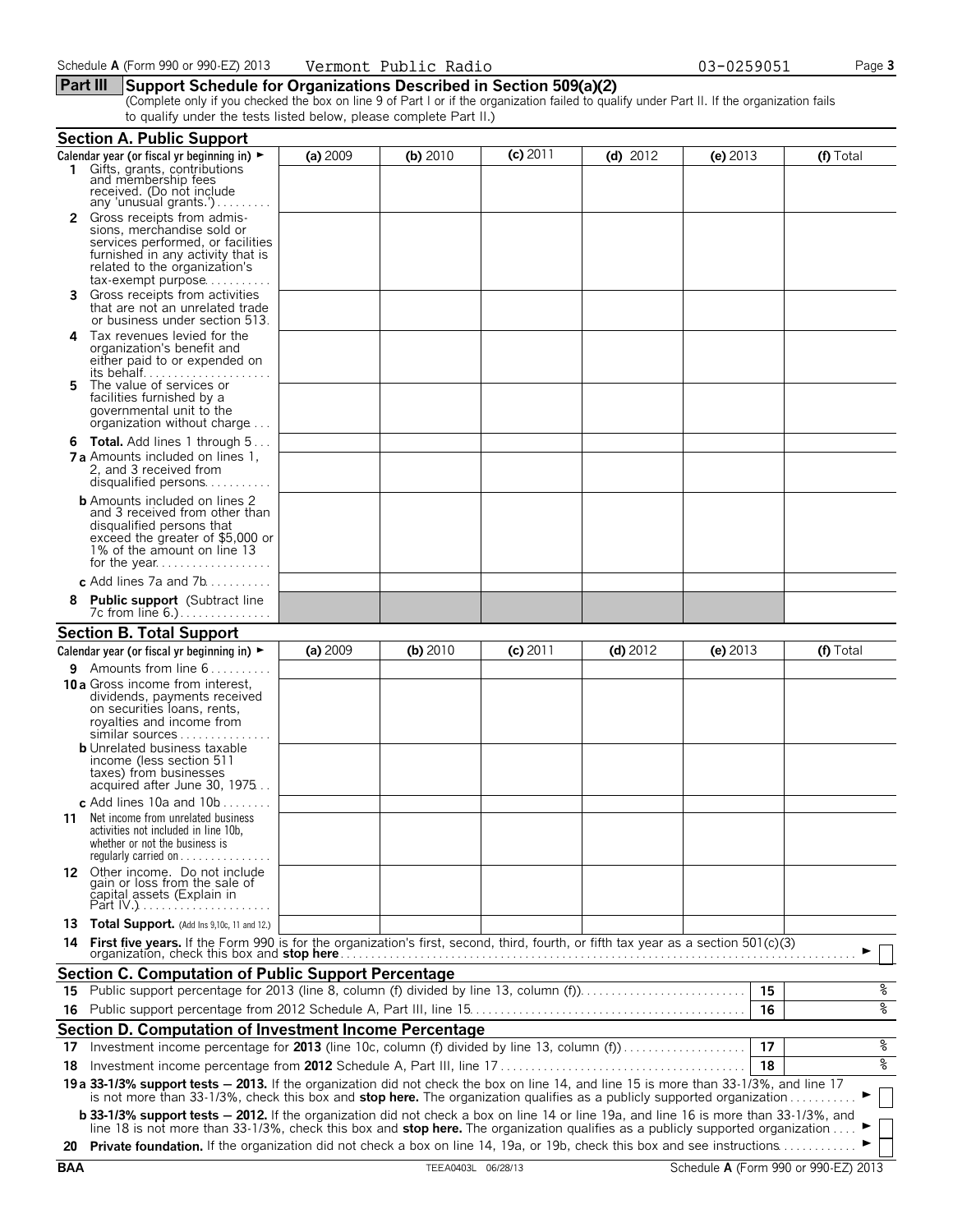|                | Schedule A (Form 990 or 990-EZ) 2013 | Vermont Public Radio                                                                                                                                                                                                 | 03-0259051<br>Page $4$ |
|----------------|--------------------------------------|----------------------------------------------------------------------------------------------------------------------------------------------------------------------------------------------------------------------|------------------------|
| <b>Part IV</b> |                                      | <b>Supplemental Information.</b> Provide the explanations required by Part II, line 10; Part II, line 17a or 17b; and Part III, line 12. Also complete this part for any additional information. (See instructions). |                        |
|                |                                      |                                                                                                                                                                                                                      |                        |
|                |                                      |                                                                                                                                                                                                                      |                        |
|                |                                      |                                                                                                                                                                                                                      |                        |
|                |                                      |                                                                                                                                                                                                                      |                        |
|                |                                      |                                                                                                                                                                                                                      |                        |
|                |                                      |                                                                                                                                                                                                                      |                        |
|                |                                      |                                                                                                                                                                                                                      |                        |
|                |                                      |                                                                                                                                                                                                                      |                        |
|                |                                      |                                                                                                                                                                                                                      |                        |
|                |                                      |                                                                                                                                                                                                                      |                        |
|                |                                      |                                                                                                                                                                                                                      |                        |
|                |                                      |                                                                                                                                                                                                                      |                        |
|                |                                      |                                                                                                                                                                                                                      |                        |
|                |                                      |                                                                                                                                                                                                                      |                        |
|                |                                      |                                                                                                                                                                                                                      |                        |
|                |                                      |                                                                                                                                                                                                                      |                        |
|                |                                      |                                                                                                                                                                                                                      |                        |
|                |                                      |                                                                                                                                                                                                                      |                        |
|                |                                      |                                                                                                                                                                                                                      |                        |
|                | ----------------------------         |                                                                                                                                                                                                                      |                        |
|                |                                      |                                                                                                                                                                                                                      |                        |
|                |                                      |                                                                                                                                                                                                                      |                        |
|                |                                      |                                                                                                                                                                                                                      |                        |
|                |                                      |                                                                                                                                                                                                                      |                        |
|                |                                      |                                                                                                                                                                                                                      |                        |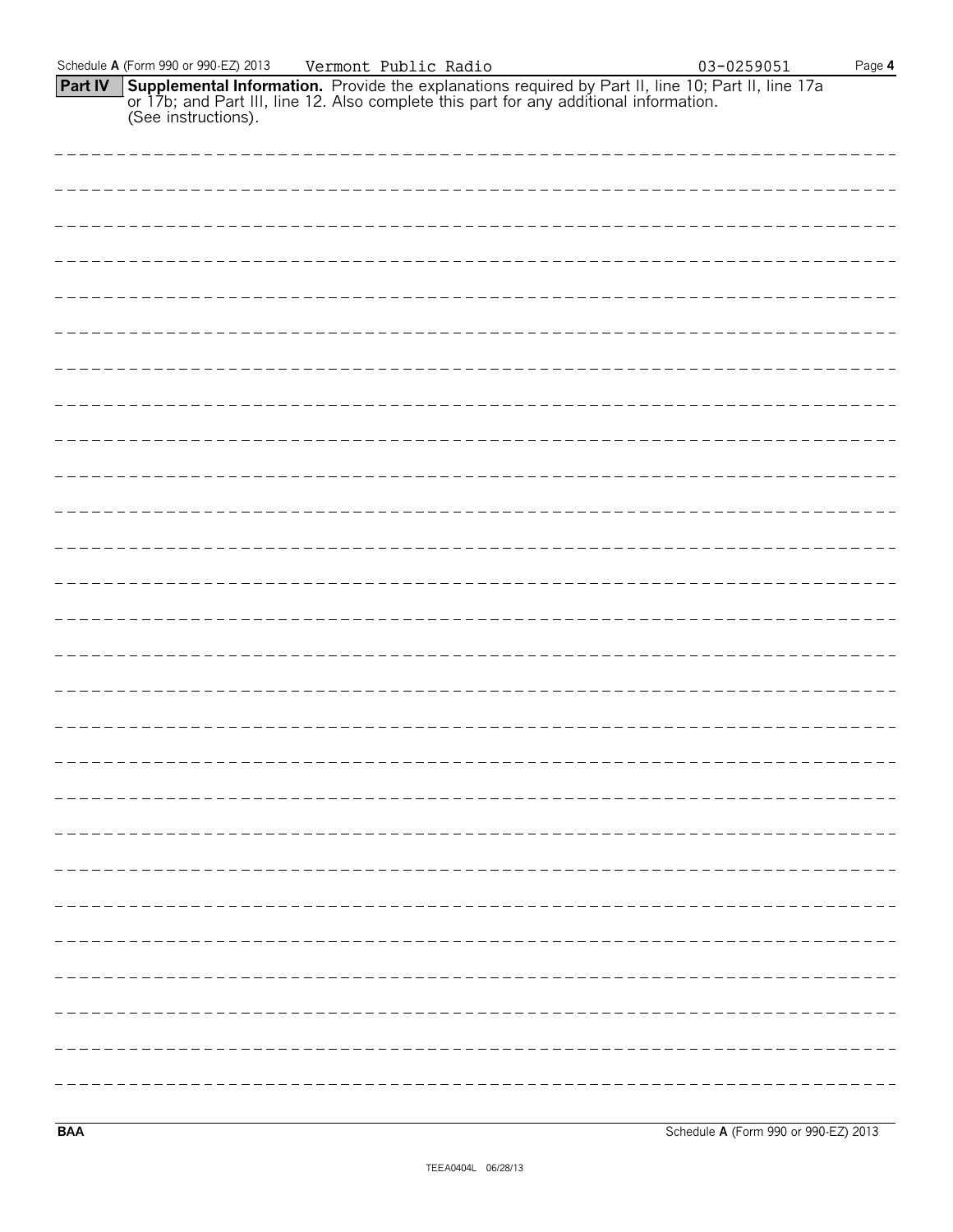| 2013                            |                                          | Schedule A, Part IV - Supplemental Information |                        |                                                |           |         |
|---------------------------------|------------------------------------------|------------------------------------------------|------------------------|------------------------------------------------|-----------|---------|
| <b>Client VPR0</b>              |                                          | <b>Vermont Public Radio</b>                    |                        |                                                |           |         |
| Part II, Line 10 - Other Income |                                          |                                                |                        |                                                |           |         |
| Nature and Source               |                                          | 2013                                           | 2012                   | 2011                                           | 2010      | 2009    |
| Miscellaneous income            | Change in Beneficial Interests in Trusts | 25,670.                                        | $-647.674.$            | $\frac{1}{2}$ \$ 3,175. \$ 4,437. \$ 3,318. \$ | 8,577. \$ | 25.197. |
|                                 | Total                                    |                                                | $28,845.$ \$ -643,237. | 3,318.                                         | 8,577.    | 25,197  |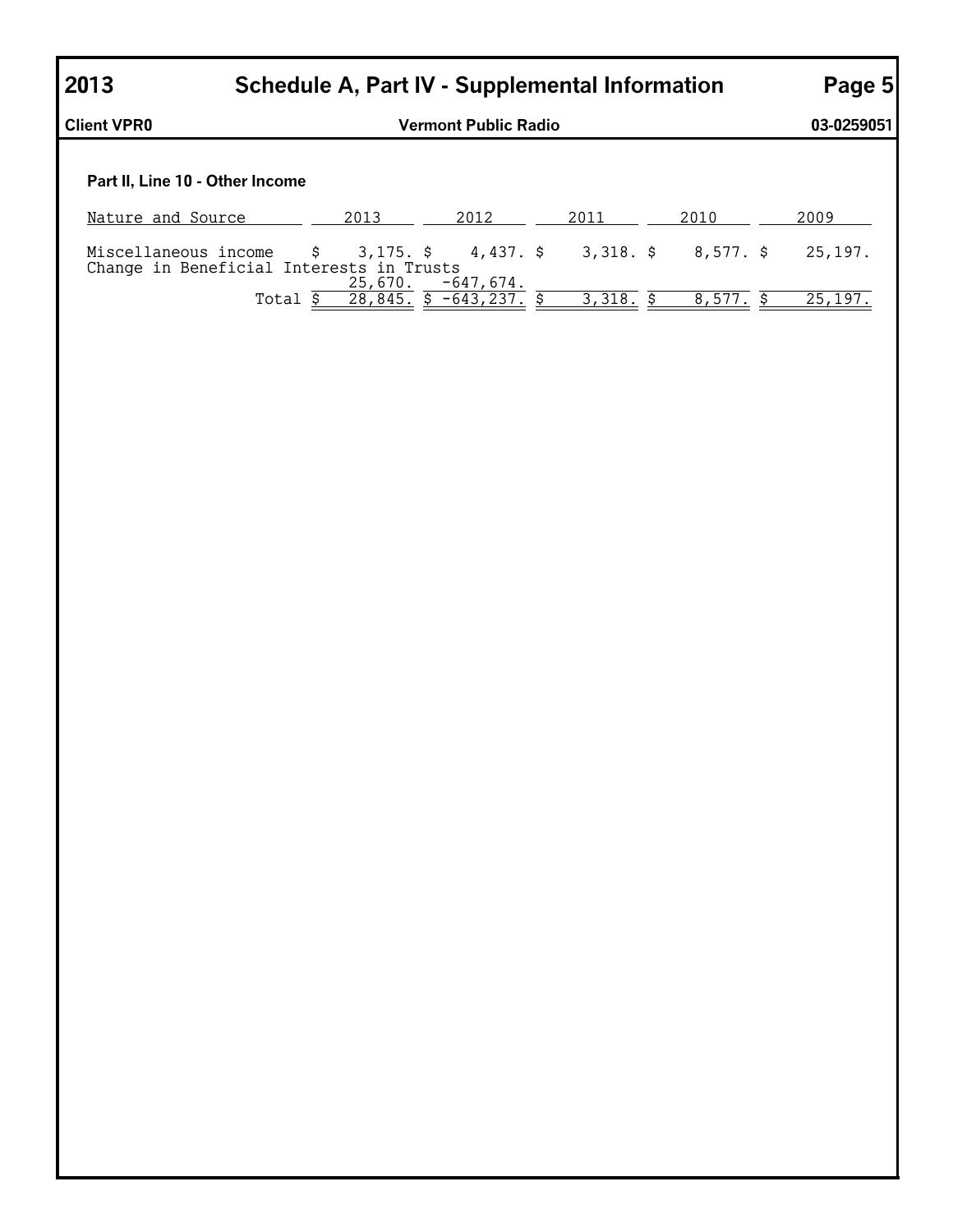Department of the Treasury<br>Internal Revenue Service

## **Schedule B**  $\begin{array}{c|c|c|c|c} & & & \text{PUBLIC DISCLOSURE COPY} \end{array}$

## **Schedule of Contributors**

<sup>G</sup>**Attach to Form 990, Form 990-EZ, or Form 990-PF 2013**

► Information about Schedule B (Form 990, 990-EZ, 990-PF) and its instructions is at *www.irs.gov/form990.* 

| Name of the organization              |                                                                               | <b>Employer identification number</b> |
|---------------------------------------|-------------------------------------------------------------------------------|---------------------------------------|
| Vermont Public Radio                  |                                                                               | 03-0259051                            |
| <b>Organization type</b> (check one): |                                                                               |                                       |
| Filers of:                            | Section:                                                                      |                                       |
| Form 990 or 990-EZ                    | $ X $ 501(c)( 3) (enter number) organization                                  |                                       |
|                                       | $4947(a)(1)$ nonexempt charitable trust not treated as a private foundation   |                                       |
|                                       | 527 political organization                                                    |                                       |
| Form 990-PF                           | $\vert$ 501(c)(3) exempt private foundation                                   |                                       |
|                                       | $\vert$ 4947(a)(1) nonexempt charitable trust treated as a private foundation |                                       |
|                                       | 501(c)(3) taxable private foundation                                          |                                       |

Check if your organization is covered by the **General Rule** or a **Special Rule**.

**Note.** Only a section 501(c)(7), (8), or (10) organization can check boxes for both the General Rule and a Special Rule. See instructions.

### **General Rule**

For an organization filing Form 990, 990-EZ, or 990-PF that received, during the year, \$5,000 or more (in money or property) from any one contributor. (Complete Parts I and II.)

### **Special Rules**

For a section 501(c)(3) organization filing Form 990 or 990-EZ that met the 33-1/3% support test of the regulations under sections<br>509(a)(1) and 170(b)(1)(A)(vi) and received from any one contributor, during the year, a co (**2**) 2% of the amount on (i) Form 990, Part VIII, line 1h, or (ii) Form 990-EZ, line 1. Complete Parts I and II. X

For a section 501(c)(7), (8), or (10) organization filing Form 990 or 990-EZ that received from any one contributor, during the year,<br>total contributions of more than \$1,000 for use *exclusively* for religious, charitable, the prevention of cruelty to children or animals. Complete Parts I, II, and III.

For a section 501(c)(7), (8), or (10) organization filing Form 990 or 990-EZ that received from any one contributor, during the year, contributions for use *exclusively* for religious, charitable, etc, purposes, but these contributions did not total to more than \$1,000.<br>If this box is checked, enter here the total contributions that were received during purpose. Do not complete any of the parts unless the **General Rule** applies to this organization because it received nonexclusively religious, charitable, etc, contributions of \$5,000 or more during the year. . . . . . . . . . . . . . . . . . . . . . . . . . . . . . . . . . . . . . G\$

**Caution:** An organization that is not covered by the General Rule and/or the Special Rules does not file Schedule B (Form 990, 990-EZ, or 990-PF) but it **must** answer 'No' on Part IV, line 2, of its Form 990; or check the box on line H of its Form 990-EZ or on its Form 990-PF,<br>Part I, line 2, to certify that it does not meet the filing requirements of Schedu

**BAA For Paperwork Reduction Act Notice, see the Instructions for Form 990, 990EZ,** Schedule **B** (Form 990, 990-EZ, or 990-PF) (2013) **or 990-PF.**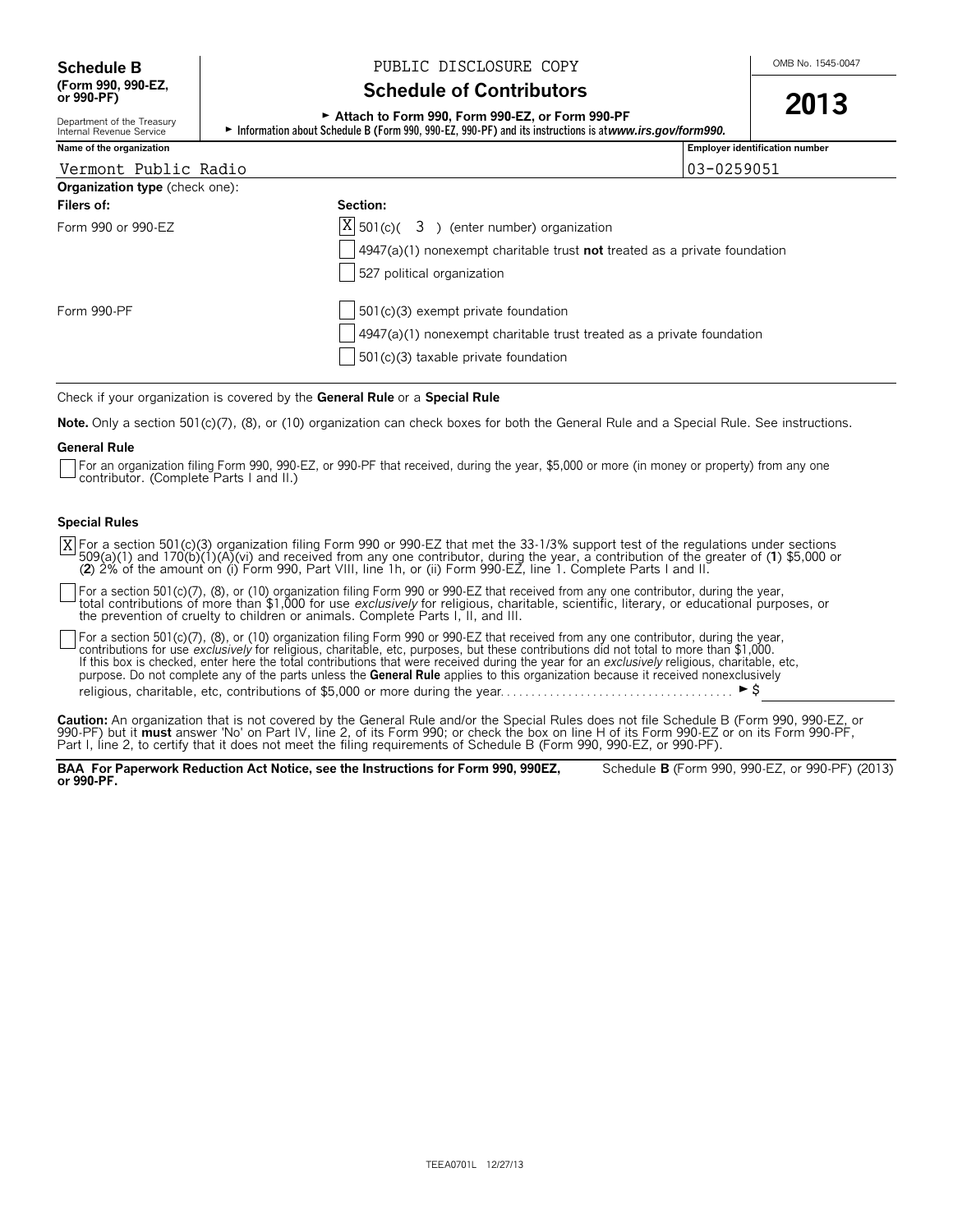| Schedule <b>B</b> (Form 990, 990-EZ, or 990-PF) (2013) | Page                                  |  | of <b>Part 1</b> |
|--------------------------------------------------------|---------------------------------------|--|------------------|
| Name of organization                                   | <b>Employer identification number</b> |  |                  |
| Vermont Public Radio                                   | 103-0259051                           |  |                  |

| Part I                  | Contributors (see instructions). Use duplicate copies of Part I if additional space is needed. |                                 |                                                                                                    |
|-------------------------|------------------------------------------------------------------------------------------------|---------------------------------|----------------------------------------------------------------------------------------------------|
| (a)<br>Number           | (b)<br>Name, address, and ZIP + 4                                                              | (c)<br>Total<br>contributions   | (d)<br>Type of contribution                                                                        |
| $\overline{\mathbf{1}}$ |                                                                                                | 543, 362.                       | X<br>Person<br>Payroll<br>Noncash<br>(Complete Part II for<br>noncash contributions.)              |
| (a)<br>Number           | (b)<br>Name, address, and ZIP + 4                                                              | $(c)$<br>Total<br>contributions | (d)<br>Type of contribution                                                                        |
| $\overline{2}$          |                                                                                                | 300,000.                        | $\overline{X}$<br>Person<br>Payroll<br>Noncash<br>(Complete Part II for<br>noncash contributions.) |
| (a)<br><b>Number</b>    | (b)<br>Name, address, and ZIP + 4                                                              | (c)<br>Total<br>contributions   | (d)<br>Type of contribution                                                                        |
| $\overline{3}$          |                                                                                                | 500,000.                        | $\overline{X}$<br>Person<br>Payroll<br>Noncash<br>(Complete Part II for<br>noncash contributions.) |
| (a)<br>Number           | (b)<br>Name, address, and ZIP + 4                                                              | (c)<br>Total<br>contributions   | (d)<br>Type of contribution                                                                        |
| 4                       |                                                                                                | 700,000.                        | $\overline{X}$<br>Person<br>Payroll<br>Noncash<br>(Complete Part II for<br>noncash contributions.) |
| (a)<br><b>Number</b>    | (b)<br>Name, address, and ZIP + 4                                                              | (c)<br>Total<br>contributions   | (d)<br>Type of contribution                                                                        |
|                         |                                                                                                |                                 | Person<br>Payroll<br>Noncash<br>(Complete Part II for<br>noncash contributions.)                   |
| (a)<br>Number           | (b)<br>Name, address, and ZIP + 4                                                              | (c)<br>Total<br>contributions   | (d)<br>Type of contribution                                                                        |
|                         |                                                                                                |                                 | Person<br>Payroll<br>Noncash<br>(Complete Part II for<br>noncash contributions.)                   |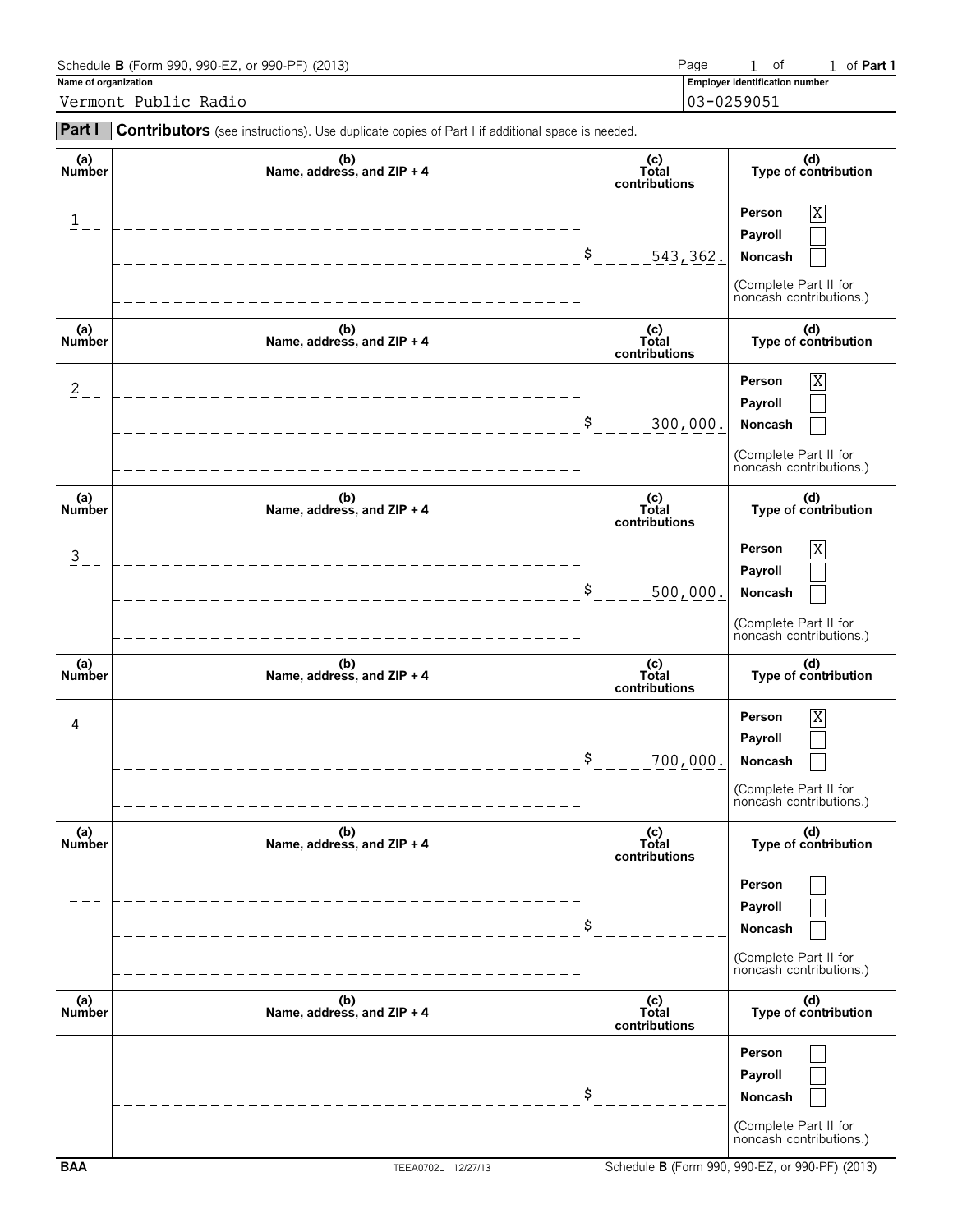| Schedule <b>B</b> (Form 990, 990-EZ, or 990-PF) (2013) | Page                                  |  | to          |  | of <b>Part II</b> |
|--------------------------------------------------------|---------------------------------------|--|-------------|--|-------------------|
| Name of organization                                   | <b>Employer identification number</b> |  |             |  |                   |
| Vermont Public Radio                                   |                                       |  | 103-0259051 |  |                   |

**Part II** Noncash Property (see instructions). Use duplicate copies of Part II if additional space is needed.

| (a) $No.$ from<br>Part I  | (b)<br>Description of noncash property given | (c)<br>FMV (or estimate)<br>(see instructions)  | (d)<br>Date received |
|---------------------------|----------------------------------------------|-------------------------------------------------|----------------------|
|                           | N/A                                          |                                                 |                      |
|                           |                                              | \$                                              |                      |
| (a) No.<br>from<br>Part I | (b)<br>Description of noncash property given | (c)<br>FMV (or estimate)<br>(see instructions)  | (d)<br>Date received |
|                           |                                              |                                                 |                      |
|                           |                                              | \$                                              |                      |
| (a) No.<br>from<br>Part I | (b)<br>Description of noncash property given | (c)<br>FMV (or estimate)<br>(see instructions)  | (d)<br>Date received |
|                           |                                              |                                                 |                      |
|                           |                                              | \$                                              |                      |
| (a) No.<br>from<br>Part I | (b)<br>Description of noncash property given | (c)<br>FMV (or estimate)<br>(see instructions)  | (d)<br>Date received |
|                           |                                              |                                                 |                      |
|                           |                                              | \$                                              |                      |
| (a) No.<br>from<br>Part I | (b)<br>Description of noncash property given | (c)<br>FMV (or estimate)<br>(see instructions)  | (d)<br>Date received |
|                           |                                              |                                                 |                      |
|                           |                                              | \$                                              |                      |
| (a) $No.$ from<br>Part I  | (b)<br>Description of noncash property given | (c)<br>FMV (or estimate)<br>(see instructions)  | (d)<br>Date received |
|                           |                                              |                                                 |                      |
|                           |                                              | \$                                              |                      |
| <b>BAA</b>                |                                              | Schedule B (Form 990, 990-EZ, or 990-PF) (2013) |                      |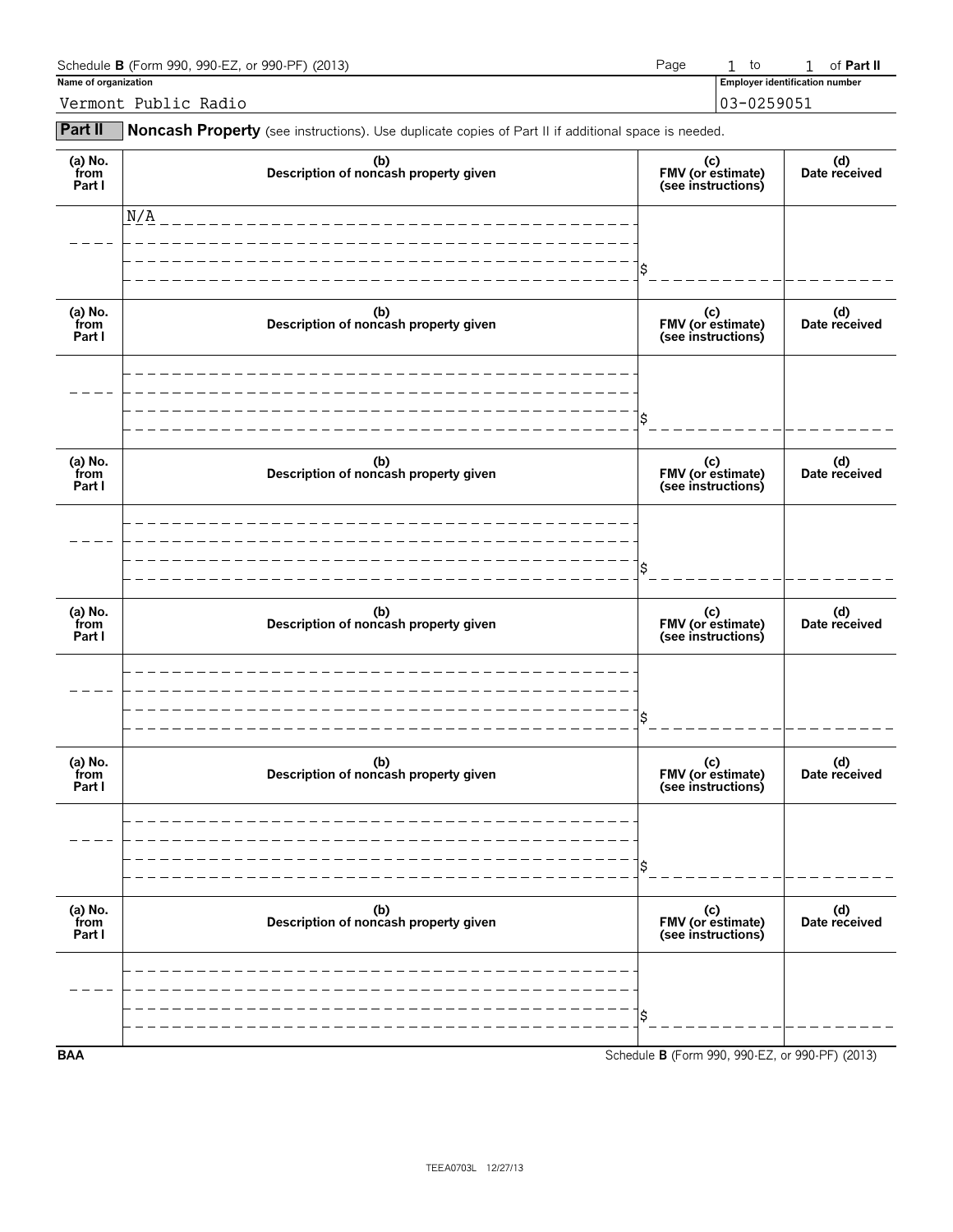|                           | Schedule B (Form 990, 990-EZ, or 990-PF) (2013)                                                                                                                                                                                                                                                                                                                                                                                          |                         | Page                                     | $1$ to<br>of Part III<br>1                      |  |  |  |
|---------------------------|------------------------------------------------------------------------------------------------------------------------------------------------------------------------------------------------------------------------------------------------------------------------------------------------------------------------------------------------------------------------------------------------------------------------------------------|-------------------------|------------------------------------------|-------------------------------------------------|--|--|--|
| Name of organization      |                                                                                                                                                                                                                                                                                                                                                                                                                                          |                         |                                          | <b>Employer identification number</b>           |  |  |  |
|                           | Vermont Public Radio                                                                                                                                                                                                                                                                                                                                                                                                                     |                         |                                          | 03-0259051                                      |  |  |  |
| Part III                  | Exclusively religious, charitable, etc., individual contributions to section 501(c)(7), (8) or (10)<br>organizations that total more than \$1,000 for the year. Complete columns (a) through (e) and the following line entry.<br>For organizations completing Part III, enter total of exclusively religious, charitable, etc.,<br>contributions of \$1,000 or less for the year. (Enter this information once. See instructions.) > \$ |                         |                                          | N/A                                             |  |  |  |
|                           | Use duplicate copies of Part III if additional space is needed.                                                                                                                                                                                                                                                                                                                                                                          |                         |                                          |                                                 |  |  |  |
| (a)<br>No. from<br>Part I | (b)<br>Purpose of gift                                                                                                                                                                                                                                                                                                                                                                                                                   | (c)<br>Use of gift      |                                          | (d)<br>Description of how gift is held          |  |  |  |
|                           | N/A                                                                                                                                                                                                                                                                                                                                                                                                                                      |                         |                                          |                                                 |  |  |  |
|                           |                                                                                                                                                                                                                                                                                                                                                                                                                                          |                         |                                          |                                                 |  |  |  |
|                           | Transferee's name, address, and ZIP + 4                                                                                                                                                                                                                                                                                                                                                                                                  | (e)<br>Transfer of gift |                                          | Relationship of transferor to transferee        |  |  |  |
|                           |                                                                                                                                                                                                                                                                                                                                                                                                                                          |                         |                                          |                                                 |  |  |  |
| (a)<br>No. from<br>Part I | (b)<br>Purpose of gift                                                                                                                                                                                                                                                                                                                                                                                                                   |                         | (d)<br>Description of how gift is held   |                                                 |  |  |  |
|                           |                                                                                                                                                                                                                                                                                                                                                                                                                                          |                         |                                          |                                                 |  |  |  |
|                           | Transferee's name, address, and ZIP + 4                                                                                                                                                                                                                                                                                                                                                                                                  | (e)<br>Transfer of gift |                                          | Relationship of transferor to transferee        |  |  |  |
|                           |                                                                                                                                                                                                                                                                                                                                                                                                                                          |                         |                                          |                                                 |  |  |  |
| (a)<br>No. from<br>Part I | (b)<br>Purpose of gift                                                                                                                                                                                                                                                                                                                                                                                                                   | (c)<br>Use of gift      |                                          | (d)<br>Description of how gift is held          |  |  |  |
|                           |                                                                                                                                                                                                                                                                                                                                                                                                                                          |                         |                                          |                                                 |  |  |  |
|                           | Transferee's name, address, and ZIP + 4                                                                                                                                                                                                                                                                                                                                                                                                  |                         | Relationship of transferor to transferee |                                                 |  |  |  |
|                           |                                                                                                                                                                                                                                                                                                                                                                                                                                          |                         |                                          |                                                 |  |  |  |
|                           |                                                                                                                                                                                                                                                                                                                                                                                                                                          |                         |                                          |                                                 |  |  |  |
| (a)<br>No. from<br>Part I | (b)<br>Purpose of gift                                                                                                                                                                                                                                                                                                                                                                                                                   | (c)<br>Use of gift      |                                          | (d)<br>Description of how gift is held          |  |  |  |
|                           |                                                                                                                                                                                                                                                                                                                                                                                                                                          |                         |                                          |                                                 |  |  |  |
|                           |                                                                                                                                                                                                                                                                                                                                                                                                                                          | (e)<br>Transfer of gift |                                          |                                                 |  |  |  |
|                           | Transferee's name, address, and ZIP + 4                                                                                                                                                                                                                                                                                                                                                                                                  |                         |                                          | Relationship of transferor to transferee        |  |  |  |
|                           |                                                                                                                                                                                                                                                                                                                                                                                                                                          |                         |                                          |                                                 |  |  |  |
| <b>BAA</b>                |                                                                                                                                                                                                                                                                                                                                                                                                                                          |                         |                                          | Schedule B (Form 990, 990-EZ, or 990-PF) (2013) |  |  |  |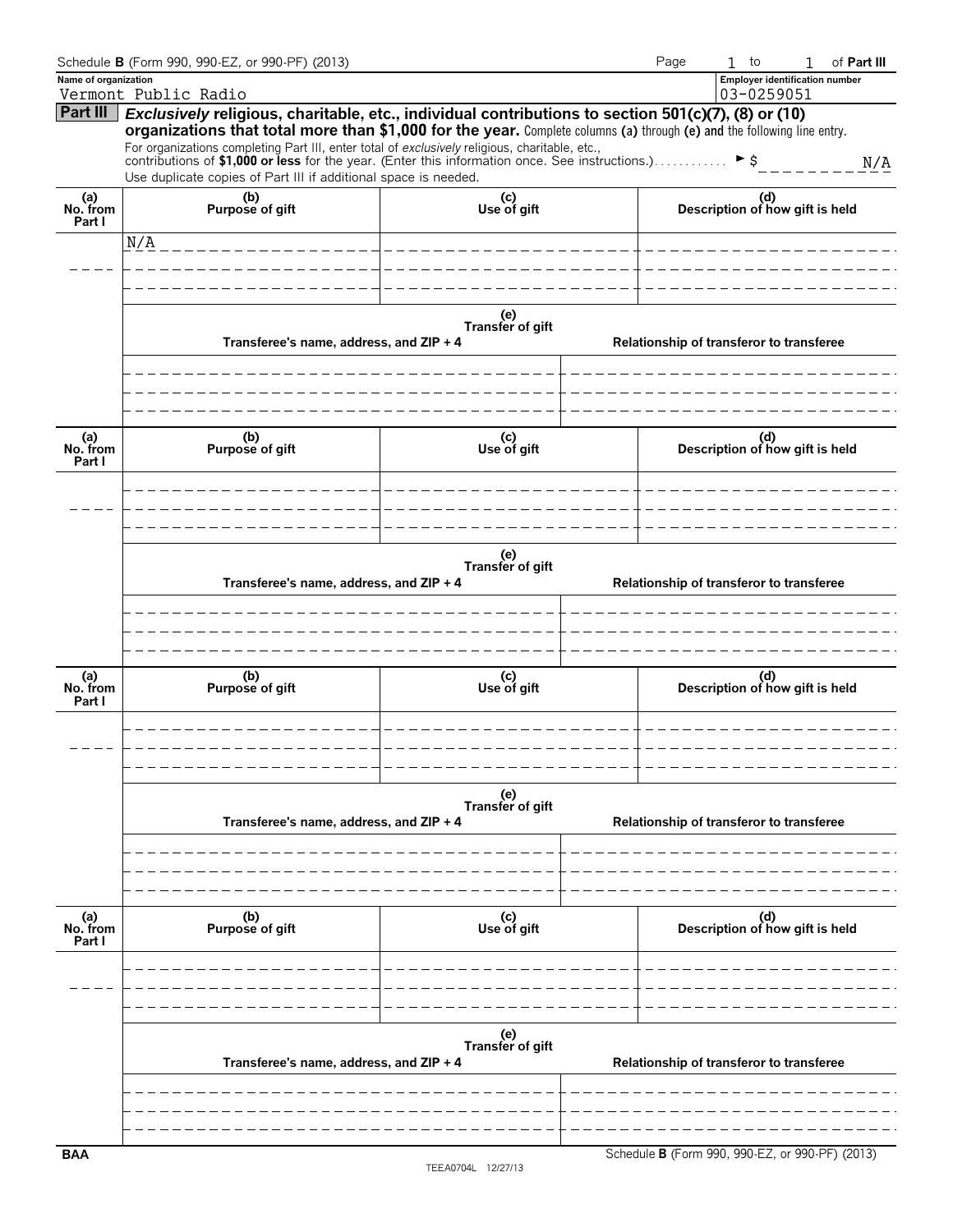| <b>SCHEDULE D</b> |  |
|-------------------|--|
| (Form 990)        |  |

## **SCHEDULE D**  $\begin{bmatrix} 0 \end{bmatrix}$  **Supplemental Financial Statements**  $\begin{bmatrix} 0 \end{bmatrix}$   $\begin{bmatrix} 0 \end{bmatrix}$   $\begin{bmatrix} 0 \end{bmatrix}$

**Part IV, lines 6, 7, 8, 9, 10, 11a, 11b, 11c, 11d, 11e, 11f, 12a, or 12b.**<br>
Part IV, lines 6, 7, 8, 9, 10, 11a, 11b, 11c, 11d, 11e, 11f, 12a, or 12b.

G **Attach to Form 990.** Department of the Treasury **Open to Public** <sup>G</sup> **Information about Schedule D (Form 990) and its instructions is at** *www.irs.gov/form990.* Internal Revenue Service **Inspection**

|          | Name of the organization                                                                                                                                                                                                                                                                                                                                                                       |                         |                                                     |                |                     | <b>Employer identification number</b> |                                 |
|----------|------------------------------------------------------------------------------------------------------------------------------------------------------------------------------------------------------------------------------------------------------------------------------------------------------------------------------------------------------------------------------------------------|-------------------------|-----------------------------------------------------|----------------|---------------------|---------------------------------------|---------------------------------|
|          | Vermont Public Radio                                                                                                                                                                                                                                                                                                                                                                           |                         |                                                     |                | 03-0259051          |                                       |                                 |
| Part I   | Organizations Maintaining Donor Advised Funds or Other Similar Funds or Accounts.<br>Complete if the organization answered 'Yes' to Form 990, Part IV, line 6.                                                                                                                                                                                                                                 |                         |                                                     |                |                     |                                       |                                 |
|          |                                                                                                                                                                                                                                                                                                                                                                                                | (a) Donor advised funds |                                                     |                |                     | (b) Funds and other accounts          |                                 |
| 1        | Total number at end of year                                                                                                                                                                                                                                                                                                                                                                    |                         |                                                     |                |                     |                                       |                                 |
| 2        | Aggregate contributions to (during year)                                                                                                                                                                                                                                                                                                                                                       |                         |                                                     |                |                     |                                       |                                 |
| 3        | Aggregate grants from (during year)                                                                                                                                                                                                                                                                                                                                                            |                         |                                                     |                |                     |                                       |                                 |
| 4        | Aggregate value at end of year                                                                                                                                                                                                                                                                                                                                                                 |                         |                                                     |                |                     |                                       |                                 |
| 5        | Did the organization inform all donors and donor advisors in writing that the assets held in donor advised funds<br>are the organization's property, subject to the organization's exclusive legal control?                                                                                                                                                                                    |                         |                                                     |                |                     | Yes                                   | No                              |
|          | Did the organization inform all grantees, donors, and donor advisors in writing that grant funds can be used only<br>for charitable purposes and not for the benefit of the donor or donor advisor, or for any other purpose conf                                                                                                                                                              |                         |                                                     |                |                     | Yes                                   | No                              |
| Part II  | <b>Conservation Easements.</b>                                                                                                                                                                                                                                                                                                                                                                 |                         |                                                     |                |                     |                                       |                                 |
|          | Complete if the organization answered 'Yes' to Form 990, Part IV, line 7.                                                                                                                                                                                                                                                                                                                      |                         |                                                     |                |                     |                                       |                                 |
|          | Purpose(s) of conservation easements held by the organization (check all that apply).                                                                                                                                                                                                                                                                                                          |                         |                                                     |                |                     |                                       |                                 |
|          | Preservation of land for public use (e.g., recreation or education)                                                                                                                                                                                                                                                                                                                            |                         | Preservation of an historically important land area |                |                     |                                       |                                 |
|          | Protection of natural habitat                                                                                                                                                                                                                                                                                                                                                                  |                         | Preservation of a certified historic structure      |                |                     |                                       |                                 |
|          | Preservation of open space                                                                                                                                                                                                                                                                                                                                                                     |                         |                                                     |                |                     |                                       |                                 |
| 2        | Complete lines 2a through 2d if the organization held a qualified conservation contribution in the form of a conservation easement on the                                                                                                                                                                                                                                                      |                         |                                                     |                |                     |                                       |                                 |
|          | last day of the tax year.                                                                                                                                                                                                                                                                                                                                                                      |                         |                                                     |                |                     |                                       |                                 |
|          |                                                                                                                                                                                                                                                                                                                                                                                                |                         |                                                     |                |                     |                                       | Held at the End of the Tax Year |
|          |                                                                                                                                                                                                                                                                                                                                                                                                |                         |                                                     | 2a             |                     |                                       |                                 |
|          |                                                                                                                                                                                                                                                                                                                                                                                                |                         |                                                     | 2 <sub>b</sub> |                     |                                       |                                 |
|          | c Number of conservation easements on a certified historic structure included in (a)                                                                                                                                                                                                                                                                                                           |                         |                                                     | 2c             |                     |                                       |                                 |
|          | d Number of conservation easements included in (c) acquired after 8/17/06, and not on a historic                                                                                                                                                                                                                                                                                               |                         |                                                     |                |                     |                                       |                                 |
|          |                                                                                                                                                                                                                                                                                                                                                                                                |                         |                                                     | 2d             |                     |                                       |                                 |
|          | 3 Number of conservation easements modified, transferred, released, extinguished, or terminated by the organization during the<br>tax year $\blacktriangleright$                                                                                                                                                                                                                               |                         |                                                     |                |                     |                                       |                                 |
| 4        | Number of states where property subject to conservation easement is located $\blacktriangleright$                                                                                                                                                                                                                                                                                              |                         |                                                     |                |                     |                                       |                                 |
| 5        | Does the organization have a written policy regarding the periodic monitoring, inspection, handling of violations,                                                                                                                                                                                                                                                                             |                         |                                                     |                |                     |                                       |                                 |
|          |                                                                                                                                                                                                                                                                                                                                                                                                |                         |                                                     |                |                     | Yes                                   | No                              |
|          | Staff and volunteer hours devoted to monitoring, inspecting, and enforcing conservation easements during the year                                                                                                                                                                                                                                                                              |                         |                                                     |                |                     |                                       |                                 |
| 7        | Amount of expenses incurred in monitoring, inspecting, and enforcing conservation easements during the year<br>►S                                                                                                                                                                                                                                                                              |                         |                                                     |                |                     |                                       |                                 |
| 8        | Does each conservation easement reported on line 2(d) above satisfy the requirements of section 170(h)(4)(B)(i)                                                                                                                                                                                                                                                                                |                         |                                                     |                |                     | Yes                                   | No                              |
| 9        | In Part XIII, describe how the organization reports conservation easements in its revenue and expense statement, and balance sheet, and<br>include, if applicable, the text of the footnote to the organization's financial statements that describes the organization's accounting for<br>conservation easements.                                                                             |                         |                                                     |                |                     |                                       |                                 |
| Part III | Organizations Maintaining Collections of Art, Historical Treasures, or Other Similar Assets.<br>Complete if the organization answered 'Yes' to Form 990, Part IV, line 8.                                                                                                                                                                                                                      |                         |                                                     |                |                     |                                       |                                 |
|          | 1a If the organization elected, as permitted under SFAS 116 (ASC 958), not to report in its revenue statement and balance sheet works of<br>art, historical treasures, or other similar assets held for public exhibition, education, or research in furtherance of public service, provide,<br>in Part XIII, the text of the footnote to its financial statements that describes these items. |                         |                                                     |                |                     |                                       |                                 |
|          | <b>b</b> If the organization elected, as permitted under SFAS 116 (ASC 958), to report in its revenue statement and balance sheet works of art, historical treasures, or other similar assets held for public exhibition, education<br>following amounts relating to these items:                                                                                                              |                         |                                                     |                |                     |                                       |                                 |
|          |                                                                                                                                                                                                                                                                                                                                                                                                |                         |                                                     |                |                     |                                       |                                 |
|          |                                                                                                                                                                                                                                                                                                                                                                                                |                         |                                                     |                | $\triangleright$ \$ |                                       |                                 |
| 2        | If the organization received or held works of art, historical treasures, or other similar assets for financial gain, provide the following<br>amounts required to be reported under SFAS 116 (ASC 958) relating to these items:                                                                                                                                                                |                         |                                                     |                |                     |                                       |                                 |
|          |                                                                                                                                                                                                                                                                                                                                                                                                |                         |                                                     |                | ► \$                |                                       |                                 |
|          |                                                                                                                                                                                                                                                                                                                                                                                                |                         |                                                     |                | $\triangleright$ \$ |                                       |                                 |
|          | BAA For Paperwork Reduction Act Notice, see the Instructions for Form 990. TEEA3301L 10/02/13                                                                                                                                                                                                                                                                                                  |                         |                                                     |                |                     |                                       | Schedule D (Form 990) 2013      |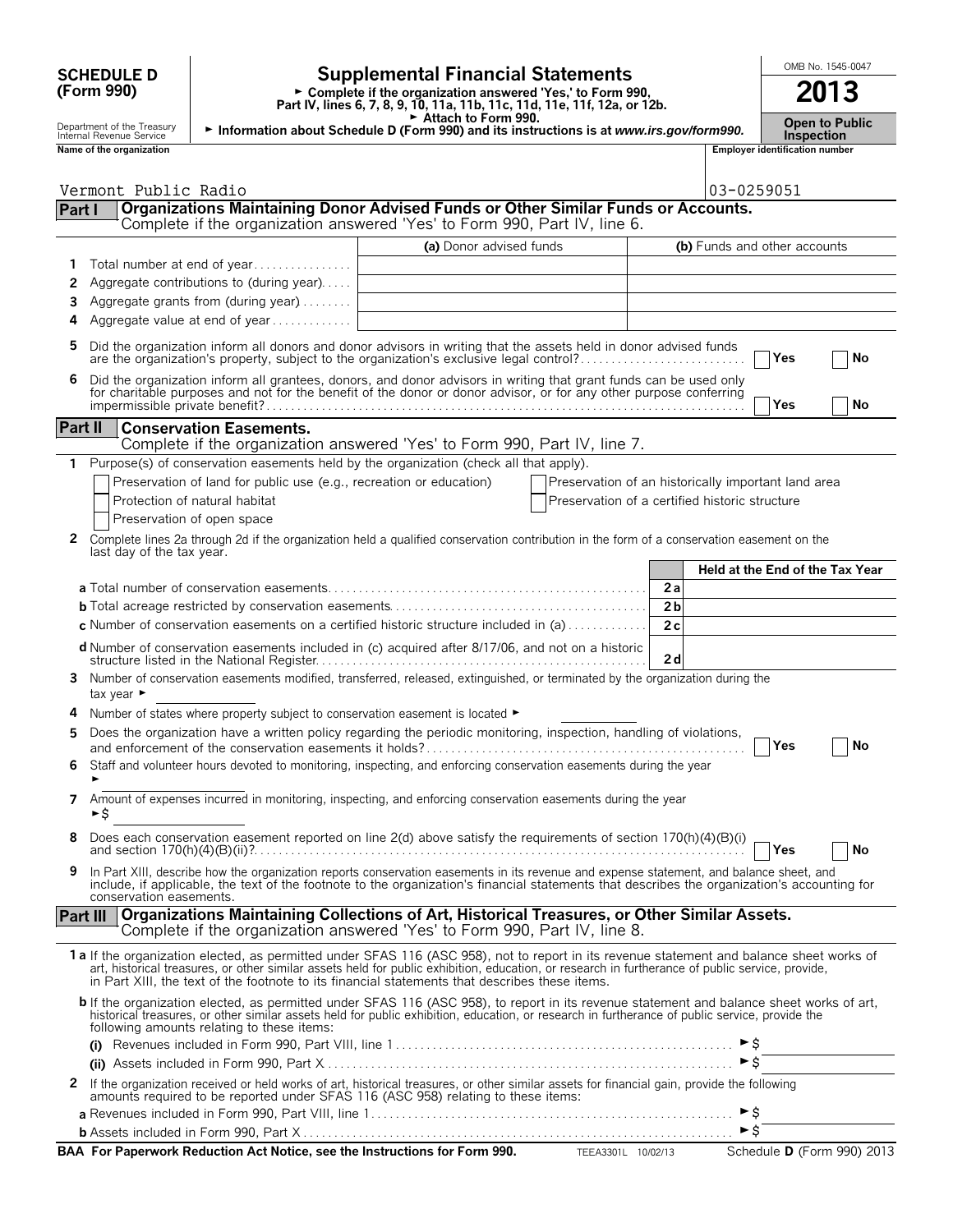| Schedule D (Form 990) 2013 Vermont Public Radio<br>Organizations Maintaining Collections of Art, Historical Treasures, or Other Similar Assets (continued)<br>Part III                                                         |                  |                                         |                                    | 03-0259051                      |                            | Page 2         |
|--------------------------------------------------------------------------------------------------------------------------------------------------------------------------------------------------------------------------------|------------------|-----------------------------------------|------------------------------------|---------------------------------|----------------------------|----------------|
|                                                                                                                                                                                                                                |                  |                                         |                                    |                                 |                            |                |
| 3 Using the organization's acquisition, accession, and other records, check any of the following that are a significant use of its collection<br>items (check all that apply):<br>Public exhibition                            |                  |                                         | Loan or exchange programs          |                                 |                            |                |
| a<br>Scholarly research<br>b                                                                                                                                                                                                   |                  | d<br>Other<br>е                         |                                    |                                 |                            |                |
| Preservation for future generations<br>C                                                                                                                                                                                       |                  |                                         |                                    |                                 |                            |                |
| Provide a description of the organization's collections and explain how they further the organization's exempt purpose in<br>Part XIII.                                                                                        |                  |                                         |                                    |                                 |                            |                |
| During the year, did the organization solicit or receive donations of art, historical treasures, or other similar assets to be sold to raise funds rather than to be maintained as part of the organization's collection?<br>5 |                  |                                         |                                    |                                 | <b>Yes</b>                 | No             |
| Escrow and Custodial Arrangements. Complete if the organization answered 'Yes' to Form 990, Part IV,<br><b>Part IV</b>                                                                                                         |                  |                                         |                                    |                                 |                            |                |
| line 9, or reported an amount on Form 990, Part X, line 21.                                                                                                                                                                    |                  |                                         |                                    |                                 |                            |                |
| 1 a Is the organization an agent, trustee, custodian, or other intermediary for contributions or other assets not included                                                                                                     |                  |                                         |                                    |                                 | Yes                        | No             |
| <b>b</b> If 'Yes,' explain the arrangement in Part XIII and complete the following table:                                                                                                                                      |                  |                                         |                                    |                                 |                            |                |
|                                                                                                                                                                                                                                |                  |                                         |                                    |                                 | Amount                     |                |
|                                                                                                                                                                                                                                |                  |                                         |                                    | 1 <sub>c</sub>                  |                            |                |
|                                                                                                                                                                                                                                |                  |                                         |                                    | 1 <sub>d</sub>                  |                            |                |
|                                                                                                                                                                                                                                |                  |                                         |                                    | 1e                              |                            |                |
|                                                                                                                                                                                                                                |                  |                                         |                                    | 1f                              |                            |                |
|                                                                                                                                                                                                                                |                  |                                         |                                    |                                 | Yes                        | No             |
|                                                                                                                                                                                                                                |                  |                                         |                                    |                                 |                            |                |
|                                                                                                                                                                                                                                |                  |                                         |                                    |                                 |                            |                |
| <b>Part V</b><br><b>Endowment Funds.</b> Complete if the organization answered 'Yes' to Form 990, Part IV, line 10.                                                                                                            |                  |                                         |                                    |                                 |                            |                |
|                                                                                                                                                                                                                                | (a) Current year | (b) Prior year                          | (c) Two years back                 | (d) Three years back            | (e) Four years back        |                |
| <b>1 a</b> Beginning of year balance<br><b>b</b> Contributions                                                                                                                                                                 | 9,843,625.       | 11,752,192.                             | 10,285,250.                        | 10,605,451.                     | 9,812,324.                 |                |
|                                                                                                                                                                                                                                | 170,898.         | 73,556.                                 | 825,128.                           | 277,977.                        |                            | 326,679.       |
| c Net investment earnings, gains,<br>and losses                                                                                                                                                                                | 978,555.         | 576,548.                                | 1,529,615.                         | $-29,557.$                      |                            | 753,874.       |
| <b>d</b> Grants or scholarships $\ldots \ldots$                                                                                                                                                                                |                  |                                         |                                    |                                 |                            |                |
| <b>e</b> Other expenditures for facilities<br>and programs                                                                                                                                                                     | 509,933.         | 349, 352.                               | 661,734.                           | 216,000.                        |                            | 187,637.       |
| f Administrative expenses                                                                                                                                                                                                      | 123,027.         | 85,935.                                 | 226,067.                           | 352,621.                        |                            | 99,789.        |
| <b>g</b> End of year balance $\dots\dots\dots\dots$                                                                                                                                                                            | 10,360,118.      | 11,967,009.                             | 11,752,192.                        | 10,285,250.                     | 10,605,451.                |                |
| 2 Provide the estimated percentage of the current year end balance (line 1g, column (a)) held as:                                                                                                                              |                  |                                         |                                    |                                 |                            |                |
| a Board designated or quasi-endowment $\blacktriangleright$                                                                                                                                                                    |                  | 14.38 <sup>8</sup>                      |                                    |                                 |                            |                |
| <b>b</b> Permanent endowment ►                                                                                                                                                                                                 | 68.47 %          |                                         |                                    |                                 |                            |                |
| c Temporarily restricted endowment ►                                                                                                                                                                                           | 17.15%           |                                         |                                    |                                 |                            |                |
| The percentages in lines 2a, 2b, and 2c should equal 100%.                                                                                                                                                                     |                  |                                         |                                    |                                 |                            |                |
|                                                                                                                                                                                                                                |                  |                                         |                                    |                                 |                            |                |
| 3a Are there endowment funds not in the possession of the organization that are held and administered for the                                                                                                                  |                  |                                         |                                    |                                 | Yes                        | No             |
| organization by:<br>(i)                                                                                                                                                                                                        |                  |                                         |                                    |                                 | 3a(i)                      | $\mathbf X$    |
|                                                                                                                                                                                                                                |                  |                                         |                                    |                                 | 3a(ii)                     | $\overline{X}$ |
|                                                                                                                                                                                                                                |                  |                                         |                                    |                                 | 3 <sub>b</sub>             |                |
| 4 Describe in Part XIII the intended uses of the organization's endowment funds.                                                                                                                                               |                  |                                         |                                    |                                 |                            |                |
| Part VI   Land, Buildings, and Equipment.                                                                                                                                                                                      |                  |                                         |                                    |                                 |                            |                |
| Complete if the organization answered 'Yes' to Form 990, Part IV, line 11a. See Form 990, Part X, line 10.                                                                                                                     |                  |                                         |                                    |                                 |                            |                |
|                                                                                                                                                                                                                                |                  |                                         |                                    |                                 |                            |                |
| Description of property                                                                                                                                                                                                        |                  | (a) Cost or other basis<br>(investment) | (b) Cost or other<br>basis (other) | (c) Accumulated<br>depreciation | (d) Book value             |                |
|                                                                                                                                                                                                                                |                  |                                         |                                    |                                 |                            |                |
|                                                                                                                                                                                                                                |                  |                                         | 7,879,210.                         | 3,999,920.                      |                            | 3,879,290.     |
| c Leasehold improvements                                                                                                                                                                                                       |                  |                                         |                                    |                                 |                            |                |
|                                                                                                                                                                                                                                |                  |                                         | 2,464,235.                         | 2,092,972.                      |                            | 371,263.       |
|                                                                                                                                                                                                                                |                  |                                         | 276,798.                           |                                 |                            | 276,798.       |
| Total. Add lines 1a through 1e. (Column (d) must equal Form 990, Part X, column (B), line 10(c).)                                                                                                                              |                  |                                         |                                    | ▶                               |                            | 4,527,351.     |
| <b>BAA</b>                                                                                                                                                                                                                     |                  |                                         |                                    |                                 | Schedule D (Form 990) 2013 |                |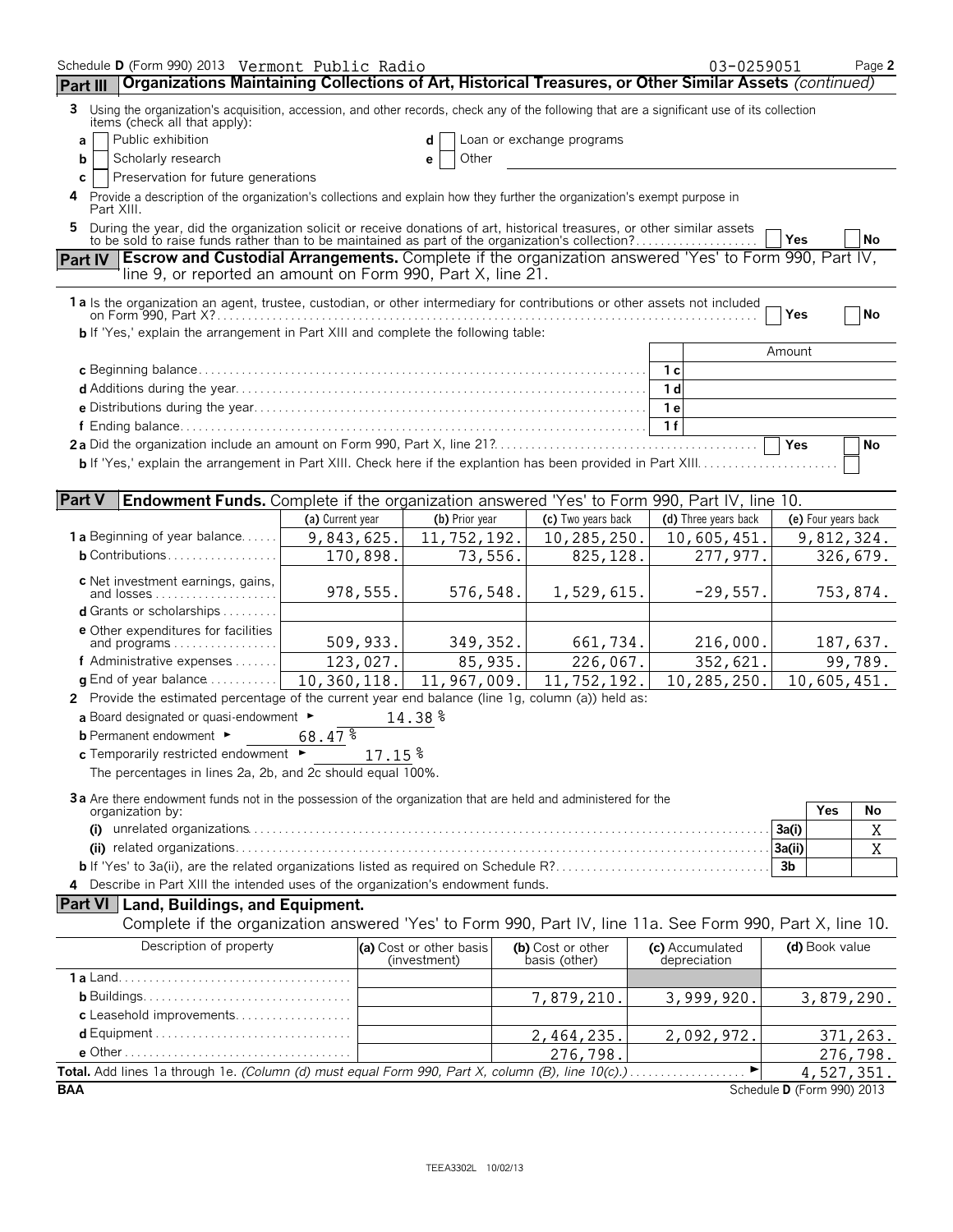|                           |                                    | Part VII Investments - Other Securities.                                                    |                 | N/A                                                                                                               |                          |
|---------------------------|------------------------------------|---------------------------------------------------------------------------------------------|-----------------|-------------------------------------------------------------------------------------------------------------------|--------------------------|
|                           |                                    |                                                                                             |                 | Complete if the organization answered 'Yes' to Form 990, Part IV, line 11b. See Form 990, Part X, line 12.        |                          |
|                           |                                    | (a) Description of security or category (including name of security)                        | (b) Book value  | (c) Method of valuation: Cost or end-of-year market value                                                         |                          |
|                           |                                    |                                                                                             |                 |                                                                                                                   |                          |
|                           |                                    |                                                                                             |                 |                                                                                                                   |                          |
| (3) Other                 |                                    | ___________________                                                                         |                 |                                                                                                                   |                          |
| (A)                       |                                    |                                                                                             |                 |                                                                                                                   |                          |
| (B)                       |                                    |                                                                                             |                 |                                                                                                                   |                          |
| (C)                       |                                    |                                                                                             |                 |                                                                                                                   |                          |
| (D)                       |                                    |                                                                                             |                 |                                                                                                                   |                          |
| $\overline{E}$            |                                    |                                                                                             |                 |                                                                                                                   |                          |
| (F)                       |                                    |                                                                                             |                 |                                                                                                                   |                          |
| (G)                       |                                    |                                                                                             |                 |                                                                                                                   |                          |
| $\overline{(\mathsf{H})}$ |                                    |                                                                                             |                 |                                                                                                                   |                          |
| $($ l $)$                 |                                    |                                                                                             |                 |                                                                                                                   |                          |
|                           |                                    | Total. (Column (b) must equal Form 990, Part X, column (B) line 12.). $\Box$                |                 |                                                                                                                   |                          |
|                           |                                    | Part VIII Investments - Program Related.                                                    |                 | N/A<br>Complete if the organization answered 'Yes' to Form 990, Part IV, line 11c. See Form 990, Part X, line 13. |                          |
|                           | (a) Description of investment type |                                                                                             | (b) Book value  | (c) Method of valuation: Cost or end-of-year market value                                                         |                          |
| (1)                       |                                    |                                                                                             |                 |                                                                                                                   |                          |
|                           |                                    |                                                                                             |                 |                                                                                                                   |                          |
| (2)                       |                                    |                                                                                             |                 |                                                                                                                   |                          |
| (3)                       |                                    |                                                                                             |                 |                                                                                                                   |                          |
| (4)                       |                                    |                                                                                             |                 |                                                                                                                   |                          |
| (5)<br>(6)                |                                    |                                                                                             |                 |                                                                                                                   |                          |
|                           |                                    |                                                                                             |                 |                                                                                                                   |                          |
| (7)<br>(8)                |                                    |                                                                                             |                 |                                                                                                                   |                          |
| (9)                       |                                    |                                                                                             |                 |                                                                                                                   |                          |
| (10)                      |                                    |                                                                                             |                 |                                                                                                                   |                          |
|                           |                                    | Total. (Column (b) must equal Form 990, Part X, column (B) line 13.).                       |                 |                                                                                                                   |                          |
| Part IX                   | <b>Other Assets.</b>               |                                                                                             |                 |                                                                                                                   |                          |
|                           |                                    |                                                                                             |                 | Complete if the organization answered 'Yes' to Form 990, Part IV, line 11d. See Form 990, Part X, line 15.        |                          |
|                           |                                    |                                                                                             | (a) Description |                                                                                                                   | (b) Book value           |
|                           |                                    | (1) Beneficial interest in trusts                                                           |                 |                                                                                                                   | 725,071.<br>3, 220, 223. |
| (3)                       | (2) FCC Licenses                   |                                                                                             |                 |                                                                                                                   |                          |
| (4)                       |                                    |                                                                                             |                 |                                                                                                                   |                          |
| $\overline{(5)}$          |                                    |                                                                                             |                 |                                                                                                                   |                          |
| (6)                       |                                    |                                                                                             |                 |                                                                                                                   |                          |
| (7)                       |                                    |                                                                                             |                 |                                                                                                                   |                          |
| (8)                       |                                    |                                                                                             |                 |                                                                                                                   |                          |
| (9)                       |                                    |                                                                                             |                 |                                                                                                                   |                          |
| (10)                      |                                    |                                                                                             |                 |                                                                                                                   |                          |
|                           |                                    |                                                                                             |                 |                                                                                                                   | 3, 945, 294.             |
| Part X                    | <b>Other Liabilities.</b>          |                                                                                             |                 |                                                                                                                   |                          |
|                           |                                    |                                                                                             |                 | Complete if the organization answered 'Yes' to Form 990, Part IV, line 11e or 11f. See Form 990, Part X, line 25  |                          |
|                           |                                    | (a) Description of liability                                                                | (b) Book value  |                                                                                                                   |                          |
| (1)<br>(2)                | Federal income taxes               |                                                                                             |                 |                                                                                                                   |                          |
| $\overline{3}$            |                                    |                                                                                             |                 |                                                                                                                   |                          |
| (4)                       |                                    |                                                                                             |                 |                                                                                                                   |                          |
| (5)                       |                                    |                                                                                             |                 |                                                                                                                   |                          |
| $\overline{(6)}$          |                                    |                                                                                             |                 |                                                                                                                   |                          |
| (7)                       |                                    |                                                                                             |                 |                                                                                                                   |                          |
| (8)                       |                                    |                                                                                             |                 |                                                                                                                   |                          |
| (9)                       |                                    |                                                                                             |                 |                                                                                                                   |                          |
| (10)                      |                                    |                                                                                             |                 |                                                                                                                   |                          |
| (11)                      |                                    |                                                                                             |                 |                                                                                                                   |                          |
|                           |                                    | Total. (Column (b) must equal Form 990, Part X, column (B) line 25.). $\blacktriangleright$ |                 |                                                                                                                   |                          |

**2.** Liability for uncertain tax positions. In Part XIII, provide the text of the footnote to the organization's financial statements that reports the organization's liability for uncertain tax positions under FIN 48 (ASC 740). Check here if the text of the footnote has been provided in Part XIII. . . . . . . . . . . . . . . . . . . . . . . . . . . . . . . . . . . . . . . . . . . . . . . . . . . . . . X See Part XIII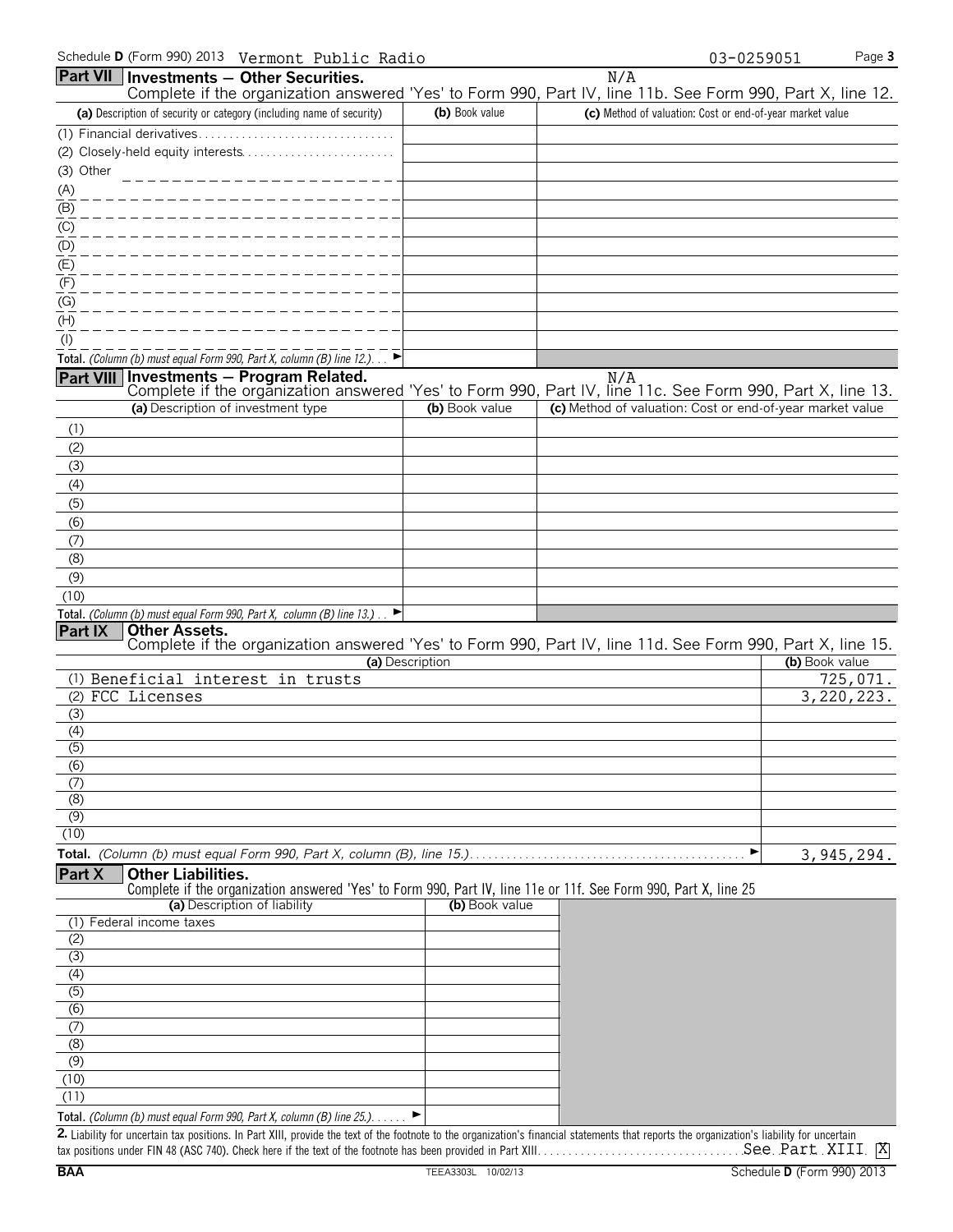| Schedule D (Form 990) 2013 Vermont Public Radio                                                       | 03-0259051                 | Page 4       |              |
|-------------------------------------------------------------------------------------------------------|----------------------------|--------------|--------------|
| <b>Part XI</b> Reconciliation of Revenue per Audited Financial Statements With Revenue per Return.    |                            |              |              |
| Complete if the organization answered 'Yes' to Form 990, Part IV, line 12a.                           |                            |              |              |
|                                                                                                       |                            | $\mathbf{1}$ | 11,409,706.  |
| Amounts included on line 1 but not on Form 990, Part VIII, line 12:<br>$\mathbf{2}^{\prime}$          |                            |              |              |
|                                                                                                       | 2a<br>$-10,011.$           |              |              |
|                                                                                                       | 2 <sub>b</sub>             |              |              |
|                                                                                                       | 2c                         |              |              |
|                                                                                                       | 2d<br>28,480.              |              |              |
|                                                                                                       |                            | 2e           | 18,469.      |
|                                                                                                       |                            | $\mathbf{3}$ | 11,391,237.  |
| Amounts included on Form 990, Part VIII, line 12, but not on line 1:<br>4                             |                            |              |              |
| a Investment expenses not included on Form 990, Part VIII, line 7b. 4a                                | 100,261.                   |              |              |
|                                                                                                       | 4 <sub>h</sub><br>123,028. |              |              |
| c Add lines 4a and 4b.                                                                                |                            | 4c           | 223,289.     |
| 5 Total revenue. Add lines 3 and 4c. (This must equal Form 990, Part I, line 12.)                     |                            | 5            | 11,614,526.  |
| <b>Part XII Reconciliation of Expenses per Audited Financial Statements With Expenses per Return.</b> |                            |              |              |
| Complete if the organization answered 'Yes' to Form 990, Part IV, line 12a.                           |                            |              |              |
|                                                                                                       |                            | 1.           | 8, 913, 169. |
| Amounts included on line 1 but not on Form 990, Part IX, line 25:<br>2                                |                            |              |              |
|                                                                                                       | 2a                         |              |              |
|                                                                                                       | 2 <sub>b</sub>             |              |              |
|                                                                                                       | 2c                         |              |              |
|                                                                                                       | 2d<br>28,480.              |              |              |
|                                                                                                       |                            | 2e           | 28,480.      |
| з.                                                                                                    |                            | 3            | 8,884,689.   |
| Amounts included on Form 990, Part IX, line 25, but not on line 1:                                    |                            |              |              |
| <b>a</b> Investment expenses not included on Form 990, Part VIII, line 7b. 4a                         | 100,261.                   |              |              |
|                                                                                                       | 4 <sub>b</sub><br>123,027. |              |              |
|                                                                                                       |                            | 4 c          | 223,288.     |
|                                                                                                       |                            | 5            | 9,107,977.   |
| Part XIII Supplemental Information.                                                                   |                            |              |              |

Provide the descriptions required for Part II, lines 3, 5, and 9; Part III, lines 1a and 4; Part IV, lines 1b and 2b; Part V,

line 4; Part X, line 2; Part XI, lines 2d and 4b; and Part XII, lines 2d and 4b. Also complete this part to provide any additional information.

## **Part X - FIN 48 Footnote**

|  |  |  |  |  |  |  |  | Vermont Public Radio is exempt from federal income taxes under Section 501(c)(3) of |  |
|--|--|--|--|--|--|--|--|-------------------------------------------------------------------------------------|--|
|--|--|--|--|--|--|--|--|-------------------------------------------------------------------------------------|--|

\_\_ the Internal Revenue Code, except on net income derived from unrelated business \_\_\_\_\_\_

| $\mathcal{N}$ 1 | primarii.<br>v | tower | rental. | Vermont | Public | Radio | ↑ believes | it has |  |  |
|-----------------|----------------|-------|---------|---------|--------|-------|------------|--------|--|--|
|                 |                |       |         |         |        |       |            |        |  |  |

\_\_ appropriate support for any tax positions taken and, as such, does not have any \_\_\_\_\_

...uncertain tax positions that are material to the financial statements. VPR's tax

\_\_ returns for the fiscal years ended September 30, 2011, 2012, and 2013 are subject to \_\_

|            |  | examination by taxing authorities, generally for three years after they were filed |  |  |  |                                   |  |
|------------|--|------------------------------------------------------------------------------------|--|--|--|-----------------------------------|--|
| <b>BAA</b> |  |                                                                                    |  |  |  | Schedule <b>D</b> (Form 990) 2013 |  |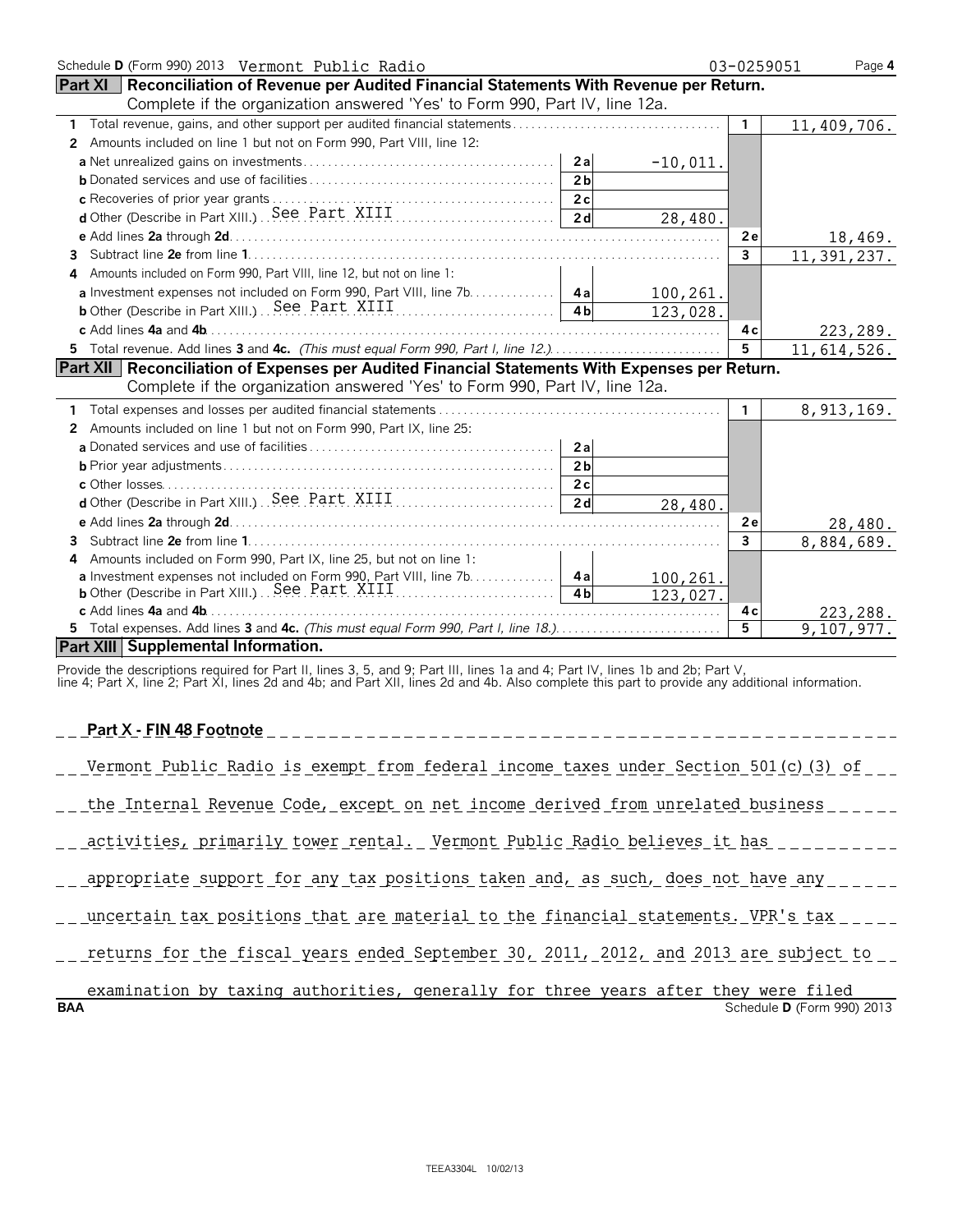| 2013                          | <b>Schedule D, Part XIII - Supplemental Information</b>                                    | Page 5                     |
|-------------------------------|--------------------------------------------------------------------------------------------|----------------------------|
| <b>Client VPR0</b>            | <b>Vermont Public Radio</b>                                                                | 03-0259051                 |
|                               | Schedule D, Part XI, Line 2d<br>Other Revenue Included In F/S But Not Included On Form 990 | $\frac{28,480}{28,480}$ .  |
| Schedule D, Part XI, Line 4b  | Other Revenue Included On Form 990 But Not Included In F/S<br>Total $\overline{\xi}$       | 123,027.<br>123,028        |
| Schedule D, Part XII, Line 2d | <b>Other Expenses And Losses Per Audited F/S</b>                                           |                            |
|                               | Total $\overline{\$}$                                                                      | $\frac{28,480}{28,480}$    |
| Schedule D, Part XII, Line 4b | Other Expenses Included On Form 990 But Not Included In F/S<br>Total                       | <u>123,027.</u><br>123,027 |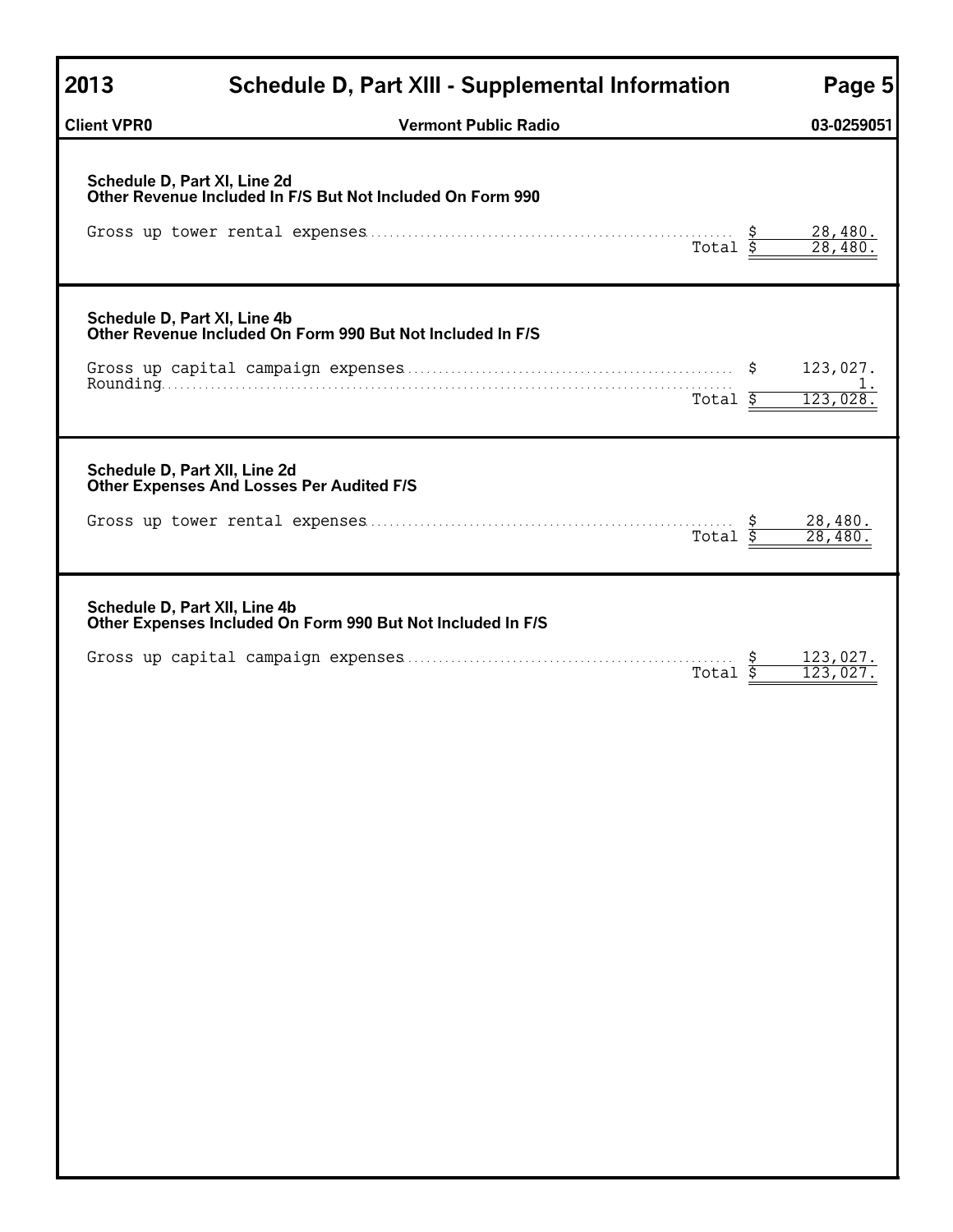|                |                                                                       |                                                            |                                                                                                                                                                                                                 |     |                                                                      | <b>Supplemental Information Regarding</b>                                                                                                                                                                                                      |  |                                                                              | OMB No. 1545-0047                                       |  |  |
|----------------|-----------------------------------------------------------------------|------------------------------------------------------------|-----------------------------------------------------------------------------------------------------------------------------------------------------------------------------------------------------------------|-----|----------------------------------------------------------------------|------------------------------------------------------------------------------------------------------------------------------------------------------------------------------------------------------------------------------------------------|--|------------------------------------------------------------------------------|---------------------------------------------------------|--|--|
|                | <b>SCHEDULE G</b><br>(Form 990 or 990-EZ)                             |                                                            | <b>Fundraising or Gaming Activities</b><br>Complete if the organization answered 'Yes' to Form 990, Part IV, lines 17, 18,<br>or 19, or if the organization entered more than \$15,000 on Form 990-EZ, line 6a. |     |                                                                      |                                                                                                                                                                                                                                                |  |                                                                              |                                                         |  |  |
|                | Department of the Treasury<br>Internal Revenue Service                |                                                            |                                                                                                                                                                                                                 |     |                                                                      | Attach to Form 990 or Form 990-EZ. > See separate instructions.<br>Information about Schedule G (Form 990 or 990-EZ) and its instructions is<br>at www.irs.gov/form990.                                                                        |  |                                                                              | <b>Open to Public</b><br><b>Inspection</b>              |  |  |
|                | Name of the organization<br>Vermont Public Radio                      |                                                            |                                                                                                                                                                                                                 |     |                                                                      |                                                                                                                                                                                                                                                |  | <b>Employer identification number</b><br>03-0259051                          |                                                         |  |  |
| Part I         |                                                                       |                                                            |                                                                                                                                                                                                                 |     |                                                                      | Fundraising Activities. Complete if the organization answered 'Yes' to Form 990, Part IV, line 17.                                                                                                                                             |  |                                                                              |                                                         |  |  |
| 1.             |                                                                       | Form 990-EZ filers are not required to complete this part. |                                                                                                                                                                                                                 |     |                                                                      | Indicate whether the organization raised funds through any of the following activities. Check all that apply.                                                                                                                                  |  |                                                                              |                                                         |  |  |
| a              | Mail solicitations                                                    |                                                            |                                                                                                                                                                                                                 |     |                                                                      | e $ X $ Solicitation of non-government grants                                                                                                                                                                                                  |  |                                                                              |                                                         |  |  |
| b              | Solicitation of government grants<br>Internet and email solicitations |                                                            |                                                                                                                                                                                                                 |     |                                                                      |                                                                                                                                                                                                                                                |  |                                                                              |                                                         |  |  |
| IX<br>с        | Phone solicitations                                                   |                                                            |                                                                                                                                                                                                                 |     |                                                                      | $\mathbf{g}$ $\overline{X}$ Special fundraising events                                                                                                                                                                                         |  |                                                                              |                                                         |  |  |
| X <br>d        | In-person solicitations                                               |                                                            |                                                                                                                                                                                                                 |     |                                                                      |                                                                                                                                                                                                                                                |  |                                                                              |                                                         |  |  |
|                |                                                                       |                                                            |                                                                                                                                                                                                                 |     |                                                                      | <b>2a</b> Did the organization have a written or oral agreement with any individual (including officers, directors, trustees or key<br>employees listed in Form 990, Part VII) or entity in connection with professional fundraising services? |  |                                                                              | X Yes<br>No                                             |  |  |
|                |                                                                       | compensated at least \$5,000 by the organization.          |                                                                                                                                                                                                                 |     |                                                                      | b If 'Yes,' list the ten highest paid individuals or entities (fundraisers) pursuant to agreements under which the fundraiser is to be                                                                                                         |  |                                                                              |                                                         |  |  |
|                | or entity (fundraiser)                                                | (i) Name and address of individual                         | (ii) Activity                                                                                                                                                                                                   |     | (iii) Did fundraiser<br>have custody or control<br>of contributions? | (iv) Gross receipts<br>from activity                                                                                                                                                                                                           |  | (v) Amount paid to<br>(or retained by)<br>fundraiser listed in<br>column (i) | (vi) Amount paid to<br>(or retained by)<br>organization |  |  |
|                |                                                                       |                                                            |                                                                                                                                                                                                                 | Yes | No                                                                   |                                                                                                                                                                                                                                                |  |                                                                              |                                                         |  |  |
| 1              | Gade Assoc., Inc 138                                                  | Jensen Road Williston VT                                   |                                                                                                                                                                                                                 |     |                                                                      |                                                                                                                                                                                                                                                |  |                                                                              |                                                         |  |  |
|                |                                                                       |                                                            | Consulting                                                                                                                                                                                                      |     | Χ                                                                    | 2,291,191.                                                                                                                                                                                                                                     |  | 97,350.                                                                      | 2, 193, 841.                                            |  |  |
| $\overline{2}$ |                                                                       |                                                            |                                                                                                                                                                                                                 |     |                                                                      |                                                                                                                                                                                                                                                |  |                                                                              |                                                         |  |  |
| 3              |                                                                       |                                                            |                                                                                                                                                                                                                 |     |                                                                      |                                                                                                                                                                                                                                                |  |                                                                              |                                                         |  |  |
| 4              |                                                                       |                                                            |                                                                                                                                                                                                                 |     |                                                                      |                                                                                                                                                                                                                                                |  |                                                                              |                                                         |  |  |
| 5              |                                                                       |                                                            |                                                                                                                                                                                                                 |     |                                                                      |                                                                                                                                                                                                                                                |  |                                                                              |                                                         |  |  |
| 6              |                                                                       |                                                            |                                                                                                                                                                                                                 |     |                                                                      |                                                                                                                                                                                                                                                |  |                                                                              |                                                         |  |  |
| 7              |                                                                       |                                                            |                                                                                                                                                                                                                 |     |                                                                      |                                                                                                                                                                                                                                                |  |                                                                              |                                                         |  |  |
| 8              |                                                                       |                                                            |                                                                                                                                                                                                                 |     |                                                                      |                                                                                                                                                                                                                                                |  |                                                                              |                                                         |  |  |
| 9              |                                                                       |                                                            |                                                                                                                                                                                                                 |     |                                                                      |                                                                                                                                                                                                                                                |  |                                                                              |                                                         |  |  |
| 10             |                                                                       |                                                            |                                                                                                                                                                                                                 |     |                                                                      |                                                                                                                                                                                                                                                |  |                                                                              |                                                         |  |  |
| Total.         |                                                                       |                                                            |                                                                                                                                                                                                                 |     |                                                                      | 2,291,191.                                                                                                                                                                                                                                     |  | 97,350.                                                                      | 2, 193, 841.                                            |  |  |
|                | or licensing.                                                         |                                                            |                                                                                                                                                                                                                 |     |                                                                      | List all states in which the organization is registered or licensed to solicit contributions or has been notified it is exempt from registration                                                                                               |  |                                                                              |                                                         |  |  |
| VT             |                                                                       |                                                            |                                                                                                                                                                                                                 |     |                                                                      |                                                                                                                                                                                                                                                |  |                                                                              |                                                         |  |  |
|                |                                                                       |                                                            |                                                                                                                                                                                                                 |     |                                                                      |                                                                                                                                                                                                                                                |  |                                                                              |                                                         |  |  |
|                |                                                                       |                                                            |                                                                                                                                                                                                                 |     |                                                                      |                                                                                                                                                                                                                                                |  |                                                                              |                                                         |  |  |
|                |                                                                       |                                                            |                                                                                                                                                                                                                 |     |                                                                      |                                                                                                                                                                                                                                                |  |                                                                              |                                                         |  |  |
|                |                                                                       |                                                            |                                                                                                                                                                                                                 |     |                                                                      |                                                                                                                                                                                                                                                |  |                                                                              |                                                         |  |  |
|                |                                                                       |                                                            |                                                                                                                                                                                                                 |     |                                                                      |                                                                                                                                                                                                                                                |  |                                                                              |                                                         |  |  |
|                |                                                                       |                                                            |                                                                                                                                                                                                                 |     |                                                                      |                                                                                                                                                                                                                                                |  |                                                                              |                                                         |  |  |
|                |                                                                       |                                                            |                                                                                                                                                                                                                 |     |                                                                      |                                                                                                                                                                                                                                                |  |                                                                              |                                                         |  |  |
|                |                                                                       |                                                            |                                                                                                                                                                                                                 |     |                                                                      |                                                                                                                                                                                                                                                |  |                                                                              |                                                         |  |  |
|                |                                                                       |                                                            |                                                                                                                                                                                                                 |     |                                                                      |                                                                                                                                                                                                                                                |  |                                                                              |                                                         |  |  |
|                |                                                                       |                                                            |                                                                                                                                                                                                                 |     |                                                                      |                                                                                                                                                                                                                                                |  |                                                                              |                                                         |  |  |

 $\overline{\phantom{a}}$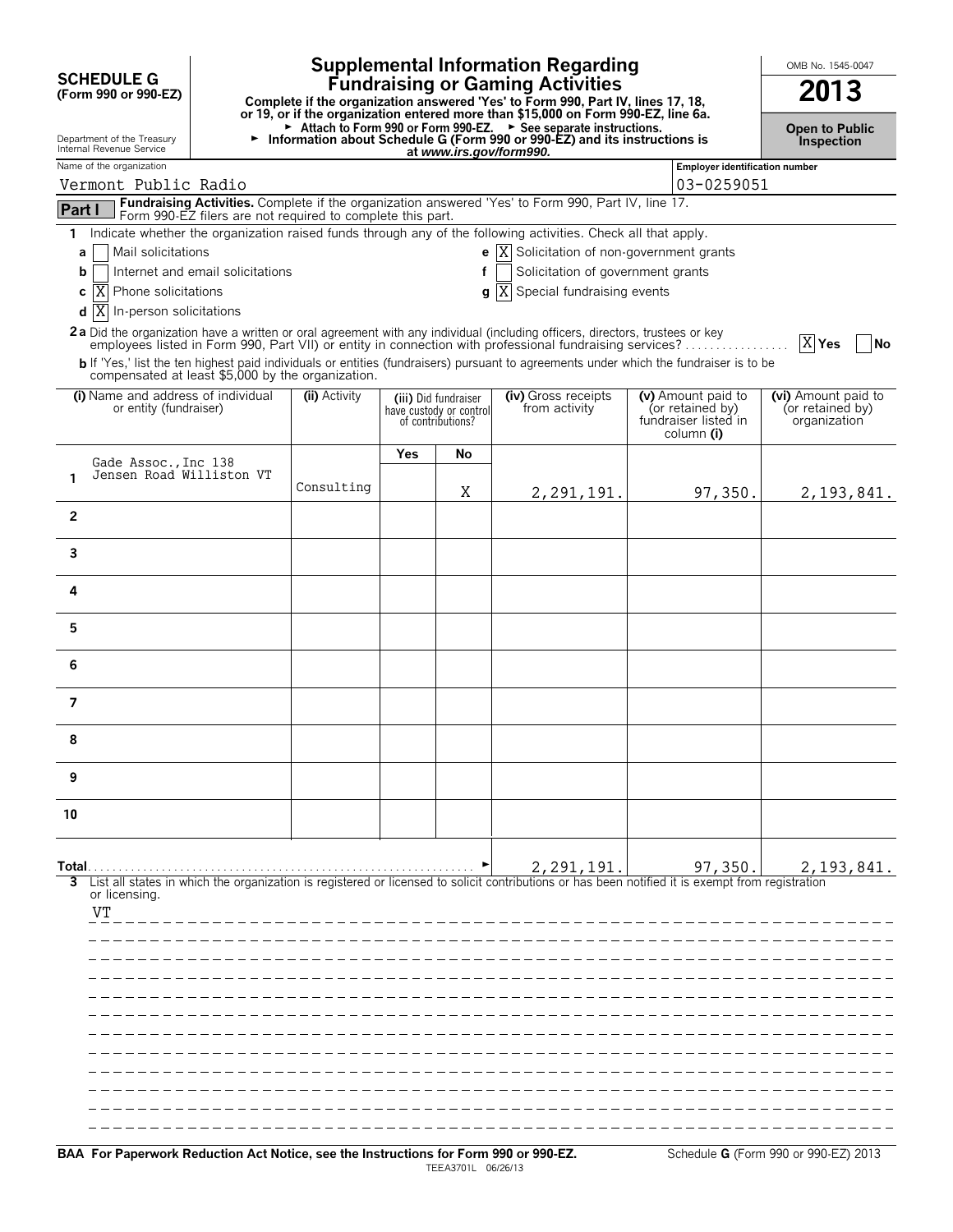|                  |                       | Schedule G (Form 990 or 990-EZ) 2013 Vermont Public Radio                                                                                                                                                                                                                             |                |                                                     | 03-0259051               | Page 2                                                      |
|------------------|-----------------------|---------------------------------------------------------------------------------------------------------------------------------------------------------------------------------------------------------------------------------------------------------------------------------------|----------------|-----------------------------------------------------|--------------------------|-------------------------------------------------------------|
|                  |                       | Part II Fundraising Events. Complete if the organization answered 'Yes' to Form 990, Part IV, line 18, or reported<br>more than \$15,000 of fundraising event contributions and gross income on Form 990-EZ, lines 1 and 6b.<br>List events with gross receipts greater than \$5,000. |                |                                                     |                          |                                                             |
|                  |                       |                                                                                                                                                                                                                                                                                       | (a) Event $#1$ | (b) Event $#2$                                      | (c) Other events<br>None | (d) Total events<br>(add column (a)<br>through column $(c)$ |
| <b>REVEND</b>    |                       |                                                                                                                                                                                                                                                                                       | (event type)   | (event type)                                        | (total number)           |                                                             |
|                  | 1.                    | Gross receipts                                                                                                                                                                                                                                                                        |                |                                                     |                          |                                                             |
|                  |                       | <b>2</b> Less: Charitable contributions                                                                                                                                                                                                                                               |                |                                                     |                          |                                                             |
|                  | 3                     | Gross income (line 1 minus line 2)                                                                                                                                                                                                                                                    |                |                                                     |                          |                                                             |
|                  | 4                     | Cash prizes                                                                                                                                                                                                                                                                           |                |                                                     |                          |                                                             |
|                  | 5                     | Noncash prizes                                                                                                                                                                                                                                                                        |                |                                                     |                          |                                                             |
|                  | 6                     | Rent/facility costs                                                                                                                                                                                                                                                                   |                |                                                     |                          |                                                             |
| R<br>E<br>C<br>T |                       | 7 Food and beverages                                                                                                                                                                                                                                                                  |                |                                                     |                          |                                                             |
|                  | 8                     |                                                                                                                                                                                                                                                                                       |                |                                                     |                          |                                                             |
| <b>EXPENSES</b>  | 9                     | Other direct expenses                                                                                                                                                                                                                                                                 |                |                                                     |                          |                                                             |
|                  | 11<br><b>Part III</b> | Gaming. Complete if the organization answered 'Yes' to Form 990, Part IV, line 19, or reported more than<br>\$15,000 on Form 990-EZ, line 6a.                                                                                                                                         |                |                                                     |                          |                                                             |
|                  |                       |                                                                                                                                                                                                                                                                                       | (a) Bingo      | (b) Pull tabs/Instant<br>bingo/progressive<br>bingo | (c) Other gaming         | (d) Total gaming<br>(add column (a)<br>through column $(c)$ |
| <b>MANUM</b>     | 1.                    | Gross revenue                                                                                                                                                                                                                                                                         |                |                                                     |                          |                                                             |
|                  |                       | 2 Cash prizes                                                                                                                                                                                                                                                                         |                |                                                     |                          |                                                             |
| <b>DENDAN</b>    | 3                     | Noncash prizes                                                                                                                                                                                                                                                                        |                |                                                     |                          |                                                             |
|                  | 4                     | Rent/facility costs                                                                                                                                                                                                                                                                   |                |                                                     |                          |                                                             |
|                  |                       |                                                                                                                                                                                                                                                                                       |                |                                                     |                          |                                                             |
|                  | 5                     |                                                                                                                                                                                                                                                                                       |                |                                                     |                          |                                                             |
|                  | 6                     | Other direct expenses                                                                                                                                                                                                                                                                 | ႜ<br>Yes<br>No | ႜ<br>Yes<br>No                                      | °<br>Yes<br>No           |                                                             |
|                  | 7                     |                                                                                                                                                                                                                                                                                       |                |                                                     |                          |                                                             |
|                  | 8                     |                                                                                                                                                                                                                                                                                       |                |                                                     |                          |                                                             |

**BAA** TEEA3702L 06/26/13 Schedule **G** (Form 990 or 990-EZ) 2013

- - - - - - - -

 $-$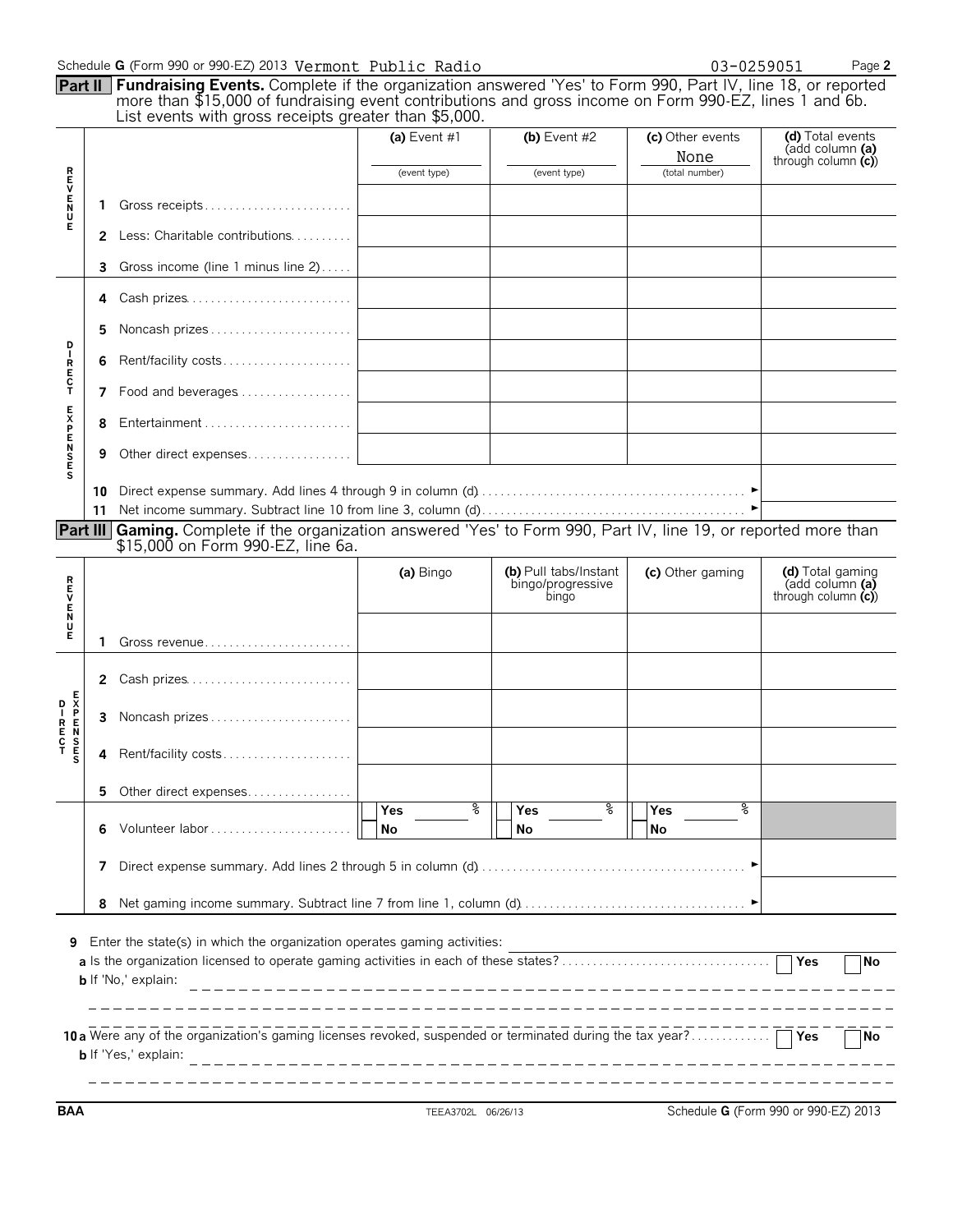|            | Schedule G (Form 990 or 990-EZ) 2013 Vermont Public Radio                                                                                                                                                                                                                                                                                                                                                                                                                                   | 03-0259051                           |     | Page 3            |
|------------|---------------------------------------------------------------------------------------------------------------------------------------------------------------------------------------------------------------------------------------------------------------------------------------------------------------------------------------------------------------------------------------------------------------------------------------------------------------------------------------------|--------------------------------------|-----|-------------------|
|            |                                                                                                                                                                                                                                                                                                                                                                                                                                                                                             |                                      | Yes | ∣No               |
| 12         | Is the organization a grantor, beneficiary or trustee of a trust or a member of a partnership or other entity formed to                                                                                                                                                                                                                                                                                                                                                                     |                                      | Yes | <b>No</b>         |
|            | <b>13</b> Indicate the percentage of gaming activity operated in:                                                                                                                                                                                                                                                                                                                                                                                                                           |                                      |     |                   |
|            |                                                                                                                                                                                                                                                                                                                                                                                                                                                                                             |                                      |     | ိဝ                |
|            |                                                                                                                                                                                                                                                                                                                                                                                                                                                                                             | 13 bl                                |     | ०१०               |
|            | 14 Enter the name and address of the person who prepares the organization's gaming/special events books and records:                                                                                                                                                                                                                                                                                                                                                                        |                                      |     |                   |
|            | Name $\blacktriangleright$                                                                                                                                                                                                                                                                                                                                                                                                                                                                  |                                      |     |                   |
|            | Address ►                                                                                                                                                                                                                                                                                                                                                                                                                                                                                   |                                      |     |                   |
|            | 15a Does the organization have a contact with a third party from whom the organization receives gaming revenue?     Yes<br><b>b</b> If 'Yes,' enter the amount of gaming revenue received by the organization $\frac{1}{2}$ , $\frac{1}{2}$ , $\frac{1}{2}$ , $\frac{1}{2}$ , $\frac{1}{2}$ , and the amount<br>of gaming revenue retained by the third party $\begin{bmatrix} 1 & 1 \\ 2 & -1 & -1 \\ 3 & -1 & -1 \end{bmatrix}$<br>c If 'Yes,' enter name and address of the third party: |                                      |     | $\blacksquare$ No |
|            | Name $\blacktriangleright$                                                                                                                                                                                                                                                                                                                                                                                                                                                                  |                                      |     |                   |
|            | Address ►                                                                                                                                                                                                                                                                                                                                                                                                                                                                                   |                                      |     |                   |
| 16         | Gaming manager information:                                                                                                                                                                                                                                                                                                                                                                                                                                                                 |                                      |     |                   |
|            | Name $\blacktriangleright$                                                                                                                                                                                                                                                                                                                                                                                                                                                                  |                                      |     |                   |
|            | Gaming manager compensation $\triangleright$ $\zeta$ _____________                                                                                                                                                                                                                                                                                                                                                                                                                          |                                      |     |                   |
|            | Description of services provided ►                                                                                                                                                                                                                                                                                                                                                                                                                                                          |                                      |     |                   |
|            | Director/officer<br>Employee<br>Independent contractor                                                                                                                                                                                                                                                                                                                                                                                                                                      |                                      |     |                   |
| 17         | Mandatory distributions                                                                                                                                                                                                                                                                                                                                                                                                                                                                     |                                      |     |                   |
|            | a Is the organization required under state law to make charitable distributions from the gaming proceeds to retain the                                                                                                                                                                                                                                                                                                                                                                      |                                      |     |                   |
|            | state gaming license?<br><b>b</b> Enter the amount of distributions required under state law to be distributed to other exempt organizations or spent in the                                                                                                                                                                                                                                                                                                                                |                                      | Yes | No                |
|            | organization's own exempt activities during the tax year $\blacktriangleright$ $\blacklozenge$                                                                                                                                                                                                                                                                                                                                                                                              |                                      |     |                   |
|            | <b>Supplemental Information.</b> Provide the explanations required by Part I, line 2b, columns (iii) and $(v)$ ,<br><b>Part IV</b><br>and Part III, lines 9, 9b, 10b, 15b, 15c, 16, and 17b, as applicable. Also provide any additional<br>information (see instructions).                                                                                                                                                                                                                  |                                      |     |                   |
|            |                                                                                                                                                                                                                                                                                                                                                                                                                                                                                             |                                      |     |                   |
|            |                                                                                                                                                                                                                                                                                                                                                                                                                                                                                             |                                      |     |                   |
|            |                                                                                                                                                                                                                                                                                                                                                                                                                                                                                             |                                      |     |                   |
|            |                                                                                                                                                                                                                                                                                                                                                                                                                                                                                             |                                      |     |                   |
|            |                                                                                                                                                                                                                                                                                                                                                                                                                                                                                             |                                      |     |                   |
|            |                                                                                                                                                                                                                                                                                                                                                                                                                                                                                             |                                      |     |                   |
|            |                                                                                                                                                                                                                                                                                                                                                                                                                                                                                             |                                      |     |                   |
|            |                                                                                                                                                                                                                                                                                                                                                                                                                                                                                             |                                      |     |                   |
|            |                                                                                                                                                                                                                                                                                                                                                                                                                                                                                             |                                      |     |                   |
|            |                                                                                                                                                                                                                                                                                                                                                                                                                                                                                             |                                      |     |                   |
|            |                                                                                                                                                                                                                                                                                                                                                                                                                                                                                             |                                      |     |                   |
| <b>BAA</b> | TEEA3703L 06/26/13                                                                                                                                                                                                                                                                                                                                                                                                                                                                          | Schedule G (Form 990 or 990-EZ) 2013 |     |                   |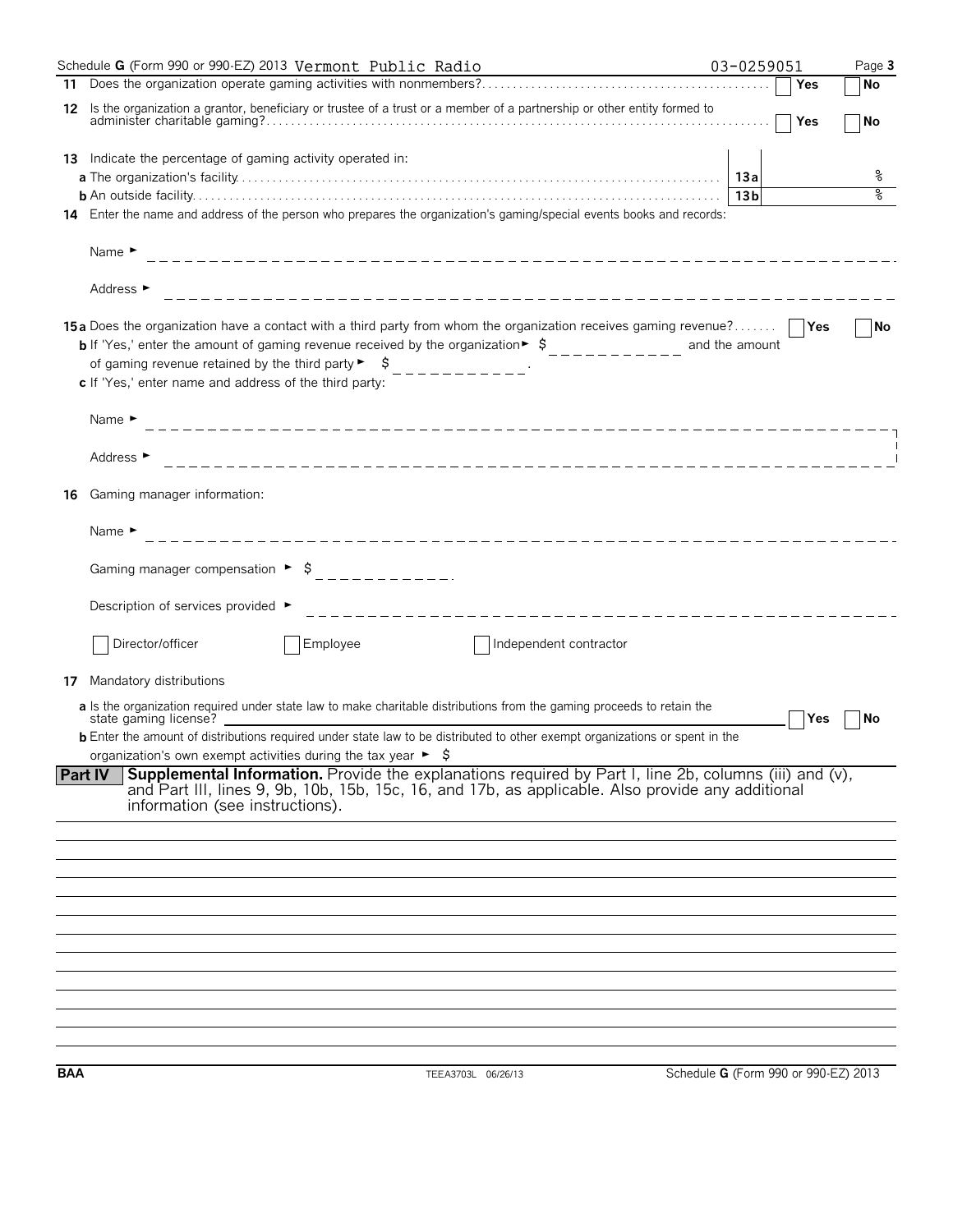| <b>Compensation Information</b><br><b>SCHEDULE J</b>   |                                                                                                                                                                                                                                                                                                                                   |                                       |                                     | OMB No. 1545-0047 |             |  |
|--------------------------------------------------------|-----------------------------------------------------------------------------------------------------------------------------------------------------------------------------------------------------------------------------------------------------------------------------------------------------------------------------------|---------------------------------------|-------------------------------------|-------------------|-------------|--|
| (Form 990)                                             | 2013<br>For certain Officers, Directors, Trustees, Key Employees, and Highest Compensated Employees<br>Complete if the organization answered 'Yes' on Form 990, Part IV, line 23.<br>Attach to Form 990. > See separate instructions.                                                                                             |                                       |                                     |                   |             |  |
| Department of the Treasury<br>Internal Revenue Service | Information about Schedule J (Form 990) and its instructions is<br>at www.irs.gov/form990.                                                                                                                                                                                                                                        |                                       | <b>Open to Public</b><br>Inspection |                   |             |  |
| Name of the organization                               |                                                                                                                                                                                                                                                                                                                                   | <b>Employer identification number</b> |                                     |                   |             |  |
| Vermont Public Radio                                   |                                                                                                                                                                                                                                                                                                                                   | 03-0259051                            |                                     |                   |             |  |
| Part I                                                 | <b>Questions Regarding Compensation</b>                                                                                                                                                                                                                                                                                           |                                       |                                     |                   |             |  |
|                                                        | 1 a Check the appropriate box(es) if the organization provided any of the following to or for a person listed in Form 990, Part<br>VII, Section A, line 1a. Complete Part III to provide any relevant information regarding these items.                                                                                          |                                       |                                     | Yes               | No          |  |
|                                                        | First-class or charter travel<br>Housing allowance or residence for personal use                                                                                                                                                                                                                                                  |                                       |                                     |                   |             |  |
| Travel for companions                                  | Payments for business use of personal residence                                                                                                                                                                                                                                                                                   |                                       |                                     |                   |             |  |
|                                                        | Tax indemnification and gross-up payments<br>Health or social club dues or initiation fees                                                                                                                                                                                                                                        |                                       |                                     |                   |             |  |
|                                                        | Discretionary spending account<br>Personal services (e.g., maid, chauffeur, chef)                                                                                                                                                                                                                                                 |                                       |                                     |                   |             |  |
|                                                        |                                                                                                                                                                                                                                                                                                                                   |                                       |                                     |                   |             |  |
|                                                        | <b>b</b> If any of the boxes on line 1a are checked, did the organization follow a written policy regarding payment or<br>reimbursement or provision of all of the expenses described above? If 'No,' complete Part III to explain                                                                                                |                                       | 1 b                                 |                   |             |  |
| 2                                                      | Did the organization require substantiation prior to reimbursing or allowing expenses incurred by all officers, directors,<br>trustees, and officers, including the CEO/Executive Director, regarding the items checked in line 1a?                                                                                               |                                       | $\overline{2}$                      |                   |             |  |
| 3                                                      | Indicate which, if any, of the following the filing organization used to establish the compensation of the organization's<br>CEO/Executive Director. Check all that apply. Do not check any boxes for methods used by a related organization to<br>establish compensation of the CEO/Executive Director, but explain in Part III. |                                       |                                     |                   |             |  |
| Compensation committee                                 | Written employment contract                                                                                                                                                                                                                                                                                                       |                                       |                                     |                   |             |  |
|                                                        | Independent compensation consultant<br>Compensation survey or study                                                                                                                                                                                                                                                               |                                       |                                     |                   |             |  |
|                                                        | Form 990 of other organizations<br>Approval by the board or compensation committee                                                                                                                                                                                                                                                |                                       |                                     |                   |             |  |
| or a related organization:                             | During the year, did any person listed in Form 990, Part VII, Section A, line 1a with respect to the filing organization                                                                                                                                                                                                          |                                       |                                     |                   |             |  |
|                                                        |                                                                                                                                                                                                                                                                                                                                   |                                       | 4а                                  |                   | Χ           |  |
|                                                        |                                                                                                                                                                                                                                                                                                                                   |                                       | 4 <sub>b</sub>                      |                   | $\mathbf X$ |  |
|                                                        |                                                                                                                                                                                                                                                                                                                                   |                                       | 4 <sub>c</sub>                      |                   | X           |  |
|                                                        | If 'Yes' to any of lines 4a-c, list the persons and provide the applicable amounts for each item in Part III.                                                                                                                                                                                                                     |                                       |                                     |                   |             |  |
|                                                        | Only section 501(c)(3) and 501(c)(4) organizations must complete lines 5-9.                                                                                                                                                                                                                                                       |                                       |                                     |                   |             |  |
| contingent on the revenues of:                         | For persons listed in Form 990, Part VII, Section A, line 1a, did the organization pay or accrue any compensation                                                                                                                                                                                                                 |                                       |                                     |                   |             |  |
|                                                        |                                                                                                                                                                                                                                                                                                                                   |                                       | 5 a                                 |                   | Χ           |  |
|                                                        | If 'Yes' to line 5a or 5b, describe in Part III.                                                                                                                                                                                                                                                                                  |                                       | 5 b                                 |                   | X           |  |
| 6<br>contingent on the net earnings of:                | For persons listed in Form 990, Part VII, Section A, line 1a, did the organization pay or accrue any compensation                                                                                                                                                                                                                 |                                       |                                     |                   |             |  |
|                                                        |                                                                                                                                                                                                                                                                                                                                   |                                       | 6а                                  |                   | Χ           |  |
|                                                        |                                                                                                                                                                                                                                                                                                                                   |                                       | 6b                                  |                   | X           |  |
|                                                        | If 'Yes' to line 6a or 6b, describe in Part III.                                                                                                                                                                                                                                                                                  |                                       |                                     |                   |             |  |
| 7                                                      | For persons listed in Form 990, Part VII, Section A, line 1a, did the organization provide any non-fixed                                                                                                                                                                                                                          |                                       | 7                                   |                   | Χ           |  |
| 8                                                      | Were any amounts reported in Form 990, Part VII, paid or accrued pursuant to a contract that was subject                                                                                                                                                                                                                          |                                       |                                     |                   |             |  |
|                                                        | to the initial contract exception described in Regulations section 53.4958-4(a)(3)?                                                                                                                                                                                                                                               |                                       | 8                                   |                   | Χ           |  |
| 9                                                      | If 'Yes' to line 8, did the organization also follow the rebuttable presumption procedure described in Regulations                                                                                                                                                                                                                |                                       | 9                                   |                   |             |  |
|                                                        | BAA For Paperwork Reduction Act Notice, see the Instructions for Form 990.                                                                                                                                                                                                                                                        | Schedule J (Form 990) 2013            |                                     |                   |             |  |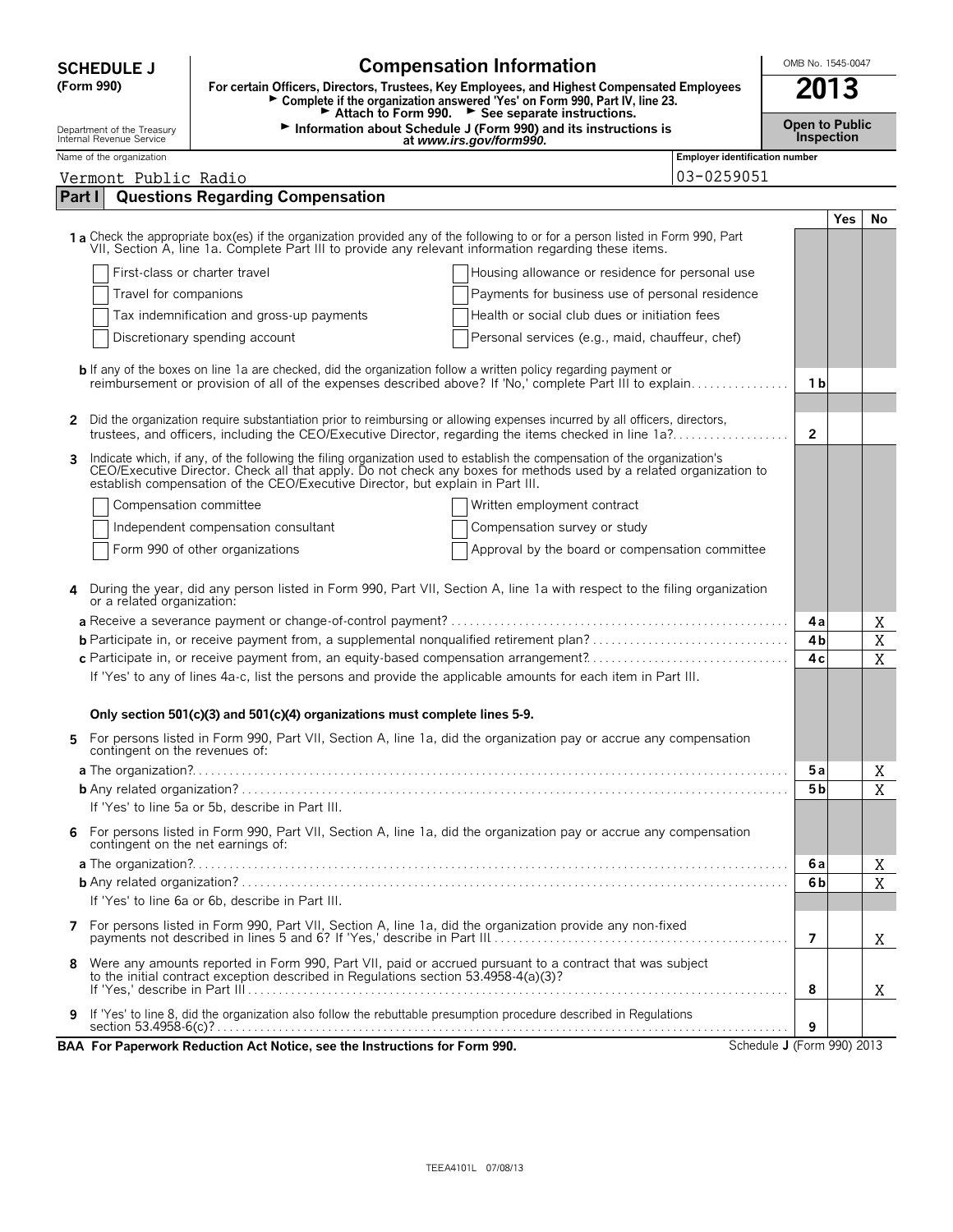## **Part II** Officers, Directors, Trustees, Key Employees, and Highest Compensated Employees. Use duplicate copies if additional space is needed.

For each individual whose compensation must be reported in Schedule J, report compensation from the organization on row (i) and from related organizations, described in the instructions on<br>row (ii). Do not list any individ

Note. The sum of columns (B)(i)-(iii) for each listed individual must equal the total amount of Form 990, Part VII, Section A, line 1a, applicable columns (D) and (E) amounts for that individual.

|                         |             |                          | (B) Breakdown of W-2 and/or 1099-MISC compensation |                                           |                                                                | (D) Nontaxable<br>benefits | $(E)$ Total of<br>columns $(B)(i)$ - $(D)$ |                                                                  |
|-------------------------|-------------|--------------------------|----------------------------------------------------|-------------------------------------------|----------------------------------------------------------------|----------------------------|--------------------------------------------|------------------------------------------------------------------|
| (A) Name and Title      |             | (i) Base<br>compensation | (ii) Bonus and<br>incentive<br>compensation        | (iii) Other<br>reportable<br>compensation | <b>(C)</b> Retirement<br>and other<br>deferred<br>compensation |                            |                                            | (F) Compensation<br>reported as<br>deferred in prior<br>Form 990 |
| Robin Turnau            | (i)         | 155, 352.                | $\mathsf 0$                                        | $0$ .                                     | 6,207                                                          | 18,055.                    | 179,614                                    | 0.                                                               |
| 1 President & CEO       | (i)         | 0.                       | $\mathbf{0}$                                       | 0.                                        | $\mathsf 0$                                                    | $\mathbf{0}$               | 0                                          | $0$ .                                                            |
|                         | (i)         |                          |                                                    |                                           |                                                                |                            |                                            |                                                                  |
| $\overline{2}$          | (i)         |                          |                                                    |                                           |                                                                |                            |                                            |                                                                  |
|                         | (i)         |                          |                                                    |                                           |                                                                |                            |                                            |                                                                  |
| $\overline{\mathbf{3}}$ | (i)         |                          |                                                    |                                           |                                                                |                            |                                            |                                                                  |
|                         | (i)         |                          |                                                    |                                           |                                                                |                            |                                            |                                                                  |
| 4                       | (i)         |                          |                                                    |                                           |                                                                |                            |                                            |                                                                  |
|                         | (i)         |                          |                                                    |                                           |                                                                |                            |                                            |                                                                  |
| 5                       | (i)         |                          |                                                    |                                           |                                                                |                            |                                            |                                                                  |
|                         | (i)         |                          |                                                    |                                           |                                                                |                            |                                            |                                                                  |
| 6                       | (i)         |                          |                                                    |                                           |                                                                |                            |                                            |                                                                  |
| 7                       | (i)<br>(ii) |                          |                                                    |                                           |                                                                |                            |                                            |                                                                  |
|                         | (i)         |                          |                                                    |                                           |                                                                |                            |                                            |                                                                  |
| 8                       | (i)         |                          |                                                    |                                           |                                                                |                            |                                            |                                                                  |
|                         | (i)         |                          |                                                    |                                           |                                                                |                            |                                            |                                                                  |
| 9                       | (i)         |                          |                                                    |                                           |                                                                |                            |                                            |                                                                  |
|                         | (i)         |                          |                                                    |                                           |                                                                |                            |                                            |                                                                  |
| ${\bf 10}$              | (i)         |                          |                                                    |                                           |                                                                |                            |                                            |                                                                  |
|                         | (i)         |                          |                                                    |                                           |                                                                |                            |                                            |                                                                  |
| 11                      | (i)         |                          |                                                    |                                           |                                                                |                            |                                            |                                                                  |
|                         | (i)         |                          |                                                    |                                           |                                                                |                            |                                            |                                                                  |
| 12                      | (i)         |                          |                                                    |                                           |                                                                |                            |                                            |                                                                  |
|                         | (i)         |                          |                                                    |                                           |                                                                |                            |                                            |                                                                  |
| 13                      | (i)         |                          |                                                    |                                           |                                                                |                            |                                            |                                                                  |
|                         | (i)         |                          |                                                    |                                           |                                                                |                            |                                            |                                                                  |
| 14                      | (i)         |                          |                                                    |                                           |                                                                |                            |                                            |                                                                  |
|                         | (i)         |                          |                                                    |                                           |                                                                |                            |                                            |                                                                  |
| 15                      | (i)         |                          |                                                    |                                           |                                                                |                            |                                            |                                                                  |
|                         | (i)         |                          |                                                    |                                           |                                                                |                            |                                            |                                                                  |
| 16                      | (i)         |                          |                                                    |                                           |                                                                |                            |                                            |                                                                  |
| <b>BAA</b>              |             |                          | TEEA4102L 07/08/13                                 |                                           |                                                                |                            |                                            | Schedule J (Form 990) 2013                                       |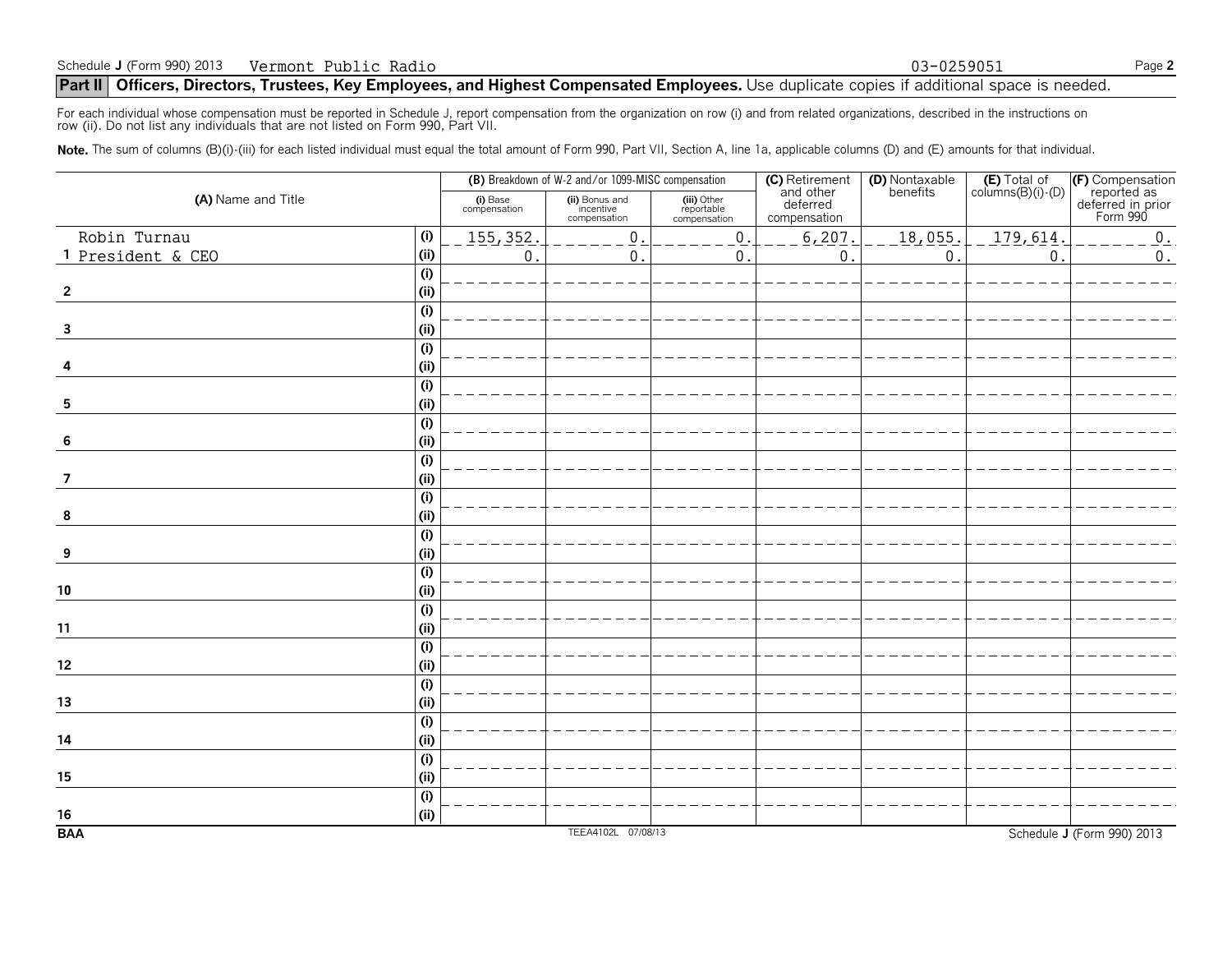## **Part III Supplemental Information**

Provide the information, explanation, or descriptions required for Part I, lines 1a, 1b, 3, 4a, 4b, 4c, 5a, 5b, 6a, 6b, 7, and 8, for Part II. Also complete this part for any additional information.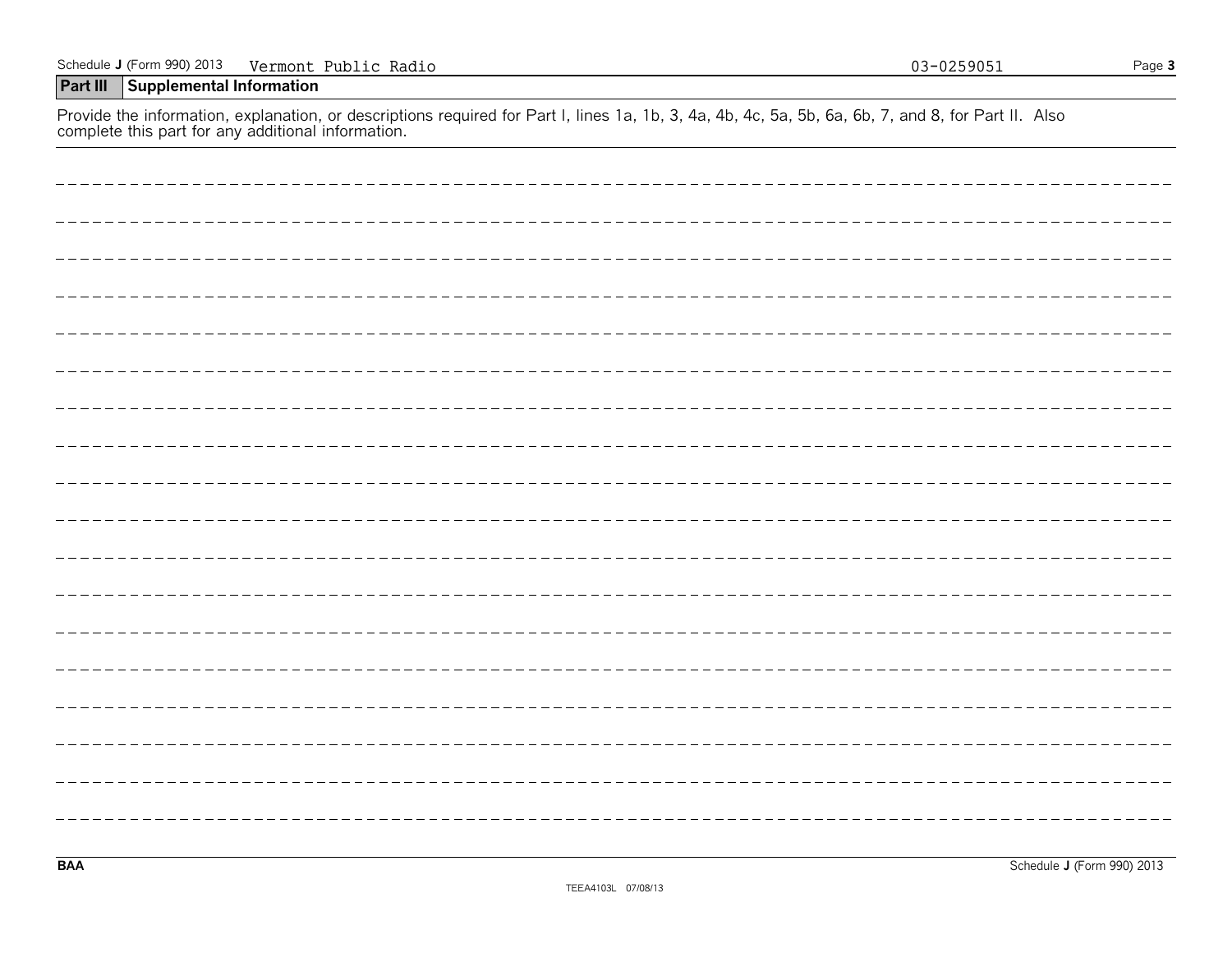# **SCHEDULE M Noncash Contributions**<br>(Form 990) **Complete if the organizations answered 'Yes' on Form 990, Part IV, lines 29 or 30.**

| Department of the Treasury |
|----------------------------|
| Internal Revenue Service   |

► Complete if the organizations answered 'Yes' on Form 990, Part IV, lines 29 or 30.

| Name of the organization |  |  |  |  |
|--------------------------|--|--|--|--|
|--------------------------|--|--|--|--|

| $\triangleright$ Attach to Form 990.                                                    | <b>Open To Public</b> |
|-----------------------------------------------------------------------------------------|-----------------------|
| Information about Schedule M (Form 990) and its instructions is at www.irs.gov/form990. | <b>Inspection</b>     |

| Name of the organization   | <b>Employer identification number</b> |
|----------------------------|---------------------------------------|
| Vermont<br>Public<br>Radio | 13-0259051<br>03                      |

**Part I Types of Property**

|     |                                                                                                                                                                                                                                                         | (a)<br>Check if<br>applicable | (b)<br>Number of<br>contributions or<br>items contributed | (c)<br>Noncash contribution<br>amounts reported<br>on Form 990,<br>Part VIII, line 1g | noncash contribution amounts | (d)<br>Method of determining |     |    |
|-----|---------------------------------------------------------------------------------------------------------------------------------------------------------------------------------------------------------------------------------------------------------|-------------------------------|-----------------------------------------------------------|---------------------------------------------------------------------------------------|------------------------------|------------------------------|-----|----|
| 1.  |                                                                                                                                                                                                                                                         |                               |                                                           |                                                                                       |                              |                              |     |    |
| 2   | Art - Historical treasures                                                                                                                                                                                                                              |                               |                                                           |                                                                                       |                              |                              |     |    |
| 3   | Art - Fractional interests                                                                                                                                                                                                                              |                               |                                                           |                                                                                       |                              |                              |     |    |
| 4   | Books and publications                                                                                                                                                                                                                                  |                               |                                                           |                                                                                       |                              |                              |     |    |
| 5   | Clothing and household goods                                                                                                                                                                                                                            |                               |                                                           |                                                                                       |                              |                              |     |    |
| 6   | Cars and other vehicles                                                                                                                                                                                                                                 |                               |                                                           |                                                                                       |                              |                              |     |    |
| 7   | Boats and planes                                                                                                                                                                                                                                        |                               |                                                           |                                                                                       |                              |                              |     |    |
| 8   | Intellectual property                                                                                                                                                                                                                                   |                               |                                                           |                                                                                       |                              |                              |     |    |
| 9   | Securities - Publicly traded                                                                                                                                                                                                                            | X                             | 1                                                         | 74,863. Market quote                                                                  |                              |                              |     |    |
| 10  | Securities - Closely held stock                                                                                                                                                                                                                         |                               |                                                           |                                                                                       |                              |                              |     |    |
| 11  | Securities - Partnership, LLC, or trust interests.                                                                                                                                                                                                      |                               |                                                           |                                                                                       |                              |                              |     |    |
|     | 12 Securities - Miscellaneous                                                                                                                                                                                                                           |                               |                                                           |                                                                                       |                              |                              |     |    |
| 13. | Qualified conservation contribution -<br>Historic structures $\ldots \ldots \ldots \ldots \ldots \ldots \ldots \ldots \ldots$                                                                                                                           |                               |                                                           |                                                                                       |                              |                              |     |    |
| 14  | Qualified conservation contribution $-$ Other $\dots$                                                                                                                                                                                                   |                               |                                                           |                                                                                       |                              |                              |     |    |
| 15  |                                                                                                                                                                                                                                                         |                               |                                                           |                                                                                       |                              |                              |     |    |
| 16  |                                                                                                                                                                                                                                                         |                               |                                                           |                                                                                       |                              |                              |     |    |
| 17  |                                                                                                                                                                                                                                                         |                               |                                                           |                                                                                       |                              |                              |     |    |
| 18  |                                                                                                                                                                                                                                                         |                               |                                                           |                                                                                       |                              |                              |     |    |
| 19  |                                                                                                                                                                                                                                                         |                               |                                                           |                                                                                       |                              |                              |     |    |
| 20  | Drugs and medical supplies                                                                                                                                                                                                                              |                               |                                                           |                                                                                       |                              |                              |     |    |
| 21  | $Taxidermy \ldots \ldots \ldots \ldots \ldots \ldots \ldots \ldots \ldots$                                                                                                                                                                              |                               |                                                           |                                                                                       |                              |                              |     |    |
| 22  |                                                                                                                                                                                                                                                         |                               |                                                           |                                                                                       |                              |                              |     |    |
| 23  | Scientific specimens                                                                                                                                                                                                                                    |                               |                                                           |                                                                                       |                              |                              |     |    |
| 24  | Archeological artifacts                                                                                                                                                                                                                                 |                               |                                                           |                                                                                       |                              |                              |     |    |
| 25  | Other $\blacktriangleright$<br>_______________<br>$\cdot$                                                                                                                                                                                               |                               |                                                           |                                                                                       |                              |                              |     |    |
| 26  | Other $\blacktriangleright$<br>$). \ldots$<br>_______________                                                                                                                                                                                           |                               |                                                           |                                                                                       |                              |                              |     |    |
| 27  | Other $\blacktriangleright$<br>$). \ldots$<br>_ _ _ _ _ _ _ _ _ _ _ _ _ _                                                                                                                                                                               |                               |                                                           |                                                                                       |                              |                              |     |    |
| 28  | Other $\blacktriangleright$<br>$). \ldots$                                                                                                                                                                                                              |                               |                                                           |                                                                                       |                              |                              |     |    |
| 29  | Number of Forms 8283 received by the organization during the tax year for contributions for which the                                                                                                                                                   |                               |                                                           |                                                                                       |                              |                              |     |    |
|     | organization completed Form 8283, Part IV, Donee Acknowledgement                                                                                                                                                                                        |                               |                                                           |                                                                                       | 29                           |                              |     |    |
|     |                                                                                                                                                                                                                                                         |                               |                                                           |                                                                                       |                              |                              | Yes | No |
|     | 30a During the year, did the organization receive by contribution any property reported in Part I, lines 1-28, that it must<br>hold for at least three years from the date of the initial contribution, and which is not required to be used for exempt |                               |                                                           |                                                                                       |                              |                              |     |    |
|     |                                                                                                                                                                                                                                                         |                               |                                                           |                                                                                       |                              | 30 a                         |     | Χ  |
|     | <b>b</b> If 'Yes,' describe the arrangement in Part II.                                                                                                                                                                                                 |                               |                                                           |                                                                                       |                              |                              |     |    |
|     | 31 Does the organization have a gift acceptance policy that requires the review of any non-standard contributions?                                                                                                                                      |                               |                                                           |                                                                                       |                              | 31                           | Χ   |    |
|     | 32a Does the organization hire or use third parties or related organizations to solicit, process, or sell                                                                                                                                               |                               |                                                           |                                                                                       |                              | 32a                          |     | Χ  |
|     | <b>b</b> If 'Yes,' describe in Part II.                                                                                                                                                                                                                 |                               |                                                           |                                                                                       |                              |                              |     |    |
|     | 33 If the organization did not report an amount in column (c) for a type of property for which column (a) is checked,<br>describe in Part II.                                                                                                           |                               |                                                           |                                                                                       |                              |                              |     |    |
|     | BAA For Paperwork Reduction Act Notice, see the Instructions for Form 990.                                                                                                                                                                              |                               |                                                           |                                                                                       | Schedule M (Form 990) 2013   |                              |     |    |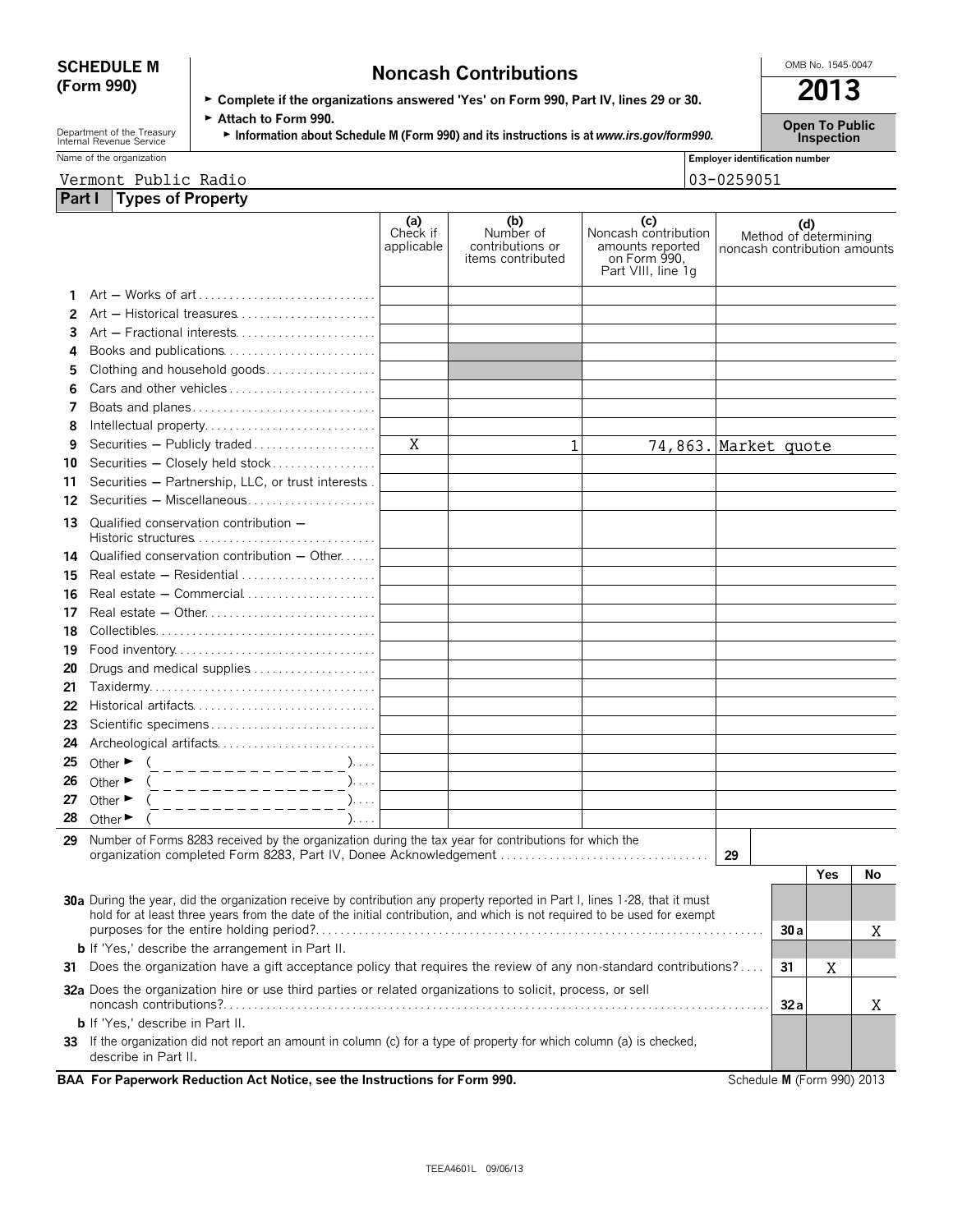| <b>Part II Supplemental Information.</b> Provide the information required by Part I, lines 30b, 32b, and 33, and whether the organization is reporting in Part I, column (b), the number of contributions, the number of items rece |
|-------------------------------------------------------------------------------------------------------------------------------------------------------------------------------------------------------------------------------------|
|                                                                                                                                                                                                                                     |
|                                                                                                                                                                                                                                     |
|                                                                                                                                                                                                                                     |
|                                                                                                                                                                                                                                     |
|                                                                                                                                                                                                                                     |
|                                                                                                                                                                                                                                     |
|                                                                                                                                                                                                                                     |
|                                                                                                                                                                                                                                     |
|                                                                                                                                                                                                                                     |
| _______________________                                                                                                                                                                                                             |
|                                                                                                                                                                                                                                     |
|                                                                                                                                                                                                                                     |

Schedule **M** (Form 990) 2013 Page **2** Vermont Public Radio 03-0259051

|  | ---- |
|--|------|
|  |      |
|  |      |
|  |      |
|  | ___  |

\_\_\_\_\_\_\_\_\_\_\_\_\_\_\_\_\_\_\_\_\_\_\_\_\_\_\_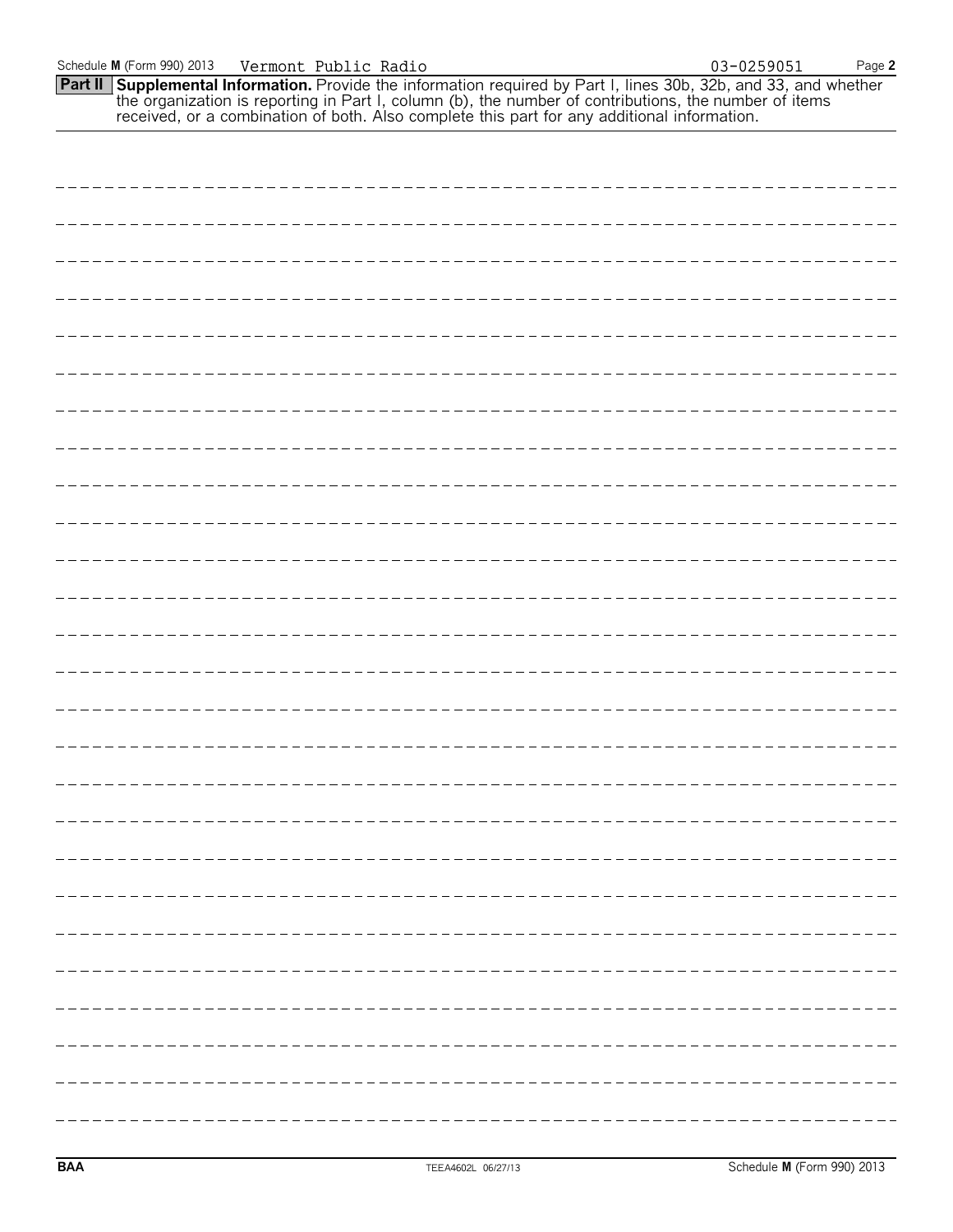| <b>SCHEDULE O</b>    |  |  |
|----------------------|--|--|
| (Form 990 or 990-EZ) |  |  |

## Supplemental Information to Form 990 or 990-EZ **DOMB No. 1545-0047**

**(Form 990 or 990-EZ) Complete to provide information for responses to specific questions on Form 990 or 990-EZ or to provide any additional information. 2013** Attach to Form 990 or 990-EZ. <sup>G</sup>**Open to Public** Department of the Treasury **Information about Schedule O (Form 990 or 990-EZ) and its instructions is** Internal Revenue Service **Inspection at** *www.irs.gov/form990.*

Vermont Public Radio  $\vert$  03-0259051

**Employer identification number** 

# **Form 990, Part III, Line 1 - Organization Mission** Listener-supported Vermont Public Radio has served the people of Vermont and the surrounding region since 1977 as Vermont's only statewide public radio network, VPR is a trusted and independent source for news, music, conversation, NPR programming and much more. **Form 990, Part VI, Line 11b - Form 990 Review Process** Form 990 was reviewed by the controller and CFO prior to filing with the IRS. It was distributed to the Board of Directors after filing with the IRS **Form 990, Part VI, Line 12c - Explanation of Monitoring and Enforcement of Conflicts** VPR has a written policy on conflicts of interest and disclosure of certain interests which is designed to help directors, officers,and employees identify situations that present potential conflicts of interest and provide VPR with a procedure which will allow a transaction to be treated as valid and binding even though there is or may be a conflict of interest with respect to the transaction. **Form 990, Part VI, Line 15a - Compensation Review & Approval Process - CEO, Top Management** Board of Directors approve the president's salary. **Form 990, Part VI, Line 15b - Compensation Review & Approval Process - Officers & Key Employees** Other officers' salaries are approved by the president. **Form 990, Part VI, Line 19 - Other Organization Documents Publicly Available** Governing documents are published on the VPR website and made available upon request.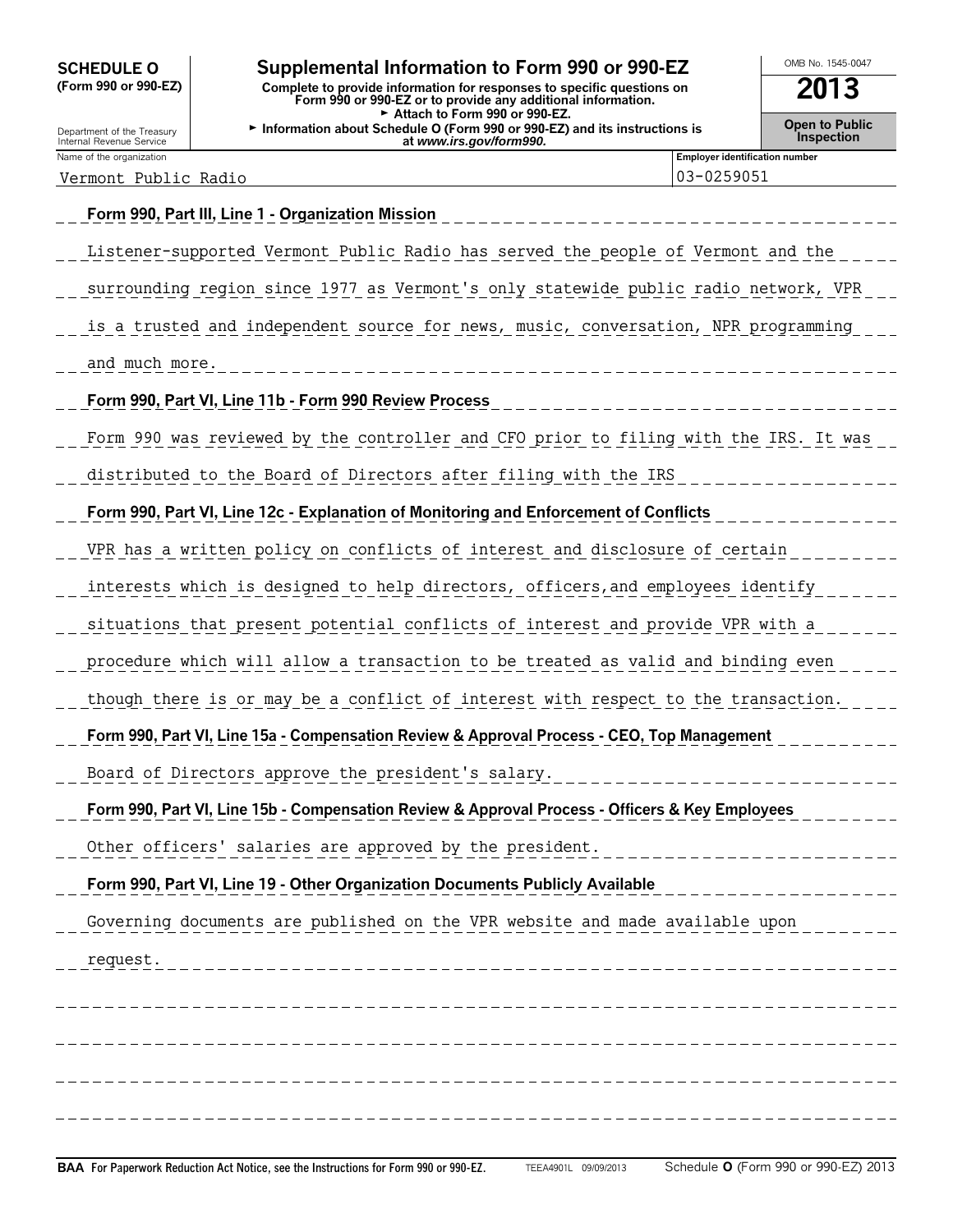|             | Form $990 - T$                                         |                  | <b>Exempt Organization Business Income Tax Return</b>                                                                                                                                                           |                |                                                 |                    |              |                 | OMB No. 1545-0687                                                                 |                   |  |
|-------------|--------------------------------------------------------|------------------|-----------------------------------------------------------------------------------------------------------------------------------------------------------------------------------------------------------------|----------------|-------------------------------------------------|--------------------|--------------|-----------------|-----------------------------------------------------------------------------------|-------------------|--|
|             |                                                        |                  | (and proxy tax under section 6033(e))<br>For calendar year 2013 or other tax year beginning $\frac{10/01}{\sqrt{5}}$ , 2013, and ending $\frac{9/30}{\sqrt{5}}$ , 2014                                          |                | ► Šee separate instructions.                    |                    |              |                 | 2013                                                                              |                   |  |
|             | Department of the Treasury<br>Internal Revenue Service |                  | Information about Form 990-T and its instructions is available at www.irs.gov/form990t.<br>► Do not enter SSN numbers on this form as it may be public if you organization is a 501(c)(3).                      |                |                                                 |                    |              |                 | Open to Public Inspection for<br>501(c)(3) Organizations Only                     |                   |  |
| A           | Check box if<br>address changed                        |                  |                                                                                                                                                                                                                 |                | Check box if name changed and see instructions. |                    |              |                 | <b>Employer identification number</b><br>(Employees' trust, see<br>instructions.) |                   |  |
| в           | Exempt under section<br>$X$ 501( c )( 3)               | <b>Print</b>     | Vermont Public Radio<br>365 Troy Avenue<br>or l                                                                                                                                                                 |                |                                                 |                    |              |                 | 03-0259051                                                                        |                   |  |
|             | 408(e)<br>408A                                         | 220(e)<br>530(a) | Type Colchester, VT 05446                                                                                                                                                                                       |                |                                                 |                    |              | F               | <b>Unrelated business activity</b><br>codes (See instructions.)                   |                   |  |
|             | 529(a)<br>Book value of all assets at                  |                  | <b>F</b> Group exemption number (See instructions.)▶                                                                                                                                                            |                |                                                 |                    |              |                 | 531190                                                                            |                   |  |
| C           | end of year                                            |                  | G Check organization type $\blacktriangleright \boxed{X}$ 501(c) corporation                                                                                                                                    |                |                                                 |                    | 501(c) trust | 401(a) trust    |                                                                                   | Other trust       |  |
| Н           | 22,399,500.                                            |                  | Describe the organization's primary unrelated business activity.                                                                                                                                                |                |                                                 |                    |              |                 |                                                                                   |                   |  |
|             | Tower Rental                                           |                  |                                                                                                                                                                                                                 |                |                                                 |                    |              |                 |                                                                                   |                   |  |
|             |                                                        |                  | During the tax year, was the corporation a subsidiary in an affiliated group or a parent-subsidiary controlled group? ▶                                                                                         |                |                                                 |                    |              |                 | Yes                                                                               | $\overline{X}$ No |  |
|             |                                                        |                  | If 'Yes,' enter the name and identifying number of the parent corporation  ▶                                                                                                                                    |                |                                                 |                    |              |                 |                                                                                   |                   |  |
| J<br>Part I |                                                        |                  | The books are in care of Madelyn Cataford<br><b>Unrelated Trade or Business Income</b>                                                                                                                          |                | (A) Income                                      |                    | (B) Expenses |                 | Telephone number► 802-654-4305<br>$(C)$ Net                                       |                   |  |
|             | 1 a Gross receipts or sales                            |                  |                                                                                                                                                                                                                 |                |                                                 |                    |              |                 |                                                                                   |                   |  |
|             | <b>b</b> Less returns and allowances $\ldots$          |                  | c Balance                                                                                                                                                                                                       | 1 с            |                                                 |                    |              |                 |                                                                                   |                   |  |
|             |                                                        |                  |                                                                                                                                                                                                                 | $\overline{2}$ |                                                 |                    |              |                 |                                                                                   |                   |  |
| 3           |                                                        |                  |                                                                                                                                                                                                                 | 3              |                                                 |                    |              |                 |                                                                                   |                   |  |
|             |                                                        |                  | 4 a Capital gain net income (attach Form 8949 and Schedule D)                                                                                                                                                   | 4a             |                                                 |                    |              |                 |                                                                                   |                   |  |
|             |                                                        |                  | <b>b</b> Net gain (loss) (Form 4797, Part II, line 17) (attach Form 4797). $\ldots$                                                                                                                             | 4 <sub>b</sub> |                                                 |                    |              |                 |                                                                                   |                   |  |
|             |                                                        |                  |                                                                                                                                                                                                                 | 4c             |                                                 |                    |              |                 |                                                                                   |                   |  |
|             |                                                        |                  | 5 Income (loss) from partnerships and S corporations<br>$\mathsf{l}$ (attach statement) $\ldots \ldots \ldots \ldots \ldots \ldots \ldots \ldots \ldots \ldots \ldots \ldots$                                   | 5              |                                                 |                    |              |                 |                                                                                   |                   |  |
| 6           |                                                        |                  |                                                                                                                                                                                                                 | 6              |                                                 | 98,807.            | 33, 391.     |                 |                                                                                   | 65,416.           |  |
| 7           |                                                        |                  | Unrelated debt-financed income (Schedule E)                                                                                                                                                                     | $\overline{7}$ |                                                 |                    |              |                 |                                                                                   |                   |  |
| 8           |                                                        |                  | Interest, annuities, royalties, and rents from controlled organizations (Schedule F)                                                                                                                            | 8              |                                                 |                    |              |                 |                                                                                   |                   |  |
| 9           |                                                        |                  | Investment income of a section $501(c)(7)$ , (9), or (17) organization (Sch G)                                                                                                                                  | 9              |                                                 |                    |              |                 |                                                                                   |                   |  |
| 10          |                                                        |                  | Exploited exempt activity income (Schedule I)                                                                                                                                                                   | 10             |                                                 |                    |              |                 |                                                                                   |                   |  |
| 11          |                                                        |                  |                                                                                                                                                                                                                 | 11             |                                                 |                    |              |                 |                                                                                   |                   |  |
| 12          |                                                        |                  | Other income (See instructions; attach schedule.).                                                                                                                                                              |                |                                                 |                    |              |                 |                                                                                   |                   |  |
|             |                                                        |                  |                                                                                                                                                                                                                 | 12             |                                                 |                    |              |                 |                                                                                   |                   |  |
|             |                                                        |                  |                                                                                                                                                                                                                 | 13             |                                                 | 98,807.            | 33,391.      |                 |                                                                                   | 65,416.           |  |
|             |                                                        |                  | Part II   Deductions Not Taken Elsewhere (See instructions for limitations on deductions.) (Except for                                                                                                          |                |                                                 |                    |              |                 |                                                                                   |                   |  |
|             |                                                        |                  | contributions, deductions must be directly connected with the unrelated business income.)                                                                                                                       |                |                                                 |                    |              |                 |                                                                                   |                   |  |
| 14<br>15    |                                                        |                  |                                                                                                                                                                                                                 |                |                                                 |                    |              | 14<br>15        |                                                                                   |                   |  |
| 16          |                                                        |                  |                                                                                                                                                                                                                 |                |                                                 |                    |              | 16              |                                                                                   |                   |  |
| 17          |                                                        |                  |                                                                                                                                                                                                                 |                |                                                 |                    |              | 17              |                                                                                   |                   |  |
| 18          |                                                        |                  |                                                                                                                                                                                                                 |                |                                                 |                    |              | 18              |                                                                                   |                   |  |
| 19          |                                                        |                  |                                                                                                                                                                                                                 |                |                                                 |                    |              | 19              |                                                                                   | 4,400.            |  |
| 20          |                                                        |                  |                                                                                                                                                                                                                 |                |                                                 |                    |              | 20              |                                                                                   |                   |  |
| 21          |                                                        |                  |                                                                                                                                                                                                                 |                |                                                 |                    | 4,911.       |                 |                                                                                   |                   |  |
| 22          |                                                        |                  |                                                                                                                                                                                                                 |                |                                                 |                    | 4,911        | 22 <sub>b</sub> |                                                                                   |                   |  |
| 23          |                                                        |                  |                                                                                                                                                                                                                 |                |                                                 |                    |              | 23              |                                                                                   |                   |  |
| 24          |                                                        |                  |                                                                                                                                                                                                                 |                |                                                 |                    |              | 24              |                                                                                   |                   |  |
| 25          |                                                        |                  |                                                                                                                                                                                                                 |                |                                                 |                    |              | 25              |                                                                                   |                   |  |
| 26          |                                                        |                  |                                                                                                                                                                                                                 |                |                                                 |                    |              | 26<br>27        |                                                                                   |                   |  |
| 27<br>28    |                                                        |                  |                                                                                                                                                                                                                 |                |                                                 |                    |              | 28              |                                                                                   |                   |  |
| 29          |                                                        |                  |                                                                                                                                                                                                                 |                |                                                 |                    |              | 29              |                                                                                   | 4,400.            |  |
| 30          |                                                        |                  | Unrelated business taxable income before net operating loss deduction. Subtract line 29 from line 13                                                                                                            |                |                                                 |                    |              | 30              |                                                                                   | 61,016.           |  |
| 31          |                                                        |                  |                                                                                                                                                                                                                 |                |                                                 |                    |              | 31              |                                                                                   |                   |  |
| 32          |                                                        |                  | Unrelated business taxable income before specific deduction. Subtract line 31 from line 30                                                                                                                      |                |                                                 |                    |              | 32              |                                                                                   | 61,016.           |  |
| 33          |                                                        |                  | Specific deduction (Generally \$1,000, but see line 33 instructions for exceptions.)                                                                                                                            |                |                                                 |                    |              | 33              |                                                                                   | 1,000.            |  |
| 34          |                                                        |                  | Unrelated business taxable income. Subtract line 33 from line 32. If line 33 is greater than line 32, enter the smaller of zero or line 32.<br><b>BAA For Paperwork Reduction Act Notice, see instructions.</b> |                |                                                 | TEEA0205L 12/23/13 |              | 34              | Form 990-T (2013)                                                                 | 60,016.           |  |
|             |                                                        |                  |                                                                                                                                                                                                                 |                |                                                 |                    |              |                 |                                                                                   |                   |  |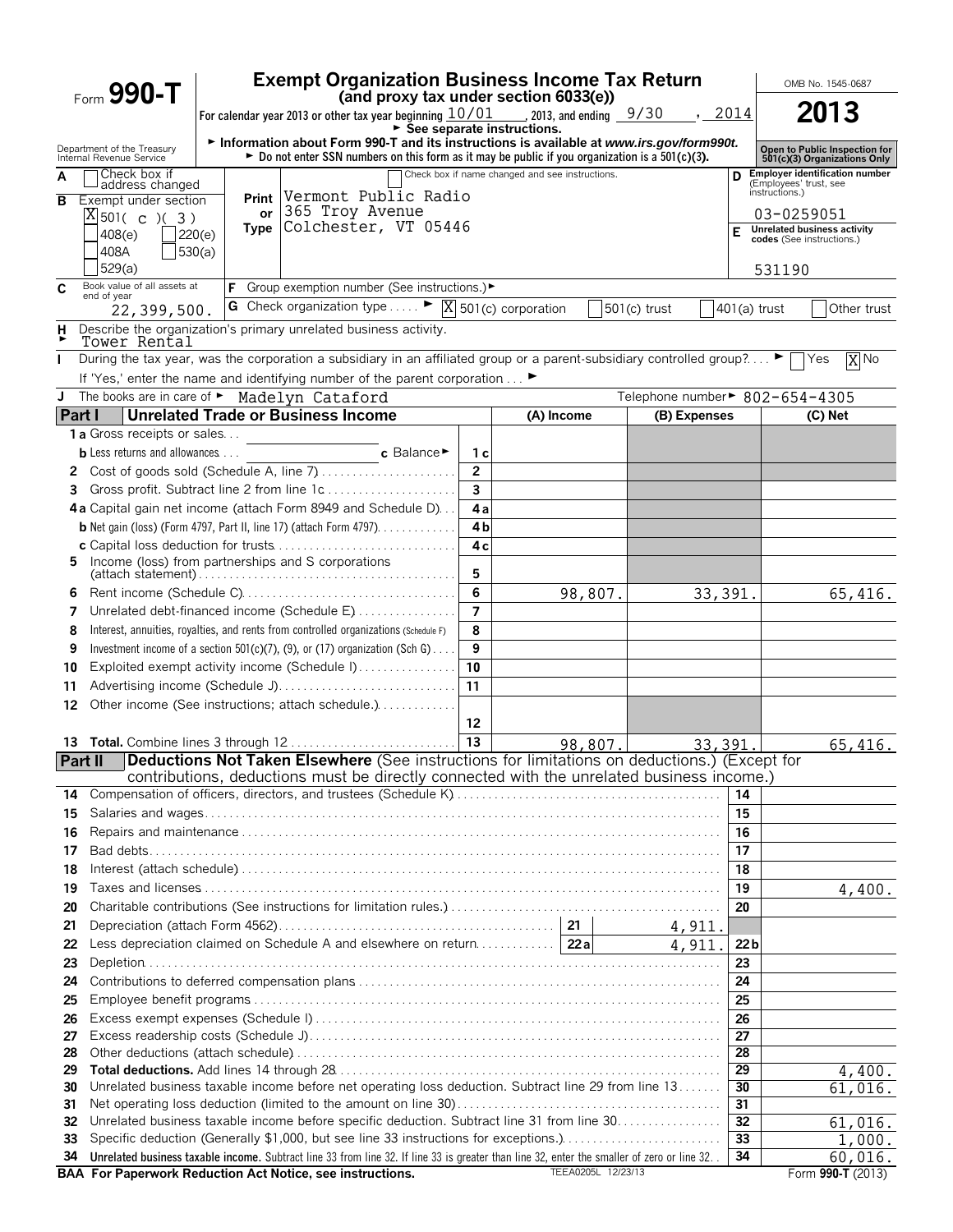|            |                      | Form 990-T (2013) Vermont Public Radio                                                                                                                                                                                         |                                                                                                        |   |                                |                                               | 03-0259051                                      | Page 2            |
|------------|----------------------|--------------------------------------------------------------------------------------------------------------------------------------------------------------------------------------------------------------------------------|--------------------------------------------------------------------------------------------------------|---|--------------------------------|-----------------------------------------------|-------------------------------------------------|-------------------|
|            |                      | <b>Part III Tax Computation</b>                                                                                                                                                                                                |                                                                                                        |   |                                |                                               |                                                 |                   |
|            |                      | 35 Organizations Taxable as Corporations. See instructions for tax computation.                                                                                                                                                |                                                                                                        |   |                                |                                               |                                                 |                   |
|            |                      | Controlled group members (sections 1561 and 1563) check here ► □ See instructions and:                                                                                                                                         |                                                                                                        |   |                                |                                               |                                                 |                   |
|            |                      | a Enter your share of the \$50,000, \$25,000, and \$9,925,000 taxable income brackets (in that order):                                                                                                                         |                                                                                                        |   |                                |                                               |                                                 |                   |
|            | $(1)$ $\upbeta$      | $(2)$ $\hat{S}$                                                                                                                                                                                                                | $(3)$ $\frac{1}{2}$                                                                                    |   |                                |                                               |                                                 |                   |
|            |                      | <b>b</b> Enter organization's share of: (1) Additional 5% tax (not more than $$11,750$ )                                                                                                                                       |                                                                                                        |   |                                |                                               |                                                 |                   |
|            |                      |                                                                                                                                                                                                                                |                                                                                                        |   |                                |                                               |                                                 |                   |
|            |                      |                                                                                                                                                                                                                                |                                                                                                        |   |                                | ►∣                                            | 35 c                                            | 10,004.           |
|            |                      | 36 Trusts Taxable at Trust Rates. See instructions for tax computation. Income tax on the amount                                                                                                                               |                                                                                                        |   |                                |                                               |                                                 |                   |
|            |                      | on line 34 from:<br>  Tax rate schedule or                                                                                                                                                                                     |                                                                                                        |   |                                |                                               | 36                                              |                   |
| 37         |                      |                                                                                                                                                                                                                                |                                                                                                        |   |                                |                                               | 37                                              |                   |
| 38         |                      |                                                                                                                                                                                                                                |                                                                                                        |   |                                |                                               | 38                                              |                   |
| 39         |                      |                                                                                                                                                                                                                                |                                                                                                        |   |                                |                                               | $\overline{39}$                                 | 10,004.           |
|            |                      | Part IV   Tax and Payments                                                                                                                                                                                                     |                                                                                                        |   |                                |                                               |                                                 |                   |
|            |                      | 40 a Foreign tax credit (corporations attach Form 1118; trusts attach Form 1116)                                                                                                                                               |                                                                                                        |   | 40 al                          |                                               |                                                 |                   |
|            |                      |                                                                                                                                                                                                                                |                                                                                                        |   | 40 b                           |                                               |                                                 |                   |
|            |                      |                                                                                                                                                                                                                                |                                                                                                        |   | 40 <sub>c</sub>                |                                               |                                                 |                   |
|            |                      | c General business credit. Attach Form 3800 (see instructions)                                                                                                                                                                 |                                                                                                        |   | 40 d                           |                                               |                                                 |                   |
|            |                      | <b>d</b> Credit for prior year minimum tax (attach Form 8801 or 8827)                                                                                                                                                          |                                                                                                        |   |                                |                                               |                                                 |                   |
|            |                      |                                                                                                                                                                                                                                |                                                                                                        |   |                                |                                               | 40 e                                            | υ.                |
|            |                      | 42 Other taxes. Check if from:   Form 4255   Form 8611   Form 8697   Form 8866                                                                                                                                                 |                                                                                                        |   |                                |                                               | 41                                              | 10,004.           |
|            |                      |                                                                                                                                                                                                                                |                                                                                                        |   |                                |                                               |                                                 |                   |
|            |                      |                                                                                                                                                                                                                                |                                                                                                        |   |                                |                                               | 42                                              |                   |
|            |                      |                                                                                                                                                                                                                                |                                                                                                        |   |                                |                                               | 43                                              | 10,004.           |
|            |                      |                                                                                                                                                                                                                                |                                                                                                        |   |                                |                                               |                                                 |                   |
|            |                      |                                                                                                                                                                                                                                |                                                                                                        |   | 44 bl                          | 9,600.                                        |                                                 |                   |
|            |                      |                                                                                                                                                                                                                                |                                                                                                        |   | 44 c                           |                                               |                                                 |                   |
|            |                      | <b>d</b> Foreign organizations: Tax paid or withheld at source (see instructions)                                                                                                                                              |                                                                                                        |   | 44 d                           |                                               |                                                 |                   |
|            |                      |                                                                                                                                                                                                                                |                                                                                                        |   | 44 e                           |                                               |                                                 |                   |
|            |                      | f Credit for small employer health insurance premiums (Attach Form 8941)                                                                                                                                                       |                                                                                                        |   | 44 f                           |                                               |                                                 |                   |
|            |                      | g Other credits and payments:                                                                                                                                                                                                  | Form 2439                                                                                              |   |                                |                                               |                                                 |                   |
|            |                      | Form 4136                                                                                                                                                                                                                      | $\frac{1}{\sqrt{1-\frac{1}{2}}\cosh(\theta)}$ Total $\therefore$ $\frac{1}{44}$ $\frac{1}{9}$<br>Other |   |                                |                                               |                                                 |                   |
|            |                      |                                                                                                                                                                                                                                |                                                                                                        |   |                                |                                               | 45                                              | 9,600.            |
| 46         |                      | Estimated tax penalty (see instructions). Check if Form 2220 is attached ▶ │ │                                                                                                                                                 |                                                                                                        |   |                                |                                               | 46                                              |                   |
| 47         |                      | Tax due. If line 45 is less than the total of lines 43 and 46, enter amount owed                                                                                                                                               |                                                                                                        |   |                                |                                               | 47                                              | 404.              |
| 48         |                      | Overpayment. If line 45 is larger than the total of lines 43 and 46, enter amount overpaid                                                                                                                                     |                                                                                                        |   |                                |                                               | 48                                              |                   |
| 49         |                      | Enter the amount of line 48 you want: Credited to 2014 estimated tax >                                                                                                                                                         |                                                                                                        |   |                                | Refunded ►                                    | 49                                              |                   |
|            | <b>Part V</b>        | Statements Regarding Certain Activities and Other Information (see instructions)                                                                                                                                               |                                                                                                        |   |                                |                                               |                                                 |                   |
|            |                      | 1 At any time during the 2013 calendar year, did the organization have an interest in or a signature or other authority over a                                                                                                 |                                                                                                        |   |                                |                                               |                                                 | <b>Yes</b><br>No. |
|            |                      | financial account (bank, securities, or other) in a foreign country? If YES, the organization may have to file Form TD F 90-22.1,                                                                                              |                                                                                                        |   |                                |                                               |                                                 |                   |
|            |                      | Report of Foreign Bank and Financial Accounts. If YES, enter the name of the foreign country here $\blacktriangleright$ _ _ _ _ _ _ _ _ _ _                                                                                    |                                                                                                        |   |                                |                                               |                                                 |                   |
|            |                      |                                                                                                                                                                                                                                |                                                                                                        |   |                                |                                               |                                                 | X                 |
| 2          |                      | During the tax year, did the organization receive a distribution from, or was it the grantor of, or transferor to, a foreign trust?.                                                                                           |                                                                                                        |   |                                |                                               |                                                 | X                 |
|            |                      | If YES, see instructions for other forms the organization may have to file.                                                                                                                                                    |                                                                                                        |   |                                |                                               |                                                 |                   |
|            |                      | 3 Enter the amount of tax-exempt interest received or accrued during the tax year ▶                                                                                                                                            |                                                                                                        |   | Ş                              | 0.                                            |                                                 |                   |
|            |                      | Schedule $A - Cost$ of Goods Sold. Enter method of inventory valuation $\blacktriangleright$                                                                                                                                   |                                                                                                        |   |                                |                                               |                                                 |                   |
| 1          |                      | Inventory at beginning of year                                                                                                                                                                                                 | 1                                                                                                      | 6 | Inventory at end of year       |                                               | 6                                               |                   |
| 2          |                      | Purchases                                                                                                                                                                                                                      | $\mathbf{2}$                                                                                           | 7 | Cost of goods sold. Subtract   |                                               |                                                 |                   |
| 3          |                      | Cost of labor                                                                                                                                                                                                                  | 3                                                                                                      |   | line 6 from line 5. Enter here |                                               |                                                 |                   |
|            |                      | 4 a Additional section 263A costs (attach schedule)                                                                                                                                                                            |                                                                                                        |   | and in Part I, line $2$        |                                               | $\overline{7}$                                  |                   |
|            |                      |                                                                                                                                                                                                                                |                                                                                                        |   |                                |                                               |                                                 | Yes<br>No         |
|            | <b>b</b> Other costs |                                                                                                                                                                                                                                | 4а                                                                                                     | 8 |                                | Do the rules of section 263A (with respect to |                                                 |                   |
|            |                      |                                                                                                                                                                                                                                | 4b                                                                                                     |   |                                |                                               | property produced or acquired for resale) apply |                   |
| 5          |                      | Total. Add lines 1 through 4b                                                                                                                                                                                                  | 5                                                                                                      |   |                                |                                               |                                                 | Χ                 |
|            |                      | Under penalties of perjury, I declare that I have examined this return, including accompanying schedules and statements, and to the best of my knowledge and belief, it is true, correct, and complete. Declaration of prepare |                                                                                                        |   |                                |                                               |                                                 |                   |
| Sign       |                      |                                                                                                                                                                                                                                |                                                                                                        |   |                                |                                               | May the IRS discuss this return with            |                   |
| Here       |                      | Signature of officer                                                                                                                                                                                                           | Date                                                                                                   |   | President & CEO                |                                               | the preparer shown below (see<br>instructions)? |                   |
|            |                      |                                                                                                                                                                                                                                |                                                                                                        |   |                                |                                               |                                                 | X Yes<br>No       |
| Paid       |                      | Print/Type preparer's name                                                                                                                                                                                                     | Preparer's signature                                                                                   |   | Date                           | Check $\overline{X}$ if                       | PTIN                                            |                   |
| Pre-       |                      | David C Grippin, CPA                                                                                                                                                                                                           |                                                                                                        |   |                                | self-employed                                 | P00040840                                       |                   |
| parer      |                      | Firm's name                                                                                                                                                                                                                    | Grippin, Donlan & Pinkham, PLC                                                                         |   |                                | Firm's EIN                                    | 03-0354347                                      |                   |
| <b>Use</b> |                      | 3 Baldwin Avenue<br>Firm's address                                                                                                                                                                                             |                                                                                                        |   |                                |                                               |                                                 |                   |
| Only       |                      | South Burlington, VT 05403                                                                                                                                                                                                     |                                                                                                        |   |                                | Phone no.                                     | $(802)$ $846 - 2000$                            |                   |
| <b>BAA</b> |                      |                                                                                                                                                                                                                                | TEEA0202L 12/23/13                                                                                     |   |                                |                                               |                                                 | Form 990-T (2013) |
|            |                      |                                                                                                                                                                                                                                |                                                                                                        |   |                                |                                               |                                                 |                   |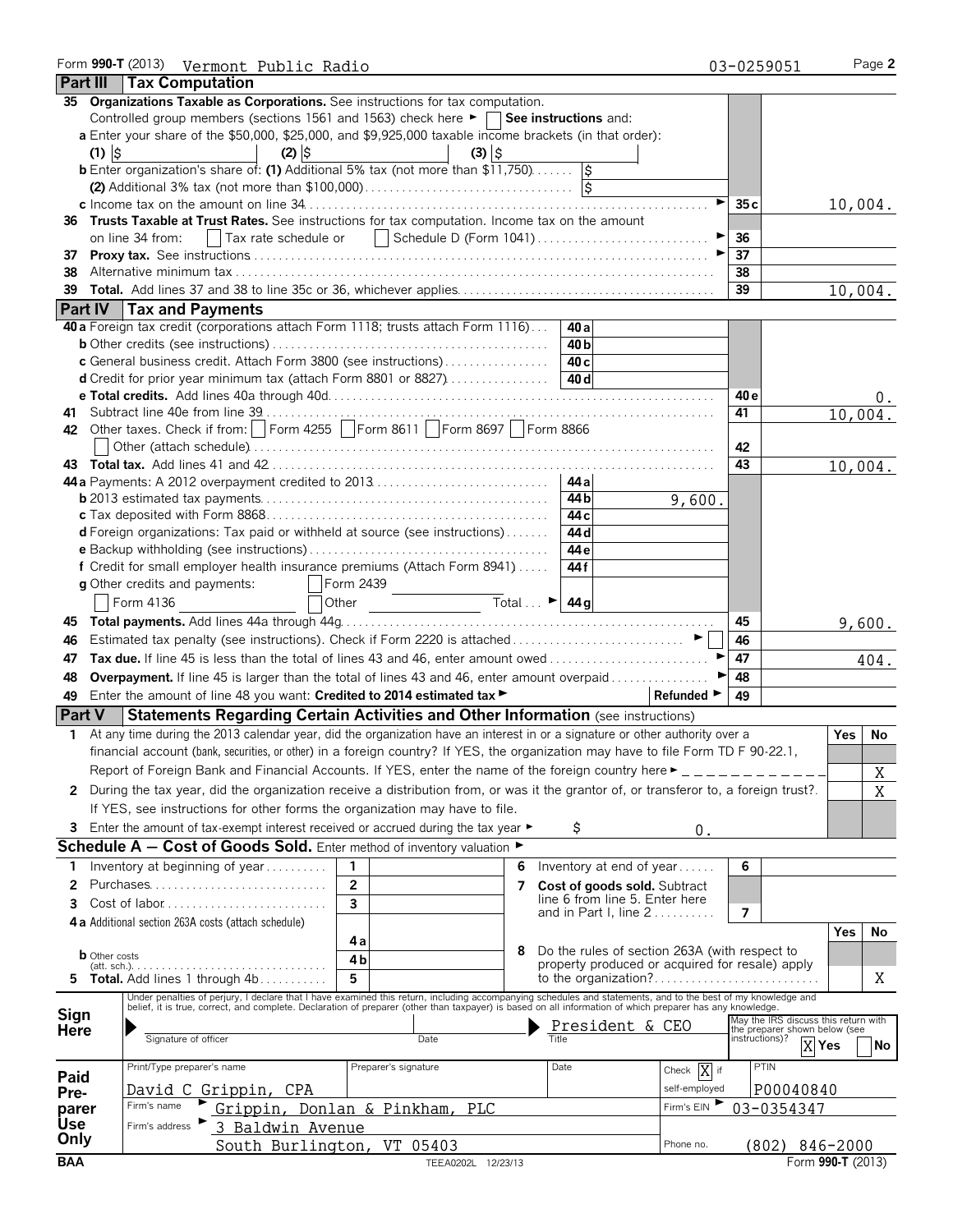**Schedule C – Rent Income (From Real Property and Personal Property Leased With Real Property) (see instructions)** 

## **1** Description of property

|  | (1) Tower Rental |
|--|------------------|

| <u>ے</u>                                                                                                       |                                                             |       |                                        |                                                                      |  |                                                                                |                 |                   |                                                   |                       |  |                                         |                                                                 |
|----------------------------------------------------------------------------------------------------------------|-------------------------------------------------------------|-------|----------------------------------------|----------------------------------------------------------------------|--|--------------------------------------------------------------------------------|-----------------|-------------------|---------------------------------------------------|-----------------------|--|-----------------------------------------|-----------------------------------------------------------------|
| (3)                                                                                                            |                                                             |       |                                        |                                                                      |  |                                                                                |                 |                   |                                                   |                       |  |                                         |                                                                 |
| $\overline{(4)}$                                                                                               |                                                             |       |                                        |                                                                      |  |                                                                                |                 |                   |                                                   |                       |  |                                         |                                                                 |
|                                                                                                                | 2 Rent received or accrued                                  |       |                                        |                                                                      |  |                                                                                |                 |                   |                                                   |                       |  |                                         |                                                                 |
| (a) From personal property<br>(if the percentage of rent for personal                                          |                                                             |       |                                        |                                                                      |  | (b) From real and personal property<br>(if the percentage of rent for personal |                 |                   |                                                   |                       |  | the income in columns $2(a)$ and $2(b)$ | <b>3(a)</b> Deductions directly connected with                  |
| property is more than 10% but not<br>more than 50%)                                                            |                                                             |       |                                        | property exceeds 50% or if the rent is<br>based on profit or income) |  |                                                                                |                 | (attach schedule) |                                                   |                       |  |                                         |                                                                 |
|                                                                                                                |                                                             |       |                                        |                                                                      |  |                                                                                | See Statement 1 |                   |                                                   |                       |  |                                         | $\overline{33}$ , 391.                                          |
| (1)                                                                                                            |                                                             |       |                                        |                                                                      |  | 98,807.                                                                        |                 |                   |                                                   |                       |  |                                         |                                                                 |
| (2)                                                                                                            |                                                             |       |                                        |                                                                      |  |                                                                                |                 |                   |                                                   |                       |  |                                         |                                                                 |
| (3)<br>(4)                                                                                                     |                                                             |       |                                        |                                                                      |  |                                                                                |                 |                   |                                                   |                       |  |                                         |                                                                 |
| Total                                                                                                          |                                                             | Total |                                        |                                                                      |  |                                                                                |                 |                   |                                                   |                       |  |                                         |                                                                 |
|                                                                                                                |                                                             |       |                                        |                                                                      |  | 98,807.                                                                        |                 |                   | (b) Total deductions. Enter                       |                       |  |                                         |                                                                 |
| (c) Total income. Add totals of columns 2(a) and 2(b). Enter<br>here and on page 1, Part I, line 6, column (A) |                                                             |       |                                        |                                                                      |  |                                                                                | 98,807.         |                   | here and on page 1, Part<br>1, line 6, column (B) |                       |  |                                         | 33, 391.                                                        |
| <b>Schedule E - Unrelated Debt-Financed Income</b> (see instructions)                                          |                                                             |       |                                        |                                                                      |  |                                                                                |                 |                   |                                                   |                       |  |                                         |                                                                 |
|                                                                                                                |                                                             |       |                                        |                                                                      |  |                                                                                |                 |                   |                                                   |                       |  |                                         | <b>3</b> Deductions directly connected with or allocable to     |
|                                                                                                                |                                                             |       |                                        |                                                                      |  | <b>2</b> Gross income from                                                     |                 |                   |                                                   |                       |  | debt-financed property                  |                                                                 |
| 1 Description of debt-financed property                                                                        |                                                             |       |                                        |                                                                      |  | or allocable to debt-<br>financed property                                     |                 |                   | (a) Straight line                                 |                       |  |                                         | (b) Other deductions                                            |
|                                                                                                                |                                                             |       |                                        |                                                                      |  |                                                                                |                 |                   | depreciation (attach sch)                         |                       |  |                                         | (attach schedule)                                               |
| (1)                                                                                                            |                                                             |       |                                        |                                                                      |  |                                                                                |                 |                   |                                                   |                       |  |                                         |                                                                 |
| (2)                                                                                                            |                                                             |       |                                        |                                                                      |  |                                                                                |                 |                   |                                                   |                       |  |                                         |                                                                 |
| (3)                                                                                                            |                                                             |       |                                        |                                                                      |  |                                                                                |                 |                   |                                                   |                       |  |                                         |                                                                 |
| (4)                                                                                                            |                                                             |       |                                        |                                                                      |  |                                                                                |                 |                   |                                                   |                       |  |                                         |                                                                 |
| 4 Amount of average                                                                                            | <b>5</b> Average adjusted basis of                          |       |                                        |                                                                      |  | 6 Column 4                                                                     |                 |                   | <b>7</b> Gross income                             |                       |  |                                         | <b>8</b> Allocable deductions                                   |
| acquisition debt on or<br>allocable to debt-financed                                                           | or allocable to debt-financed<br>property (attach schedule) |       |                                        |                                                                      |  | divided by<br>column 5                                                         |                 |                   | reportable (column 2 x                            |                       |  |                                         | (column 6 x total of<br>columns $3(a)$ and $3(b)$ )             |
| property (attach schedule)                                                                                     |                                                             |       |                                        |                                                                      |  |                                                                                |                 |                   | column 6)                                         |                       |  |                                         |                                                                 |
| (1)                                                                                                            |                                                             |       |                                        |                                                                      |  | နွ                                                                             |                 |                   |                                                   |                       |  |                                         |                                                                 |
| (2)                                                                                                            |                                                             |       |                                        |                                                                      |  | ४                                                                              |                 |                   |                                                   |                       |  |                                         |                                                                 |
| $\overline{(\overline{3})}$                                                                                    |                                                             |       |                                        |                                                                      |  | ४                                                                              |                 |                   |                                                   |                       |  |                                         |                                                                 |
| (4)                                                                                                            |                                                             |       |                                        |                                                                      |  | ৡ                                                                              |                 |                   |                                                   |                       |  |                                         |                                                                 |
|                                                                                                                |                                                             |       |                                        |                                                                      |  |                                                                                |                 |                   |                                                   |                       |  |                                         | Enter here and on page 1, Enter here and on page 1,             |
|                                                                                                                |                                                             |       |                                        |                                                                      |  |                                                                                |                 |                   |                                                   |                       |  |                                         | Part I, line 7, column (A). Part I, line 7, column (B).         |
|                                                                                                                |                                                             |       |                                        |                                                                      |  |                                                                                |                 |                   |                                                   |                       |  |                                         |                                                                 |
|                                                                                                                |                                                             |       |                                        |                                                                      |  |                                                                                |                 |                   |                                                   | $\blacktriangleright$ |  |                                         |                                                                 |
| Schedule F - Interest, Annuities, Royalties, and Rents From Controlled Organizations (see instructions)        |                                                             |       |                                        |                                                                      |  |                                                                                |                 |                   |                                                   |                       |  |                                         |                                                                 |
|                                                                                                                |                                                             |       | <b>Exempt Controlled Organizations</b> |                                                                      |  |                                                                                |                 |                   |                                                   |                       |  |                                         |                                                                 |
| 1 Name of controlled                                                                                           | 2 Emplover                                                  |       | <b>3</b> Net unrelated                 |                                                                      |  | 4 Total of specified                                                           |                 |                   | 5 Part of column 4                                |                       |  |                                         | 6 Deductions directly                                           |
| organization                                                                                                   | identification                                              |       | income (loss)                          |                                                                      |  | payments made                                                                  |                 |                   | that is included in                               |                       |  |                                         | connected with                                                  |
|                                                                                                                | number                                                      |       | (see instructions)                     |                                                                      |  |                                                                                |                 |                   | the controlling<br>organization's                 |                       |  |                                         | income in column 5                                              |
|                                                                                                                |                                                             |       |                                        |                                                                      |  |                                                                                |                 |                   | gross income                                      |                       |  |                                         |                                                                 |
|                                                                                                                |                                                             |       |                                        |                                                                      |  |                                                                                |                 |                   |                                                   |                       |  |                                         |                                                                 |
|                                                                                                                |                                                             |       |                                        |                                                                      |  |                                                                                |                 |                   |                                                   |                       |  |                                         |                                                                 |
| $rac{(1)}{(2)}$<br>$rac{(3)}{(4)}$                                                                             |                                                             |       |                                        |                                                                      |  |                                                                                |                 |                   |                                                   |                       |  |                                         |                                                                 |
|                                                                                                                |                                                             |       |                                        |                                                                      |  |                                                                                |                 |                   |                                                   |                       |  |                                         |                                                                 |
| Nonexempt Controlled Organizations                                                                             |                                                             |       |                                        |                                                                      |  |                                                                                |                 |                   |                                                   |                       |  |                                         |                                                                 |
| <b>7</b> Taxable Income                                                                                        | 8 Net unrelated                                             |       | <b>9</b> Total of specified            |                                                                      |  | 10 Part of column 9 that is                                                    |                 |                   |                                                   |                       |  | 11 Deductions directly                  |                                                                 |
|                                                                                                                | income (loss)<br>(see instructions)                         |       |                                        | payments made                                                        |  | included in the controlling<br>organization's gross income                     |                 |                   |                                                   |                       |  | connected with income<br>in column 10   |                                                                 |
|                                                                                                                |                                                             |       |                                        |                                                                      |  |                                                                                |                 |                   |                                                   |                       |  |                                         |                                                                 |
| $rac{(1)}{(2)}$<br>(3)                                                                                         |                                                             |       |                                        |                                                                      |  |                                                                                |                 |                   |                                                   |                       |  |                                         |                                                                 |
|                                                                                                                |                                                             |       |                                        |                                                                      |  |                                                                                |                 |                   |                                                   |                       |  |                                         |                                                                 |
|                                                                                                                |                                                             |       |                                        |                                                                      |  |                                                                                |                 |                   |                                                   |                       |  |                                         |                                                                 |
| (4)                                                                                                            |                                                             |       |                                        |                                                                      |  |                                                                                |                 |                   |                                                   |                       |  |                                         |                                                                 |
|                                                                                                                |                                                             |       |                                        |                                                                      |  | Add columns 5 and 10. Enter<br>here and on page 1, Part I, line                |                 |                   |                                                   |                       |  |                                         | Add columns 6 and 11. Enter<br>here and on page 1, Part I, line |
|                                                                                                                |                                                             |       |                                        |                                                                      |  |                                                                                | 8, column (A).  |                   |                                                   |                       |  | 8, column (B).                          |                                                                 |
| <b>Totals.</b> .                                                                                               |                                                             |       |                                        |                                                                      |  |                                                                                |                 |                   |                                                   |                       |  |                                         |                                                                 |
| <b>BAA</b>                                                                                                     |                                                             |       |                                        | TEEA0203L 10/03/13                                                   |  |                                                                                |                 |                   |                                                   |                       |  |                                         | Form 990-T (2013)                                               |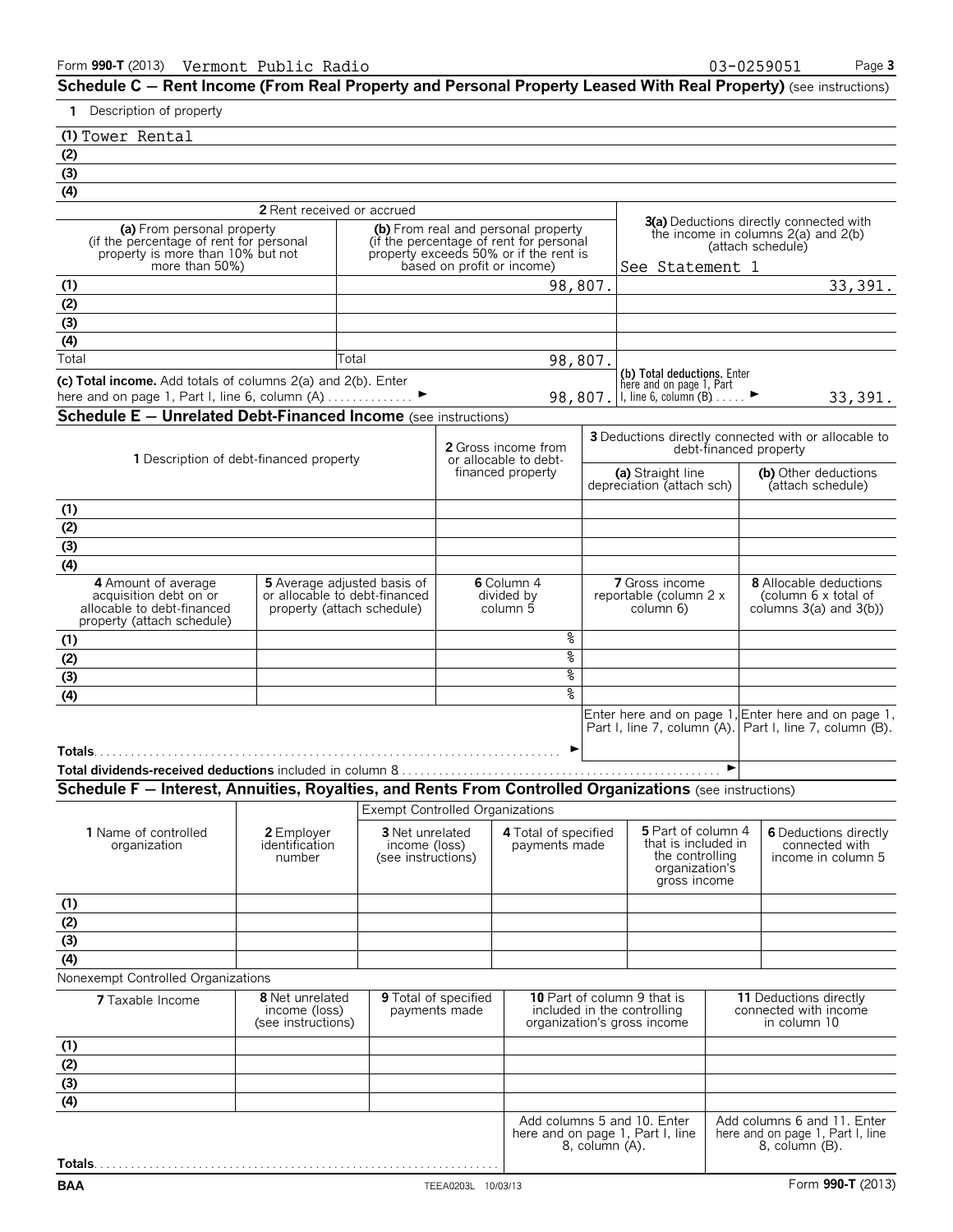| Form 990-T (2013) Vermont Public Radio                                                                                           |                                                                 |                                  |                                                                                        |                                                                                                                                        |                                                                             |                                           | 03-0259051                    | Page 4                                                                                      |
|----------------------------------------------------------------------------------------------------------------------------------|-----------------------------------------------------------------|----------------------------------|----------------------------------------------------------------------------------------|----------------------------------------------------------------------------------------------------------------------------------------|-----------------------------------------------------------------------------|-------------------------------------------|-------------------------------|---------------------------------------------------------------------------------------------|
| Schedule G - Investment Income of a Section 501(c)(7), (9), or (17) Organization (see instructions)                              |                                                                 |                                  | <b>3</b> Deductions                                                                    | 4 Set-asides                                                                                                                           |                                                                             |                                           | <b>5</b> Total deductions and |                                                                                             |
| 1 Description of income                                                                                                          | 2 Amount of income                                              |                                  |                                                                                        | directly connected<br>(attach schedule)                                                                                                | (attach schedule)                                                           |                                           |                               | set-asides (column 3<br>plus column 4)                                                      |
| (1)                                                                                                                              |                                                                 |                                  |                                                                                        |                                                                                                                                        |                                                                             |                                           |                               |                                                                                             |
| (2)                                                                                                                              |                                                                 |                                  |                                                                                        |                                                                                                                                        |                                                                             |                                           |                               |                                                                                             |
| (3)                                                                                                                              |                                                                 |                                  |                                                                                        |                                                                                                                                        |                                                                             |                                           |                               |                                                                                             |
| (4)                                                                                                                              |                                                                 |                                  |                                                                                        |                                                                                                                                        |                                                                             |                                           |                               |                                                                                             |
|                                                                                                                                  | Enter here and on page 1,<br>Part I, line 9, column (A).        |                                  |                                                                                        |                                                                                                                                        |                                                                             |                                           |                               | Enter here and on page 1,<br>Part I, line 9, column (B).                                    |
| Schedule I - Exploited Exempt Activity Income, Other Than Advertising Income (see instructions)                                  |                                                                 |                                  |                                                                                        |                                                                                                                                        |                                                                             |                                           |                               |                                                                                             |
|                                                                                                                                  | 2 Gross                                                         |                                  |                                                                                        |                                                                                                                                        |                                                                             |                                           |                               |                                                                                             |
| 1 Description of exploited activity                                                                                              | unrelated<br>business<br>income from<br>trade or<br>business    |                                  | 3 Expenses directly<br>connected with<br>production<br>of unrelated<br>business income | 4 Net income (loss)<br>from unrelated trade<br>or business (column<br>2 minus column 3).<br>If a gain, compute<br>columns 5 through 7. | 5 Gross income from<br>activity that is not<br>unrelated business<br>income | 6 Expenses<br>attributable to<br>column 5 |                               | 7 Excess exempt<br>expenses (column 6<br>minus column 5, but<br>not more than<br>column 4). |
| (1)                                                                                                                              |                                                                 |                                  |                                                                                        |                                                                                                                                        |                                                                             |                                           |                               |                                                                                             |
| $\frac{(2)}{(3)}$<br>(4)                                                                                                         |                                                                 |                                  |                                                                                        |                                                                                                                                        |                                                                             |                                           |                               |                                                                                             |
|                                                                                                                                  |                                                                 |                                  |                                                                                        |                                                                                                                                        |                                                                             |                                           |                               |                                                                                             |
|                                                                                                                                  |                                                                 |                                  |                                                                                        |                                                                                                                                        |                                                                             |                                           |                               |                                                                                             |
|                                                                                                                                  | Enter here and<br>on page 1,<br>Part I, line 10,<br>column (A). |                                  | Enter here and<br>on page 1,<br>Part I, line 10,<br>column (B).                        |                                                                                                                                        |                                                                             |                                           |                               | Enter here and<br>on page 1,<br>Part II, line 26.                                           |
| <b>Schedule J - Advertising Income</b> (See instructions)                                                                        |                                                                 |                                  |                                                                                        |                                                                                                                                        |                                                                             |                                           |                               |                                                                                             |
|                                                                                                                                  |                                                                 |                                  |                                                                                        |                                                                                                                                        |                                                                             |                                           |                               |                                                                                             |
| Income From Periodicals Reported on a Consolidated Basis<br>Part I                                                               |                                                                 |                                  |                                                                                        |                                                                                                                                        |                                                                             |                                           |                               |                                                                                             |
| 1 Name of periodical                                                                                                             | 2 Gross<br>advertising<br>income                                | 3 Direct<br>advertising<br>costs |                                                                                        | 4 Advertising gain or<br>(loss) (col. 2 minus<br>$col(3)$ . If a gain,<br>compute col 5<br>through 7.                                  | 5 Circulation<br>income                                                     |                                           | 6 Readership<br>costs         | 7 Excess readership<br>costs (col 6 minus col<br>5, but not more than<br>col 4).            |
| (1)                                                                                                                              |                                                                 |                                  |                                                                                        |                                                                                                                                        |                                                                             |                                           |                               |                                                                                             |
| (2)                                                                                                                              |                                                                 |                                  |                                                                                        |                                                                                                                                        |                                                                             |                                           |                               |                                                                                             |
| (3)                                                                                                                              |                                                                 |                                  |                                                                                        |                                                                                                                                        |                                                                             |                                           |                               |                                                                                             |
| (4)                                                                                                                              |                                                                 |                                  |                                                                                        |                                                                                                                                        |                                                                             |                                           |                               |                                                                                             |
|                                                                                                                                  |                                                                 |                                  |                                                                                        |                                                                                                                                        |                                                                             |                                           |                               |                                                                                             |
| Totals (carry to Part II, line $(5)$ )                                                                                           |                                                                 |                                  |                                                                                        |                                                                                                                                        |                                                                             |                                           |                               |                                                                                             |
| Part II   Income From Periodicals Reported on a Separate Basis (For each periodical listed in Part II, fill in columns 2 through |                                                                 |                                  |                                                                                        |                                                                                                                                        |                                                                             |                                           |                               |                                                                                             |
| 7 on a line-by-line basis.)                                                                                                      |                                                                 |                                  |                                                                                        |                                                                                                                                        |                                                                             |                                           |                               |                                                                                             |
| 1 Name of periodical                                                                                                             | 2 Gross<br>advertising<br>income                                |                                  | 3 Direct<br>advertising<br>costs                                                       | 4 Advertising gain or<br>(loss) (col. 2 minus<br>$col. 3$ ). If a gain,<br>compute cols. 5<br>through 7.                               | 5 Circulation<br>income                                                     |                                           | 6 Readership<br>costs         | 7 Excess readership<br>costs (col 6 minus col<br>5, but not more than<br>$col 4$ ).         |
| (1)                                                                                                                              |                                                                 |                                  |                                                                                        |                                                                                                                                        |                                                                             |                                           |                               |                                                                                             |
| $\frac{(2)}{(3)}$                                                                                                                |                                                                 |                                  |                                                                                        |                                                                                                                                        |                                                                             |                                           |                               |                                                                                             |
|                                                                                                                                  |                                                                 |                                  |                                                                                        |                                                                                                                                        |                                                                             |                                           |                               |                                                                                             |
| (4)                                                                                                                              |                                                                 |                                  |                                                                                        |                                                                                                                                        |                                                                             |                                           |                               |                                                                                             |
| (5) Totals from Part I                                                                                                           |                                                                 |                                  |                                                                                        |                                                                                                                                        |                                                                             |                                           |                               |                                                                                             |
|                                                                                                                                  | Enter here and<br>on page 1,<br>Part I, line 11,<br>column (A)  |                                  | Enter here and<br>on page 1,<br>Part I, line 11,<br>column (B).                        |                                                                                                                                        |                                                                             |                                           |                               | Enter here and<br>on page 1,<br>Part II, line 27.                                           |
| Totals, Part II (lines $1-5$ )                                                                                                   | ▶                                                               |                                  |                                                                                        |                                                                                                                                        |                                                                             |                                           |                               |                                                                                             |
| Schedule K - Compensation of Officers, Directors, and Trustees (see instructions)                                                |                                                                 |                                  |                                                                                        |                                                                                                                                        |                                                                             |                                           |                               |                                                                                             |
| 1 Name                                                                                                                           |                                                                 |                                  |                                                                                        | 2 Title                                                                                                                                | <b>3</b> Percent of<br>time devoted<br>to business                          |                                           |                               | 4 Compensation attributable<br>to unrelated business                                        |
|                                                                                                                                  |                                                                 |                                  |                                                                                        |                                                                                                                                        |                                                                             | %                                         |                               |                                                                                             |
|                                                                                                                                  |                                                                 |                                  |                                                                                        |                                                                                                                                        |                                                                             | နွ                                        |                               |                                                                                             |
|                                                                                                                                  |                                                                 |                                  |                                                                                        |                                                                                                                                        |                                                                             | ್ಯೆ                                       |                               |                                                                                             |
|                                                                                                                                  |                                                                 |                                  |                                                                                        |                                                                                                                                        |                                                                             | ್ಯ                                        |                               |                                                                                             |

**Total.** Enter here and on page 1, Part II, line 14. . . . . . . . . . . . . . . . . . . . . . . . . . . . . . . . . . . . . . . . . . . . . . . . . . . . . . . . . . . G **BAA** TEEA0204 L 12/13/13 Form **990-T** (2013)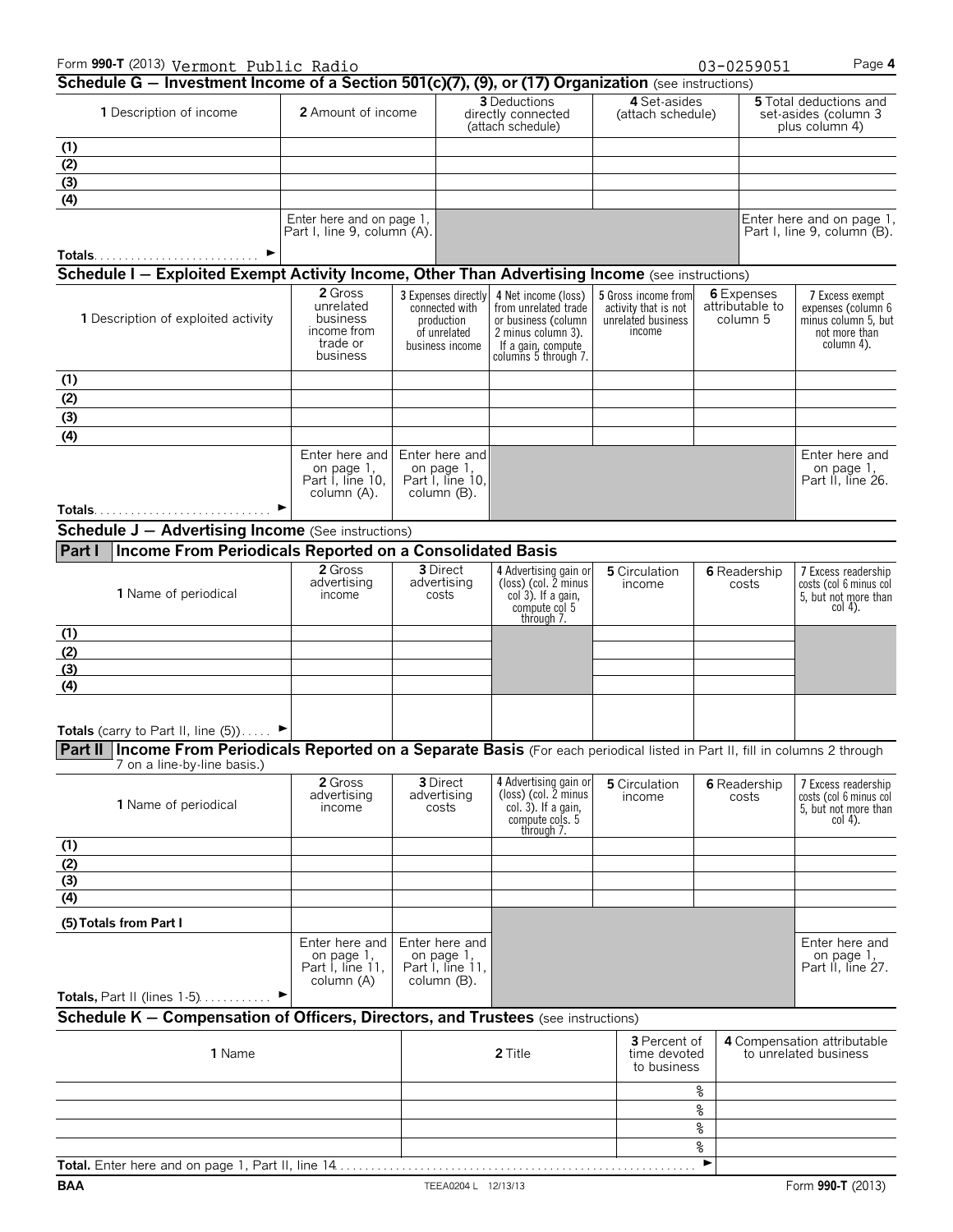| Form | ı. |
|------|----|
|------|----|

OMB No. 1545-0172

|                                                                                                                     |                             | See separate instructions.                                                                                                                          | Attach to your tax return.   |            |                         | Attachment<br>179<br>Sequence No. |
|---------------------------------------------------------------------------------------------------------------------|-----------------------------|-----------------------------------------------------------------------------------------------------------------------------------------------------|------------------------------|------------|-------------------------|-----------------------------------|
| Name(s) shown on return                                                                                             |                             |                                                                                                                                                     |                              |            |                         | Identifying number                |
| Vermont Public Radio<br>Business or activity to which this form relates                                             |                             |                                                                                                                                                     |                              |            |                         | 03-0259051                        |
|                                                                                                                     |                             |                                                                                                                                                     |                              |            |                         |                                   |
| Rental activity - Tower Rental                                                                                      |                             |                                                                                                                                                     |                              |            |                         |                                   |
| Part I                                                                                                              |                             | <b>Election To Expense Certain Property Under Section 179</b><br>Note: If you have any listed property, complete Part V before you complete Part I. |                              |            |                         |                                   |
|                                                                                                                     |                             |                                                                                                                                                     |                              |            | 1                       |                                   |
| 2                                                                                                                   |                             |                                                                                                                                                     |                              |            | $\overline{2}$          |                                   |
| Threshold cost of section 179 property before reduction in limitation (see instructions)<br>3                       |                             |                                                                                                                                                     |                              |            | 3                       |                                   |
| Reduction in limitation. Subtract line 3 from line 2. If zero or less, enter -0-<br>4                               |                             |                                                                                                                                                     |                              |            | 4                       |                                   |
| Dollar limitation for tax year. Subtract line 4 from line 1. If zero or less, enter -0-. If married filing<br>5     |                             |                                                                                                                                                     |                              |            |                         |                                   |
|                                                                                                                     |                             |                                                                                                                                                     |                              |            | 5                       |                                   |
| 6                                                                                                                   | (a) Description of property |                                                                                                                                                     | (b) Cost (business use only) |            | (c) Elected cost        |                                   |
|                                                                                                                     |                             |                                                                                                                                                     |                              |            |                         |                                   |
|                                                                                                                     |                             |                                                                                                                                                     |                              |            |                         |                                   |
| Total elected cost of section 179 property. Add amounts in column (c), lines 6 and 7<br>8                           |                             |                                                                                                                                                     |                              |            | 8                       |                                   |
| 9                                                                                                                   |                             |                                                                                                                                                     |                              |            | 9                       |                                   |
| 10                                                                                                                  |                             |                                                                                                                                                     |                              |            | 10                      |                                   |
| 11<br>Business income limitation. Enter the smaller of business income (not less than zero) or line 5 (see instrs). |                             |                                                                                                                                                     |                              |            | 11                      |                                   |
| 12                                                                                                                  |                             |                                                                                                                                                     |                              |            | 12                      |                                   |
| Carryover of disallowed deduction to 2014. Add lines 9 and 10, less line 12 $\blacktriangleright$ 13<br>13          |                             |                                                                                                                                                     |                              |            |                         |                                   |
| Note: Do not use Part II or Part III below for listed property. Instead, use Part V.                                |                             |                                                                                                                                                     |                              |            |                         |                                   |
| Part II                                                                                                             |                             | Special Depreciation Allowance and Other Depreciation (Do not include listed property.) (See instructions.)                                         |                              |            |                         |                                   |
| 14 Special depreciation allowance for qualified property (other than listed property) placed in service during the  |                             |                                                                                                                                                     |                              |            |                         |                                   |
|                                                                                                                     |                             |                                                                                                                                                     |                              |            | 14                      |                                   |
|                                                                                                                     |                             |                                                                                                                                                     |                              |            |                         |                                   |
|                                                                                                                     |                             |                                                                                                                                                     |                              |            | 15                      |                                   |
|                                                                                                                     |                             |                                                                                                                                                     |                              |            | 16                      | 4,911.                            |
|                                                                                                                     |                             | <b>MACRS</b> Depreciation (Do not include listed property.) (See instructions.)                                                                     |                              |            |                         |                                   |
|                                                                                                                     |                             | <b>Section A</b>                                                                                                                                    |                              |            |                         |                                   |
| MACRS deductions for assets placed in service in tax years beginning before 2013                                    |                             |                                                                                                                                                     |                              |            | 17                      |                                   |
| If you are electing to group any assets placed in service during the tax year into one or more general              |                             |                                                                                                                                                     |                              |            |                         |                                   |
|                                                                                                                     |                             | Section B - Assets Placed in Service During 2013 Tax Year Using the General Depreciation System                                                     |                              |            |                         |                                   |
| (a)                                                                                                                 | (b) Month and               | (C) Basis for depreciation                                                                                                                          | (d)                          | (e)        | (f)                     | (g) Depreciation                  |
| Classification of property                                                                                          | year placed<br>in service   | (business/investment use<br>$only - see$ instructions)                                                                                              | Recovery period              | Convention | Method                  | deduction                         |
|                                                                                                                     |                             |                                                                                                                                                     |                              |            |                         |                                   |
| <b>b</b> 5-year property                                                                                            |                             |                                                                                                                                                     |                              |            |                         |                                   |
| $c$ 7-year property                                                                                                 |                             |                                                                                                                                                     |                              |            |                         |                                   |
| $d$ 10-year property                                                                                                |                             |                                                                                                                                                     |                              |            |                         |                                   |
| e 15-year property                                                                                                  |                             |                                                                                                                                                     |                              |            |                         |                                   |
| 16<br>Part III<br>17<br>18<br><b>19 a</b> 3-year property<br>f 20-year property                                     |                             |                                                                                                                                                     |                              |            |                         |                                   |
| $g$ 25-year property                                                                                                |                             |                                                                                                                                                     | 25 yrs                       |            | S/L                     |                                   |
| <b>h</b> Residential rental                                                                                         |                             |                                                                                                                                                     | 27.5 yrs                     | МM         | S/L                     |                                   |
| property                                                                                                            |                             |                                                                                                                                                     | 27.5 yrs                     | МM         | S/L                     |                                   |
| <i>i</i> Nonresidential real                                                                                        |                             |                                                                                                                                                     | 39 yrs                       | МM         | S/L                     |                                   |
| property.                                                                                                           |                             |                                                                                                                                                     |                              | MМ         | S/L                     |                                   |
|                                                                                                                     |                             | Section C - Assets Placed in Service During 2013 Tax Year Using the Alternative Depreciation System                                                 |                              |            |                         |                                   |
| 20 a Class life                                                                                                     |                             |                                                                                                                                                     |                              |            | S/L                     |                                   |
| <b>b</b> 12-year $\ldots$ $\ldots$ $\ldots$ $\ldots$<br>c 40-year                                                   |                             |                                                                                                                                                     | 12 yrs<br>40 yrs             | МM         | $\overline{S/L}$<br>S/L |                                   |

the portion of the basis attributable to section 263A costs. . . . . . . . . . . . . . . . . . . . . . . . **23 BAA For Paperwork Reduction Act Notice, see separate instructions.** FDIZ0812L 06/10/13 Form 4562 (2013)

**23** For assets shown above and placed in service during the current year, enter

the appropriate lines of your return. Partnerships and S corporations  $-$  see instructions  $\dots\dots\dots\dots\dots\dots\dots\dots\dots\dots\dots$ 

4,911.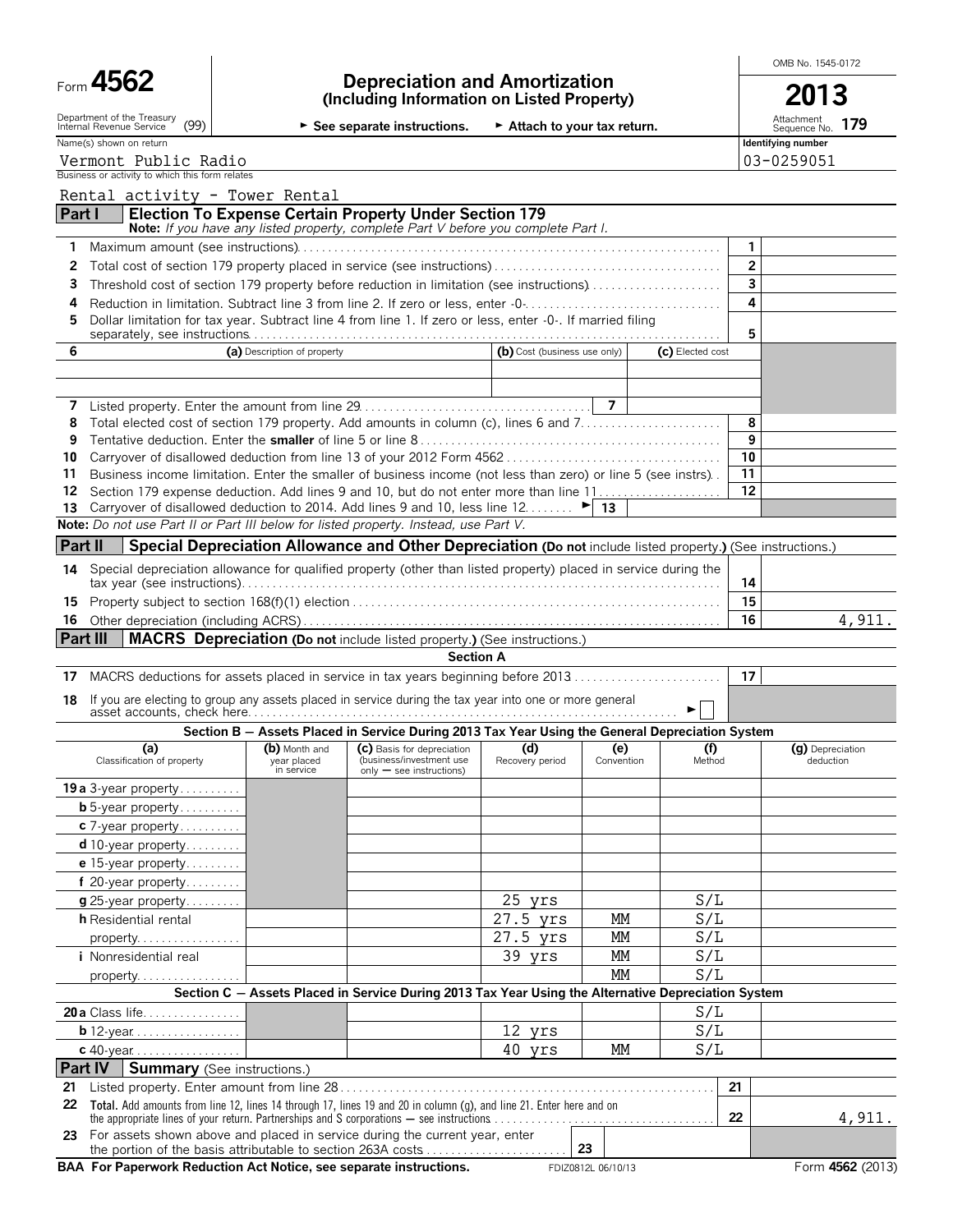## **2013 Federal Statements Page 1**

### **Statement 1 Form 990-T, Schedule C, Line 3 Deductions Directly Connected with Income**

| Tower Rental  |  |
|---------------|--|
|               |  |
|               |  |
|               |  |
|               |  |
| $(1+i)$ ities |  |
|               |  |
|               |  |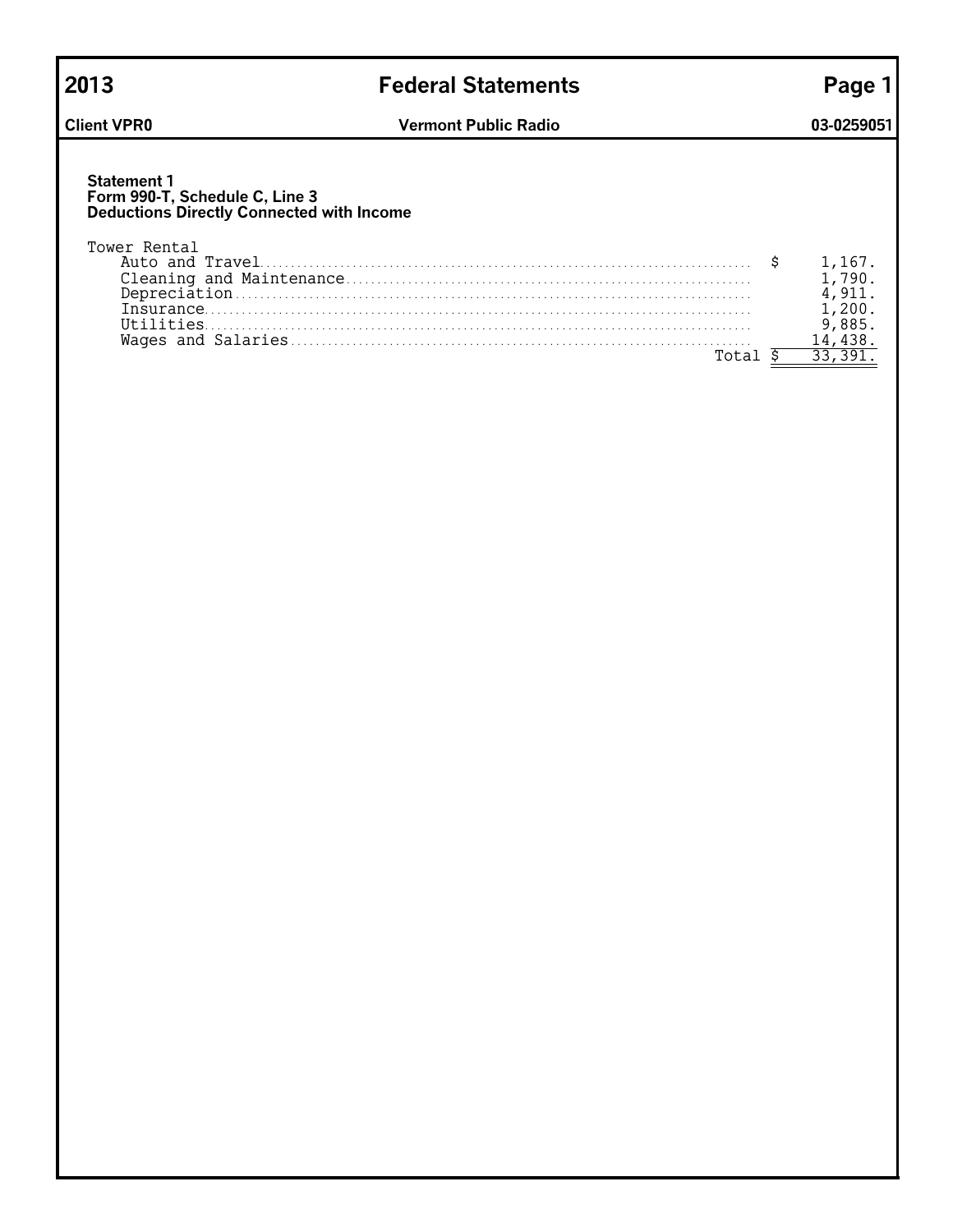## **2013 General Elections Page 1**

**Client VPR0 Vermont Public Radio 03-0259051**

## **Section 1.263(a)-1(f) De Minimis Safe Harbor Election**

The Organization hereby makes the de minimis safe harbor election under Regulation  $1.263(\tilde{a}) - 1(f)$ .

Vermont Public Radio 365 Troy Avenue Colchester, VT 05446 03-0259051